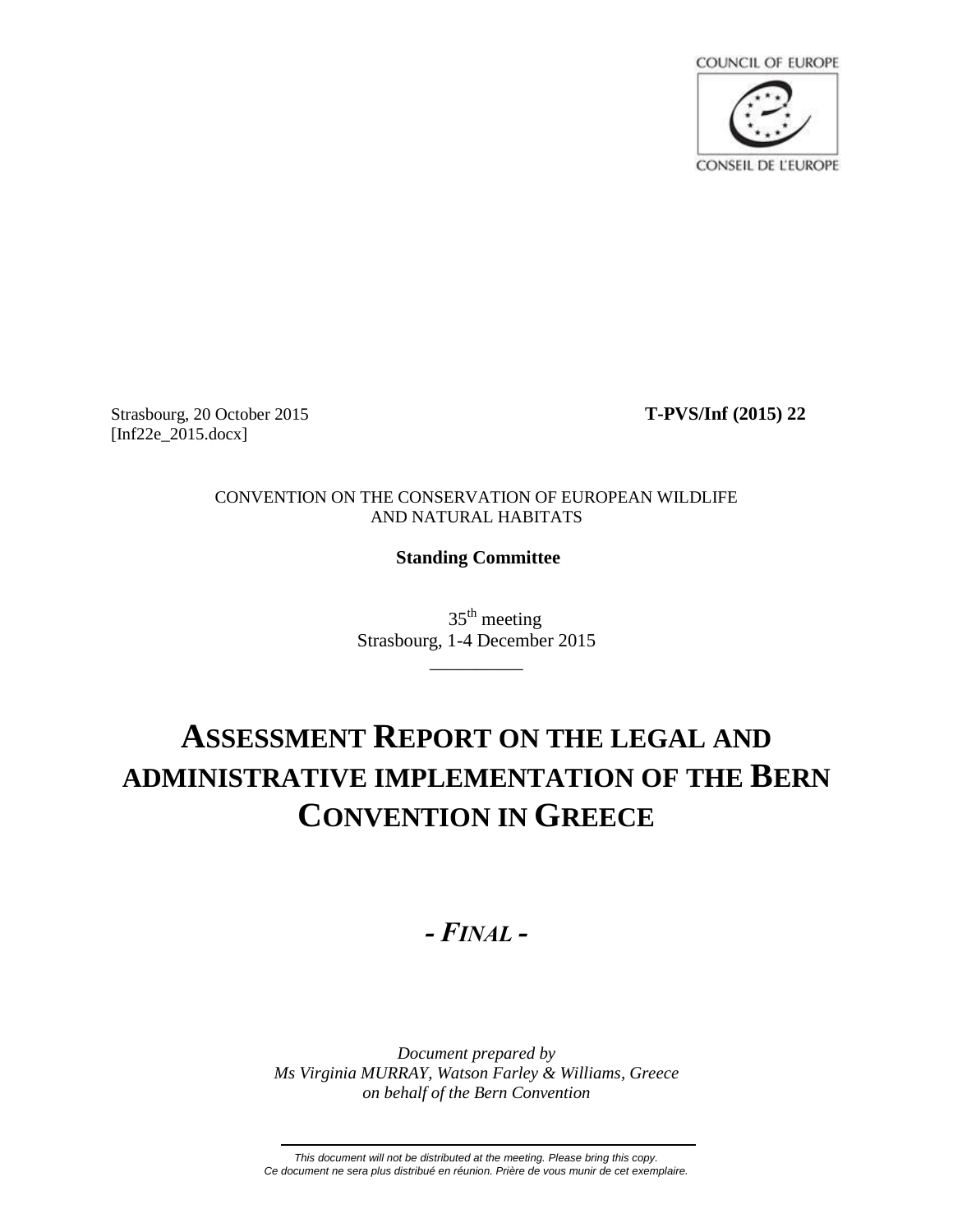| <b>B.</b>     | 1.<br>2.<br>3.<br>4.<br>5.<br>6.<br>7.                           |                                                                   |     |
|---------------|------------------------------------------------------------------|-------------------------------------------------------------------|-----|
|               | 1.<br>2.<br>3.<br>$\overline{4}$ .<br>5.<br>6.<br>7.<br>8.<br>9. | Participation and co-ordination in protected areas: education and |     |
| $C_{\bullet}$ |                                                                  |                                                                   |     |
|               | 1.<br>2.<br>3.<br>4.<br>5.<br>6.<br>7.                           |                                                                   |     |
|               |                                                                  |                                                                   |     |
|               |                                                                  |                                                                   |     |
|               |                                                                  |                                                                   | .30 |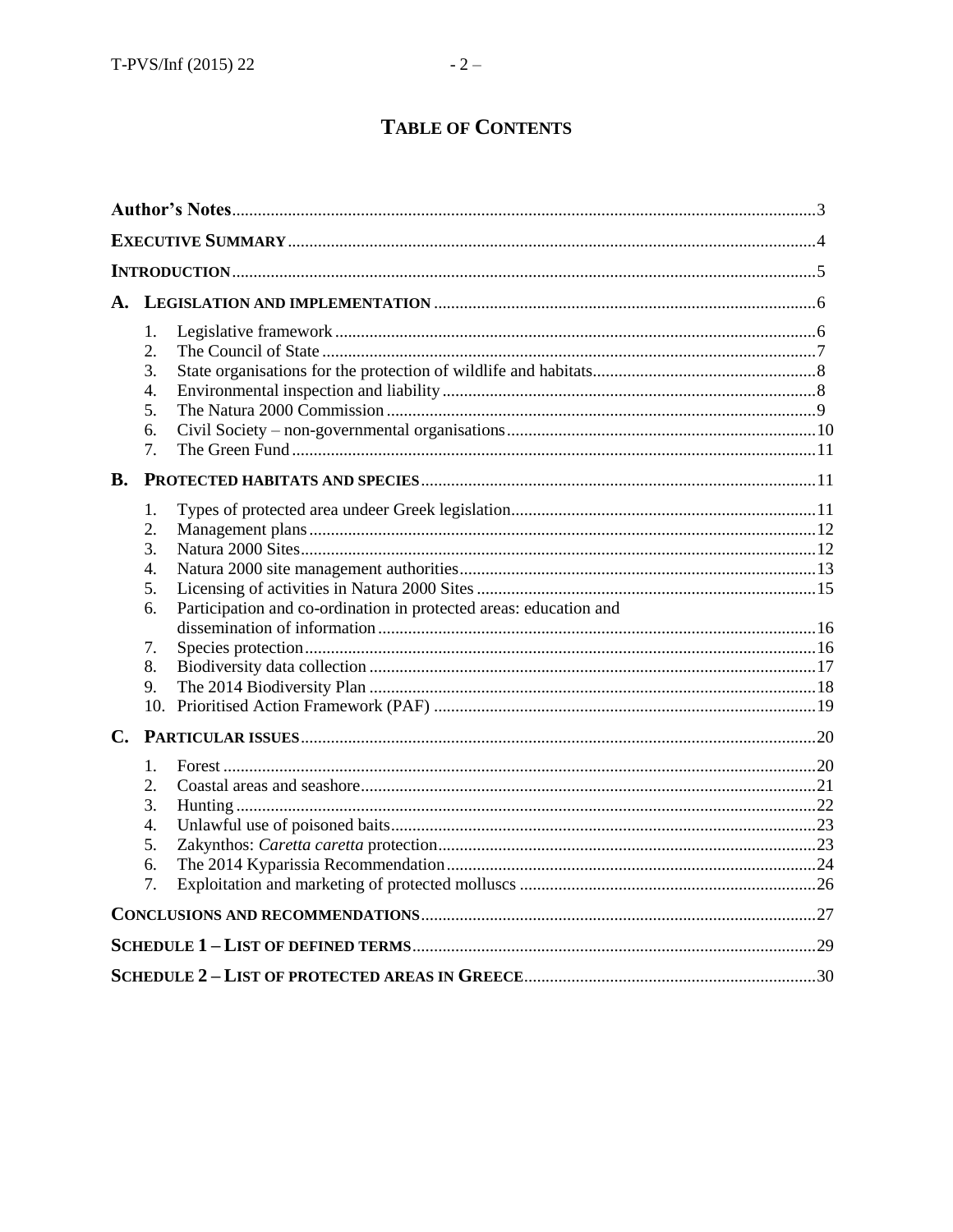#### *Author's Notes*

*I would like to thank George Politis, Professor Kyriakos Georghiou of the Athens University Biology Department, Ioli Christopoulou and George Chasiotis of WWF, Konstantina Ntemiri and Malamo Korbeti of the Hellenic Ornithological Society, Vivi Roumeliotou of the Society for the Protection of Prespa, Panagiota Theodorou of Archelon and Vassilis Stamogiannis of MEDASSET for their vital contribution to this report, and also students Emmanuel Economides and Dimitris Dodis for their kind assistance in the research. I am also indebted to the excellent "Evaluation Study to support the Fitness Check of the Birds and Habitats Directive" (the "Fitness Report") compiled by WWF with the contribution of numerous NGOs in March 2015. I would also like to thank the Ministry of Environment, in particular Dr. Chrysomallis and Dr. Ververis of the Directorate for Biodiversity and Land Protection and Waste Management for their assistance in responding to my questions. Any errors are of course my own.* 

*Due to the huge amount of material and the long history of environmental legislation and its implementation in Greece, I have elected to concentrate on recent circumstances and developments and to refer only briefly to previous legislative regimes and events.*

*I am a British national, qualified as a barrister and as a Greek lawyer, and have lived and worked in Greece for over 18 years. I am the head of the Greek-law team at the international law firm "Watson Farley & Williams"; the firm has supported the considerable work undertaken in drafting this project as part of its community and social responsibility programme.*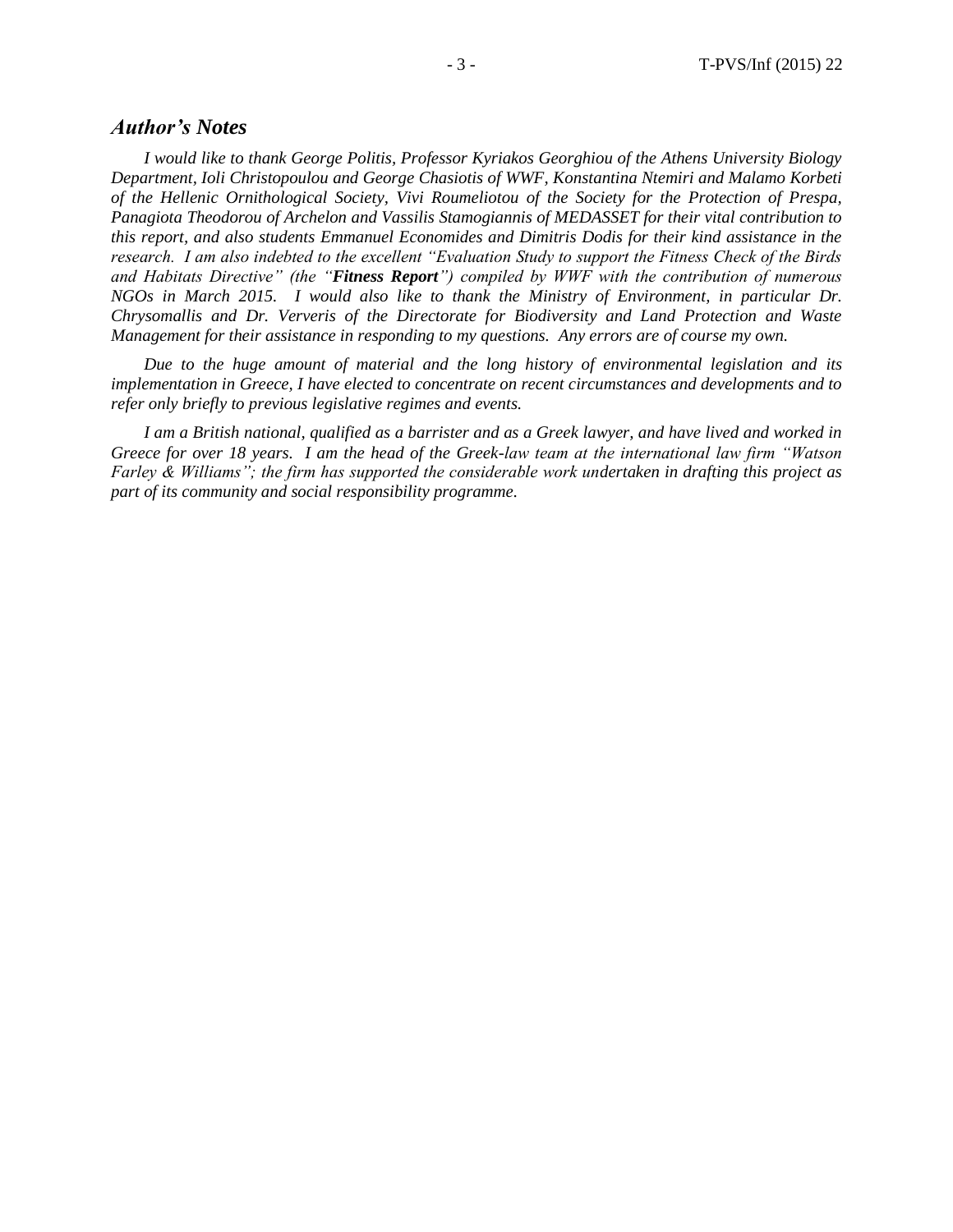#### **EXECUTIVE SUMMARY**

Greece is a country rich with varied habitats, flora and fauna. It has been a member of the European Union since 1981 and a signatory to the Bern Convention since 1983. Its implementation of the Bern Convention has taken place through the implementation of the Habitats and Birds Directives.

Greece has harmonised its legislation with the EU Habitats and Birds Directives, and has implemented all the other environmental protection directives. Natura 2000 sites currently cover over 27% of its territory, and further marine Natura 2000 sites and marine protection areas are expected to be added in the next few years.

The supervisory powers of the European Environmental Agency and the European Commission have been used against Greece on numerous occasions, through infringement procedures and enforcement actions before the Court of Justice of the European Union ("CJEU"), to ensure that environmental regulations are enforced in practice.

The Council of Europe has also conducted infringement procedures, resulting in the Recommendation concerning the Kyparissia area made by the Council in December 2014. Our enquiries show that little or no action has been taken by the Greek authorities since that time, with the exception of the rejection by the Council of State of a draft Presidential Decree which would have declared the area a regional park; the Council of State's reasoning is full and detailed and includes a recommendation that the area should be designated a national park, which would give the area additional protection against planned commercial development. A new draft Presidential Decree is expected in 2016.

The practical implementation of environmental protection in Greece has been obstructed by lack of administrative co-ordination and planning (notably in relation to management plans setting the operational parameters for Natura 2000 sites) and lack of funds allocated to environmental protection, both indicators of a lack of political prioritisation. The financial crisis in Greece of the last five years has added further pressure to curtail environmental protection in order to encourage commercial and tourist developments, as well as leading to even greater cuts in the environmental inspectorate mechanism. Lack of funds has also led to a failure to resolve infrastructure issues (for example, those related to waste management) which have effects on protected areas.

Whilst flora and fauna protection regulations exist independently of protected habitats, in practice (with the exception of a limited number of well-publicised animals, such as the turtle, wolf, monk seal and bear) most protection of flora and fauna species takes place through protection of their habitats.

The principal risks facing habitats and species in Greece relate to touristic pressure on sea and shore areas, as well as building and illegal logging in forest areas. Illegal hunting and the largely indirect effect of poison baits continue to pose a serious risk to bird populations.

In spite of these problems and in the face of a huge drop in available funding, some Natura 2000 sites continue to flourish due to the work of determined staff in management bodies and NGOs. In 2014 Greece made significant steps in creating a Biodiversity Strategy, a Prioritised Action Framework and commissioning data collection studies, as well as introducing legislation to protect wetland areas on small islands.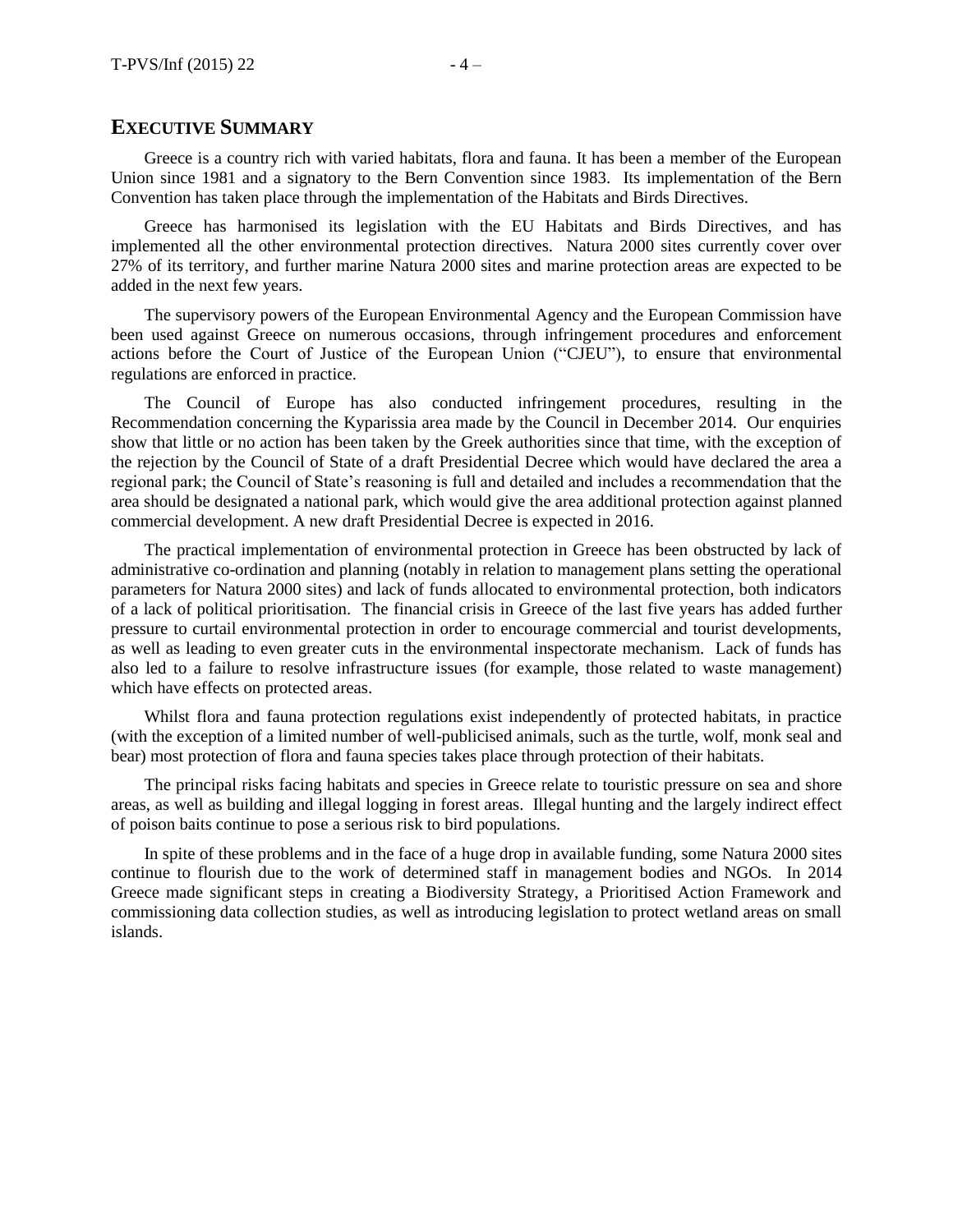#### **INTRODUCTION**

 $\overline{a}$ 

Greece hosts 91 habitat types (82 terrestrial and 9 marine) of Annex I of the Habitats Directive (out of a total of 233 Habitat Types of the Directive) and 112 flora and fauna species of Annexes ΙI, IV and V of the same Directive. Out of the abovementioned 91 habitat types, 19 are priority habitats (17 terrestrial and 2 marine), while out of the 112 species 40 are priority species. Among the priority habitats occur: Coastal lagoons (1150), Mediterranean salt steppes (*Limonietalia*) (1510), coastal dunes with *Juniperus spp*. (2250), Mediterranean temporary ponds (3170), Tilio-Acerion forests of slopes, screes and ravines (9180) and others. In the remaining habitat types of Annex Ι coastal and halophytic habitats, freshwater habitats, dunes, sclerophyllous scrub (matorral), screes and forests are included. Moreover 30 purely Greek habitat types are recorded in Greece which are not included in Annex Ι of the Habitats Directive.

In Greece 61 flora species (plant taxa) of community interest are found. Out of a total of 61 plant taxa, 26 have been included as priority species in Annex ΙΙ of the Habitats Directive and represent 16.7% of the total 156 European priority plant species. The large majority are steno-endemic species (with one sole population or a few sub-populations). 23 species are found in only one floristic area-region. Examples: *Centaurea niederi* grows in two neighboring floristic areas (Peloponnese and Central Greece), *Silene holzmannii* – an endemic species of the small islets in the Aegean Sea is found in 5 floristic regions, while finally the species *Carex panormitana (Carex acuta*) has a broader European distribution. The remaining 34 angiosperm and 1 bryophyta species which grow in Greece (15 endemics and 10 subendemics) are included in Annexes II, IV and V of the Habitats Directive which in total add up to 61 plant taxa (1 bryophyta, 3 pteridophyta and 57 angiosperms).

As regards the fauna species which are included in Annex ΙΙ of the Habitats Directive, the most recent official data are available in the 2nd Six-Year Report on the Implementation of the Habitats Directive. The following are included: 3 species of molluscs (none is a priority species), 24 species of arthropods (4 out of which are priority species), 19 species of fish (5 out of which are priority species), 5 species of amphibians (none is a priority species), 12 species of reptiles (3 of which are priority species) and last 23 species of mammals (3 out of which are priority species). It is worth mentioning that in Annex II of the Habitats Directive there are no embedded species groups such as Cnidaria, Annelids and Echinoderms. In Greece species of such groups belong to Annexes IV and V of the Habitats Directive.

Additionally, the large habitat diversity of the country in combination with the prevailing special biotic and abiotic factors, result in the occurrence of a large variety of bird species. In total, 442 bird species have been recorded in Greece, of which 147 are included in Annex Ι of the Birds Directive. Depending on their status and their occurrence they are distributed in the following basic categories: regular breeding, winter visitors, passage migrants, random/ misguided visitors (many species are included in more than one category). The majority is found within Special Protection Areas (SPA) for avifauna of the European Ecological Network Natura 2000, while 201 constitute species for the designation of SPAs, (i.e. species which fulfil the conditions so that their presence leads to the establishment of such areas and which fall under a special protection status).

Among these species figure large birds of prey (*Aquila chrysaetos*), falcons (*Falco eleonorae*), nocturnal species (*Tyto alba*), seabirds (*Phalacrocorax aristotelis*), gulls (*Larus audouinii*), shorebirds (*Himantopus himantopus*), herons and pelecaniformes (*Ardea purpurea, Pelecanus crispus*), aquatic species (*Branta ruficollis*), forest species (*Phylloscopus bonelli*) as well as species of grassland ecosystems (*Sylvia sp., Emberiza sp.*)<sup>1</sup>.

<sup>1</sup> This summary is taken from the introduction to the Priority Action Framework [\(http://www.ypeka.gr](http://www.ypeka.gr/) /LinkClick.aspx?fileticket=sgwYR3v9BWU%3D&tabid=539&language=el-GR).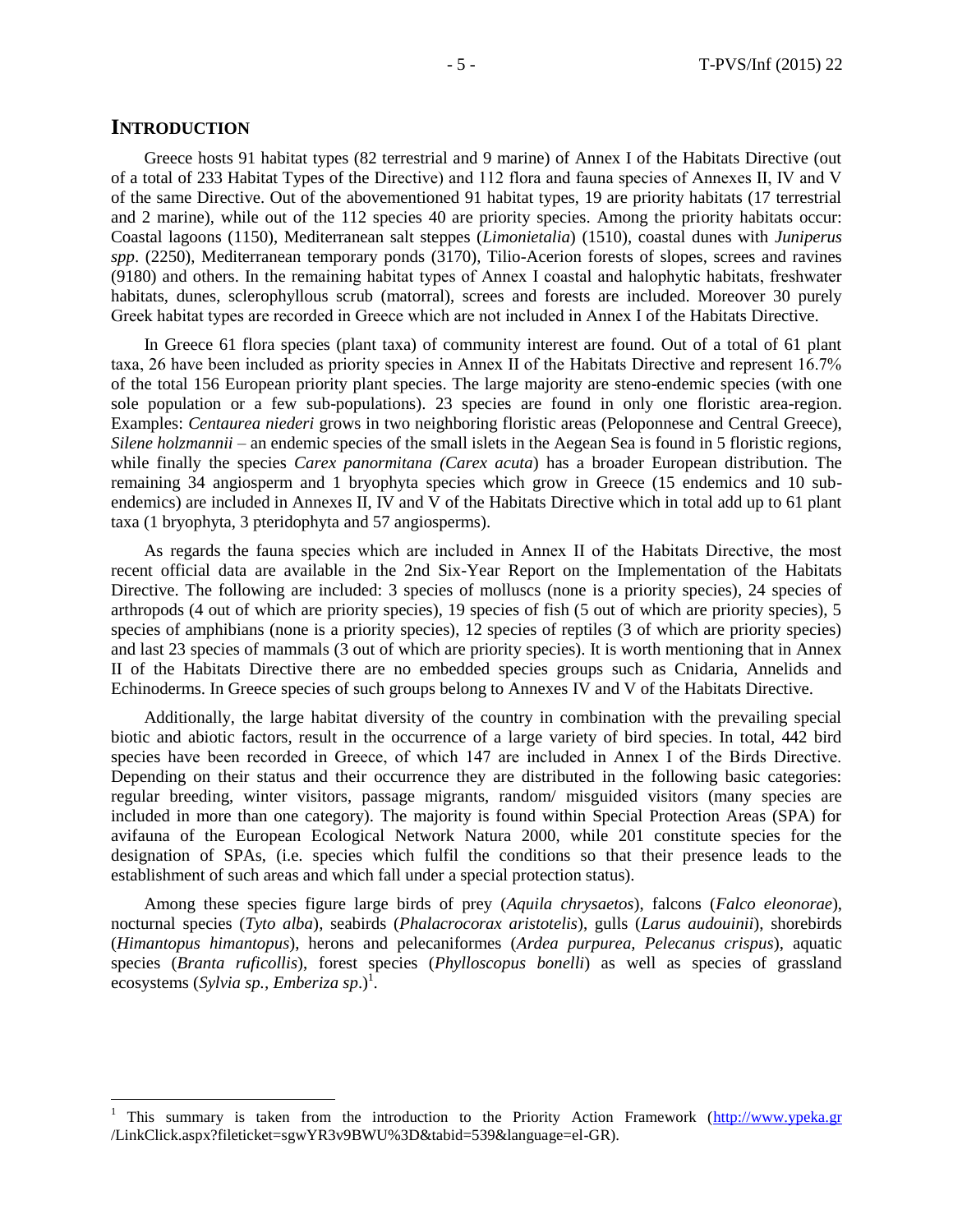#### A. **LEGISLATION AND IMPLEMENTATION**

#### **1. Legislative framework**

Paragraphs 1 and 2 of Article 24 of the Constitution of the Hellenic Republic is the basis for environmental protection within the country and the responsibility of the State in that regard. As is evident, the principal concern of the draftsman was the protection of forested areas. It provides as follows:

*"1. The protection of the natural and cultural environment constitutes a duty of the State and a right of every person. The State is bound to adopt special preventive or repressive measures for the preservation of the environment in the context of sustainable development. Matters pertaining to the protection of forests and forest expanses in general shall be regulated by law. The compilation of a forest registry constitutes an obligation of the State. Alteration of the use of forests and state forest expanses is prohibited, except where agricultural development or other uses imposed for the public interest prevail for the benefit of the national economy<sup>2</sup> .*

*"2. The master plan of the country, and the arrangement, development, urbanisation and expansion of towns and residential areas in general, shall be under the regulatory authority and the control of the State, in the aim of serving the functionality and the development of settlements and of securing the best possible living conditions."*

An interpretative declaration was also added to this Article in 2001, which provides that:

*"By forest or forest ecosystem is meant the organic whole of wild plants with woody trunk on the necessary area of ground which, together with the flora and fauna co-existing there, constitute, by means of their mutual interdependence and interaction, a particular biocoenosis (forest biocoenosis) and a particular natural environment (forest-derived). A forest expanse exists when the wild woody vegetation, either high or shrubbery, is sparse.*<sup>3</sup> *"*

Article 117 paragraph 3 of the Constitution also gives additional protection to forest land which has been destroyed by fire in order to prevent the use of arson to allow an area to lose its forest characterisation and be used for other purposes, providing:

*"Public or private forests or forest expanses which have been destroyed or are being destroyed by fire or have otherwise been deforested or are being deforested, shall not thereby relinquish their previous designation and shall compulsorily be proclaimed reforestable, the possibility of their disposal for other uses being excluded."*

The Council of State ("**StE**", see section 2, below) has also held that the protection of the environment is "each citizen's responsibility and right"<sup>4</sup>. However, although these provisions were introduced into the constitution in 1975, the legislation which implemented the environmental protection foreseen by the Constitution was not introduced until  $1986^5$ . And some measures, such as the agreement of a national forest map, have still not been brought into force.

Greece implemented the Bern Convention (the "**Convention**") into Greek law by Law 1335/1983. The Constitution provides that "*international conventions as of the time they are ratified by statute and become operative according to their respective conditions shall be an integral part of domestic Greek law and shall prevail over any contrary provision of the law."<sup>6</sup>* This means that the Bern Convention, as an

 $2$ <sup>2</sup> This paragraph was initially introduced in 1975, and was amended in April 2001.

<sup>&</sup>lt;sup>3</sup> Taken from the official translation on the Hellenic Parliament website.

<sup>4</sup> StE Decision No. 3050/2004

 $^{\rm 5}$  Law 1650/1986

<sup>6</sup> Constitution, Article 28 paragraph 1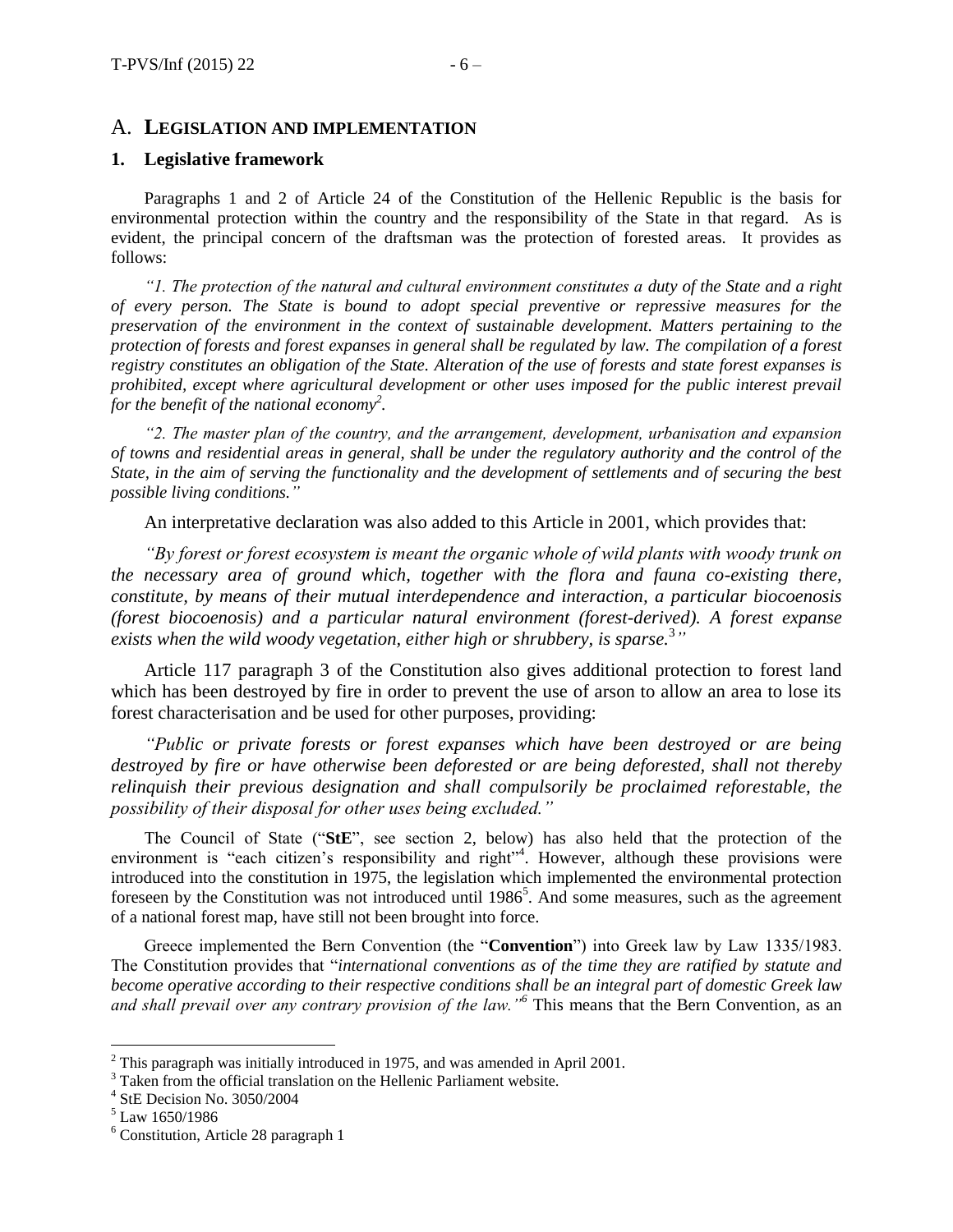international treaty, prevails over the usual provisions of Greek legislation. No specific legislation was however passed to implement the habitats and species protection required by the Convention until the Habitats and Birds Directives were implemented. Since then, the Convention is rarely referred to directly by the Greek courts, with the exception of certain decisions relating to hunting rights<sup>7</sup>.

Measures for the protection of wildlife and wildlife refuges were introduced through legislation prior to the Convention, principally in relation to forest areas as part of the Forest Code<sup>8</sup> and subsequent legislation<sup>9</sup>. The law setting out types of nature reserves and measures for their protection was initially set out in legislation in 1986<sup>10</sup>, which legislation has been repeatedly amended, most notably by the Biodiversity Law (*see below*).

The Birds Directive was implemented into Greek legislation by Joint Ministerial Decision ("**JMD**") in 1985,<sup>11</sup> but the Habitats Directive was not implemented into Greek legislation by JMD until 1998<sup>12</sup>, after the conviction of the Hellenic Republic at the  $CJEU<sup>13</sup>$  for the delay in its implementation.

Directive 2004/35/EC on environmental liability was implemented in Greece by Presidential Decree 148/2009, after enforcement proceedings were brought to the CJEU by the European Commission<sup>14</sup>.

The principal legislation which currently governs the protection of the environment and biodiversity is Law 3937/2011 (the "**Biodiversity Law**") which entered into force in March 2011. This provides that biodiversity constitutes "*a valuable, irreplaceable and vital national asset*" and places the obligations of the State in relation to scientific research concerning the protection of biodiversity and its uses<sup>15</sup>. Until the Biodiversity Law was passed, Natura 2000 sites needed to be designated as national protected areas by JMD or Presidential Decree in order to obtain any special restrictions as to their use; this was a slow and expensive process which effectively prevented even basic protective provisions being applied to Natura 2000 sites. The Biodiversity Law now gives specific protection provisions for all Natura 2000 sites (*see section B3*).

Greece was the EU Member State with the highest number of open DG Environmental infringement proceedings in 2014 (36 out of a total of 334 for all Member States) and the highest number of Article 260 referrals to the European Court of Justice relating to failures to fulfil its obligations under CJEU judgments (8 out of a total of 43)<sup>16</sup>. The CJEU has ruled a number of times against Greece for breaches of the Birds and Habitats Directives, some in relation to waste management (which falls outside the scope of this report) and others in relation to failures to protect turtles<sup>17</sup> in Zakynthos, or failure to preserve natural habitats $^{18}$ .

#### **2. The Council of State**

The Hellenic Republic Council of State (known by its Greek acronym as "StE") is the supreme administrative court in Greece. As well as hearing applications to cancel general and individual administrative acts based on constitutional and administrative law provisions, it is also authorised to review all proposed Presidential Decrees for lawfulness.

<sup>&</sup>lt;sup>7</sup> For example, StE Decisions Nos. 336/1993, 1174/1994 and 2726/2011, all relating to the cancellation of hunting season regulations (declaring the regulations invalid for not being based on reliable and updated information).

 $8$  Law Decree 86/1969

<sup>9</sup> Law 998/1979 and Presidential Decree 67/1981 on the protection of indigenous species of flora and fauna and procedures for the co-ordination of relevant research

 $10^{10}$  Law 1650/1986

<sup>11</sup> JMD 414985/1985

<sup>12</sup> JMD 33318/3028/1998

<sup>&</sup>lt;sup>13</sup> C-329/96

 $14$  C-368/08

<sup>15</sup> Art.17, para. 1

<sup>16</sup> Source: ec.europa.eu/environment/legal/law/statistics.htm

 $17$  C-103/00

<sup>&</sup>lt;sup>18</sup> C-517/11 on Lake Koroneia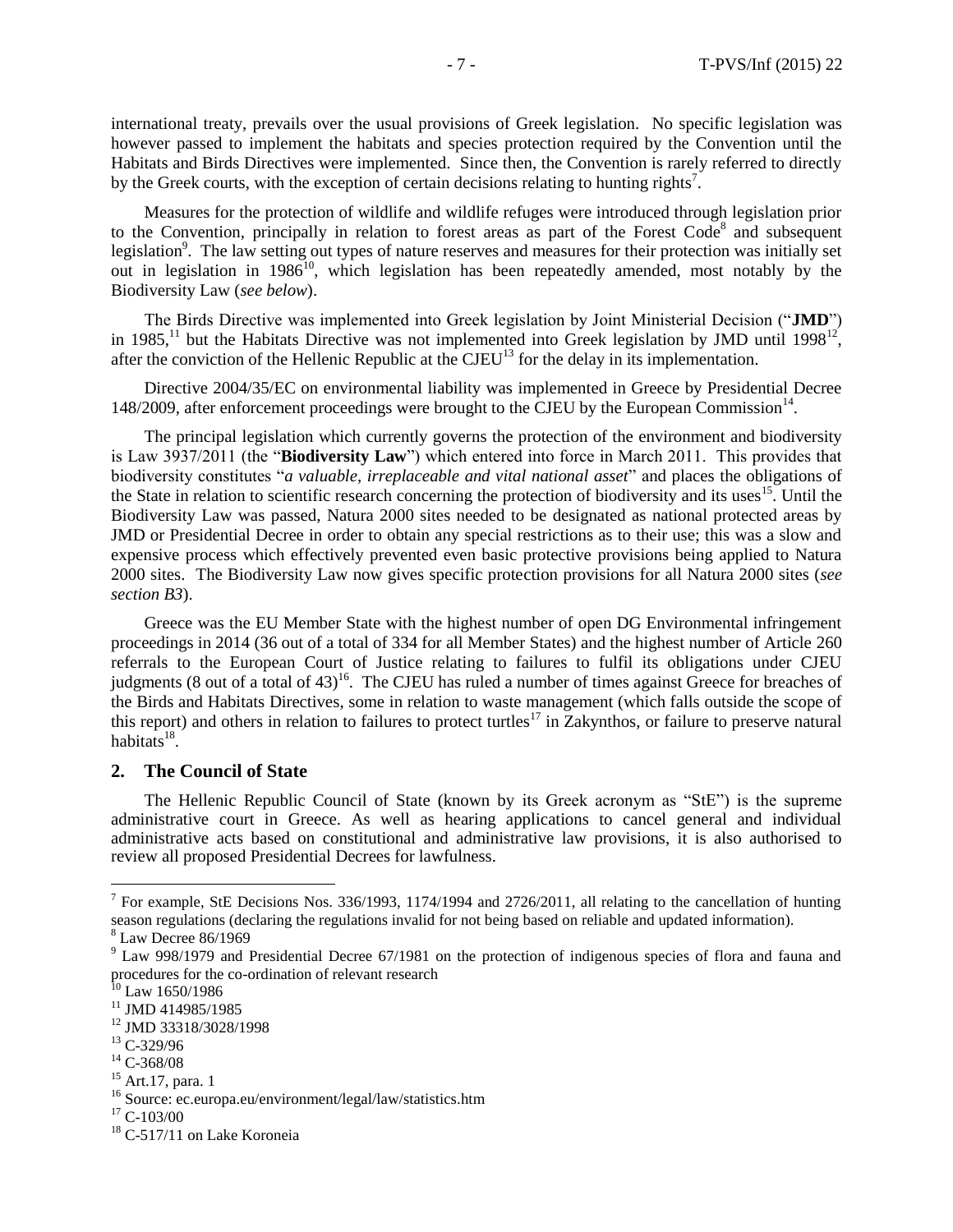Prior to the full hearing on applications to cancel administrative acts or permits, the StE can order interim suspension of the effect of such acts or permits on the basis of the irremediable risk of damage to the environment presented by the proposed activity.

The StE has issued a number of trenchant decisions upholding the Birds and Habitats Directives, as well as the Water Directive, the most recent of which is decision 24/2014 in which it held that the plan to divert the Acheloos river in northern Greece violates the Water, Habitats, Birds and EIA Directives. As the environment is a matter of national interest, no particular legal interest is required to entitle a person to bring a claim before the StE applying for cancellation of an administrative act on environmental grounds.

#### **3. State organisations for the protection of wildlife and habitats**

The Biodiversity Law confirmed that the Ministry of Environment, Energy and Climate Change (known by its Greek acronym, "**YPEKA**" or the "**Ministry**") is responsible for biodiversity and for maintaining all data in relation to protected areas, and the "*development of personal responsibility and the spirit of voluntary contribution*." The responsibility for the environment had been moved to this Ministry on its creation in 2009; prior to this environmental protection had been housed in the same Ministry as the responsibility for public works. The remit of YPEKA was included in January 2015 into the newlycreated "Super Ministry" of "Productive Reconstruction, Environment and Energy". Agricultural Development was also included in this Ministry's remit, but this was hived off after the general elections in September 2015 and so the Ministry is now known simply as the Ministry of Environment and Energy. Agricultural biodiversity is in the responsibility of the Ministry of Agriculture. All Ministries are obliged to incorporate the protection of biodiversity in all sectoral policies which will have an effect on species and habitats, and priority should be given to the implementation of strict biodiversity measures in sectoral policies concerning housing, agricultural and fishing policy, as well as transport, industry, tourism and energy<sup>19</sup>. Co-ordination of all Ministries is the responsibility of the government.

Within the general directorate of the Ministry, there are three departments: of these, one is the general directorate of environmental policy and another is the general directorate for the development and protection of forests and the agricultural environment. The environmental policy directorate contains three departments: (i) protection of biodiversity and soil and waste management; (ii) climate change and atmospheric quality; and (iii) environmental licensing. The general directorate for the development and protection of forests and agricultural environment contains four departments: (i) forest planning and policy; (ii) protection of forest and agricultural environment; (iii) forest works and infrastructure; and (iv) management of forests and forest environment.

#### **4. Environmental inspection and liability**

The Independent Coordination Office for the Implementation of Environmental Liability (ICOIEL), supported by the Committee for the Implementation of Environmental Liability (CIEL), was centrally appointed pursuant to Presidential Decree 148/2009 as the competent agency for the implementation of the Environmental Liability Directive. The ICOIEL has issued a circular with instructions on the operation of the environmental liability procedure<sup>20</sup> for the guidance of the regional commissions. In its report to the European Commission in October 2013,<sup>21</sup> YPEKA reported that a total of 52 cases had been opened under the Presidential Decree, of which 43 cases were still open (11 were open on the basis that remedial work had been ordered but not completed), and 9 cases had been closed after fines/remedial work had been ordered. Only 8% of the cases involved threatened species or habitats, which "*mainly involve the* 

 $19$  Art. 15 para.4

<sup>&</sup>lt;sup>20</sup> Circular 65/2011, at http://static.diavgeia.gov.gr/doc/45700-%CE%94%CE%A16

<sup>&</sup>lt;sup>21</sup> [http://ec.europa.eu/environment/legal/liability/pdf/eld\\_ms\\_reports/EL.pdf](http://ec.europa.eu/environment/legal/liability/pdf/eld_ms_reports/EL.pdf) (in English)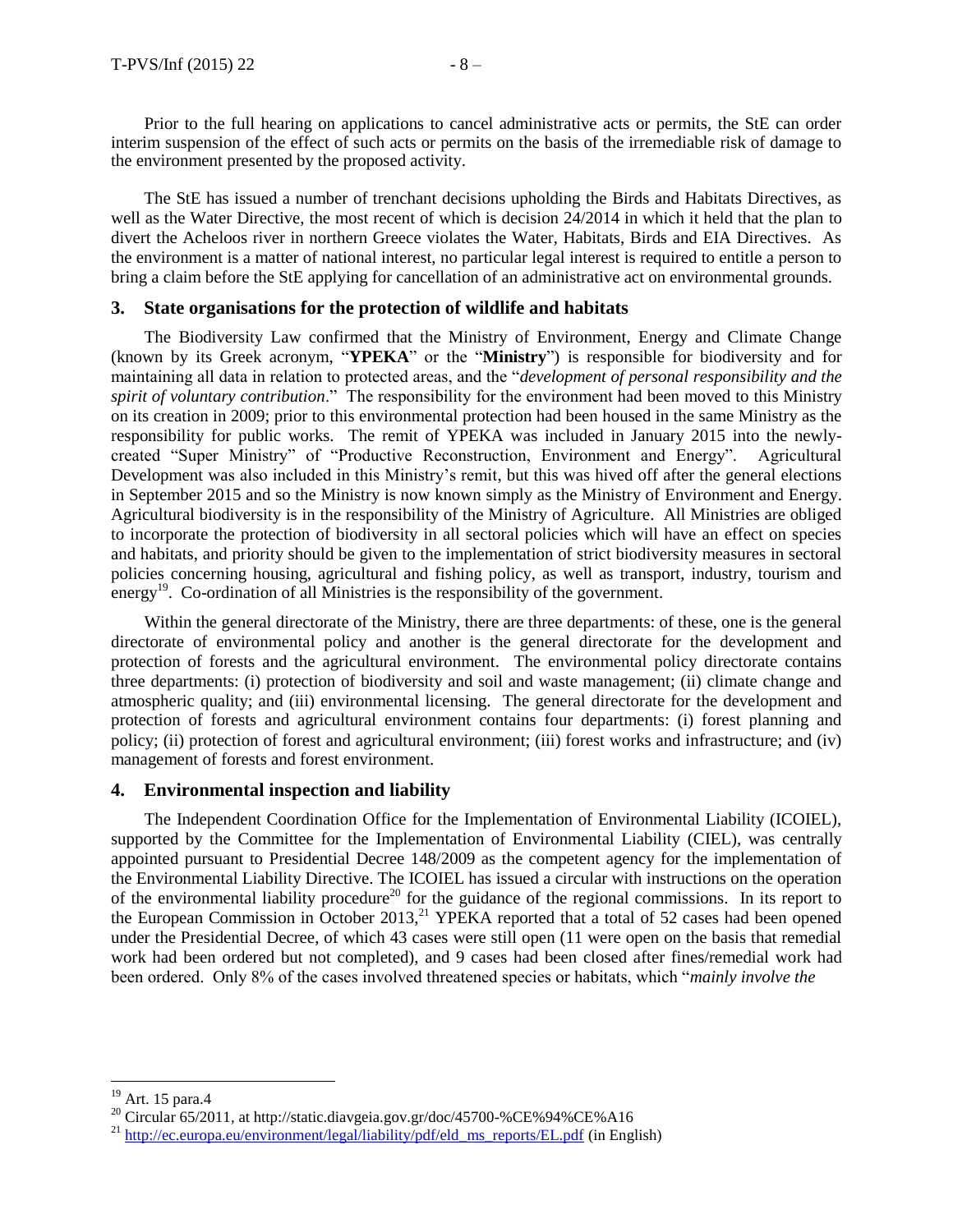*destruction of dunes and natural vegetation, due to interventions such as excavations and the dumping of surplus excavation material, the opening up of roads and the building of illegal structures*."<sup>22</sup> All investigations are carried out by the Environmental Inspectorate.

The Environmental Inspectorate was established in  $2001^{23}$  and its administrative organization in  $2003<sup>24</sup>$ . Its principal responsibility is to carry out investigations to determine compliance with applicable environmental terms and legislative requirements in projects and activities of public, semi public and private sectors across the country. It also has the responsibility for the protection of the natural environment, particularly in protected environmental areas, streams and beaches. It also makes compliance inspections of licensed projects whilst they are in operation.

The General Secretary imposed fines upon the recommendation of the Environmental Inspectorate in 30 cases in 2013, in a total amount of  $\epsilon$ 1,735,490. The fines referred to environmental infringements found during checks by the Environmental Inspectors, with major violations in management of hazardous industrial, urban and other waste<sup>25</sup>. Fines were imposed on municipalities for waste violations, as well as industrial installations.

There were however only 27 environmental inspectors in the whole of Greece in 2013 (divided into two sections, one for the North and one for the South of the country), and 25 at the beginning of  $2014^{26}$ , rendering their ability to exercise real control over proposed projects, operating projects and environmental breaches limited at best. 303 inspections took place in 2013, of which 50.6% related to public sector activities, but given the reduction in manpower, only 200 inspections were planned for  $2014^{27}$ .

The Forestry Department has absorbed the agricultural policing service, and officers of the Forestry Department have inspection, policing and investigation powers.

The Biodiversity Law amended the provisions on making criminal complaints about crimes against biodiversity, providing that the state, local government bodies, National Technical Chamber of Greece, the Geotechnical Chamber of Greece, universities, bar associations, MAs, NGOs and individuals can bring criminal actions for the reinstatement of the environmental damage, without being required to prove any individual loss or damage<sup>28</sup>. This has therefore greatly broadened the number of persons and bodies which can pursue court actions to ensure that legislation is being appropriately enforced.

#### **5. The Natura 2000 Commission**

The Natura 2000 Commission was established by the JMD which implemented the Habitats Directive in 1998 $29$ ; its task is to oversee protected areas and to coordinate, supervise and assess planning, organisation and operational issues relating to the national system for the management and administration of protected areas. It is also authorised to comment on draft legislation and to advise the Ministry on sustainable management of protected areas<sup>30</sup>, including the characterisation of protected areas and the determination of permitted activities within such sites $^{31}$ . Law 3937/2011 provides that the Natura 2000 Commission "*constitutes the central scientific advisory body for the co-ordination, supervision and* 

<sup>22</sup> *Op. cit,* page 37

<sup>&</sup>lt;sup>23</sup> Article 9 of Law 2947/2001 "Olympic Hospitality, Infrastructure Works Olympic and other provisions".

<sup>&</sup>lt;sup>24</sup> Presidential Decree 165/2003 "Administrative organization, structure and staffing of the Special Environmental Inspectorate".

<sup>&</sup>lt;sup>25</sup> http://www.ypeka.gr/LinkClick.aspx?fileticket=B1UUd90vS6M=&tabid=396&language=el-GR

<sup>&</sup>lt;sup>26</sup> 2013 Annual Report issued by the Environmental Inspectorate, pp.2, 14

 $27$  2013 Annual Report issued by the Environmental Inspectorate, p.14

<sup>28</sup> Law 1650/1986, Art.28 para. 7, as amended by Law 3937/2011 and Law 4042/2012

 $29$  JMD 33318/3028 of 28 December 1998, as amended

<sup>&</sup>lt;sup>30</sup> Law 3937/2011, Art.3.2

 $31$  Art.21 of 1650/1986, as replaced by Art. 6 of Law 3937/2011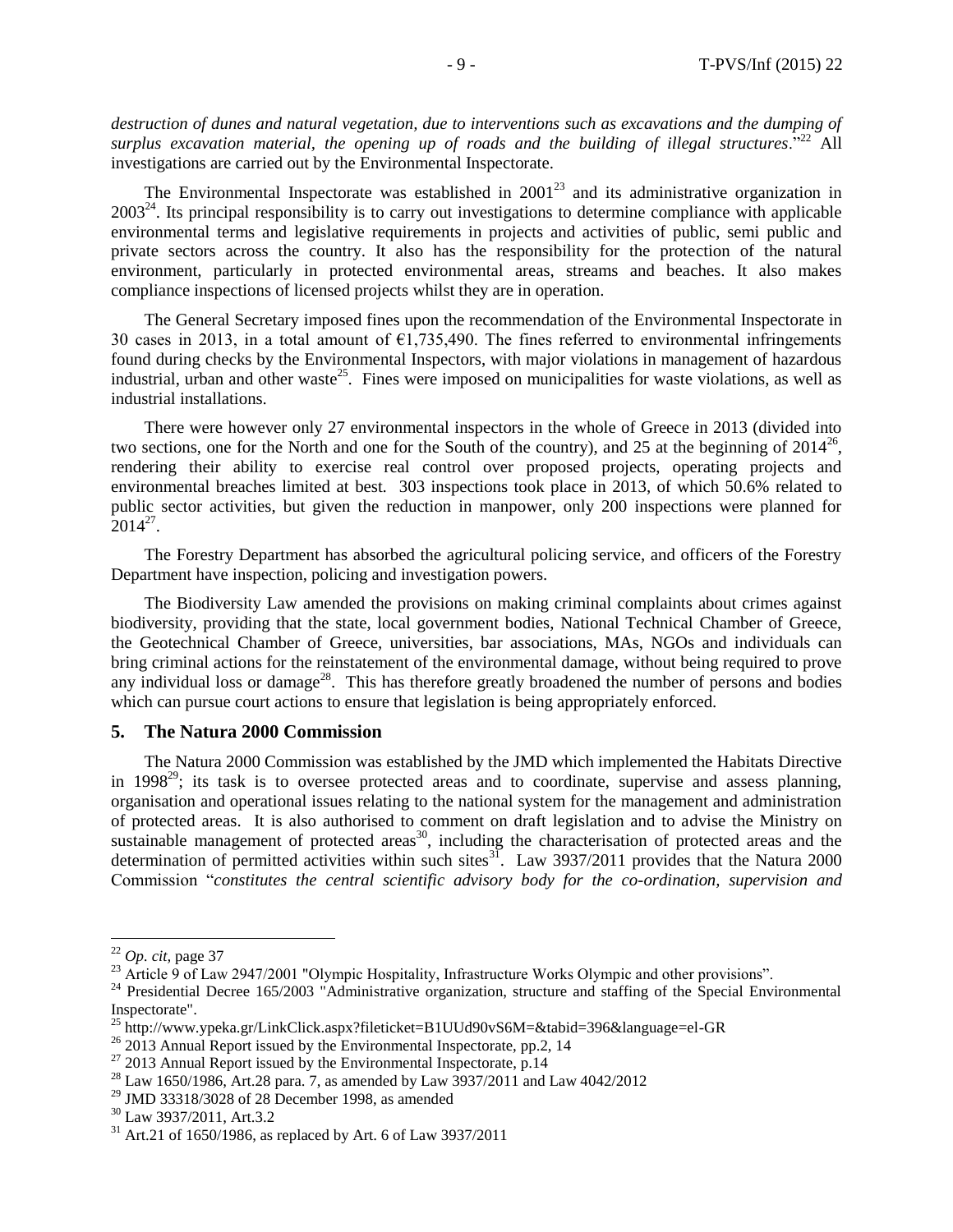*assessment of policies and measures for the protection of biodiversity in Greece."<sup>32</sup>* The Commission is also authorised to advise the Ministry concerning issues relating to the operation of the protected area management bodies, as well as advising on the allocation of funds for these purposes.

In the context of these obligations, the Natura 2000 Commission produced a report in November 2011 setting out its proposals for the reorganisation of the bodies charged with the management of protected areas, in which it stated that, "...*it would be catastrophic for Greek nature if, in the context of reorganisation, the same old inconsistencies arose which allow for widespread breaches of the application legislation, unlawful construction and illegal activities which will be even worse now, given the extremely adverse conditions in which the country now finds itself."*

The fact that the Commission had not given its approval to the draft Presidential Decree turning the Kyparissia area into a regional park was the basis upon which the StE struck down the proposed draft; the court held that it was both a formal and a substantive reason, as the legislation requires that the experts gathered in the Commission do give their reasoned opinion in relation to matters within their remit.

#### **6. Civil Society – Non-governmental organisations**

A number of NGOs are active in Greece, not only local branches of international organisations, but also local, national and specialist organisations, such as those which protect certain fauna<sup>33</sup>. The Hellenic Ornithological Society ("EOE") plays a key role in bird protection. These organisations have on occasions issued joint memos and proposals<sup>34</sup> to the Ministry setting out the problems faced in protected areas in Greece and making legislative and other proposals. They have also brought applications before the StE, such as the application relating to the new tourism zoning regulations on the basis that they are in breach of the Habitats and SEA Directives as they permit large integrated tourist resorts within Natura 2000 sites without adequate environmental assessment (*court proceedings pending)*. WWF's legal team has been supporting citizen's complaints about environmental breaches since 2002 and undertook 500 cases between 2002 and 2009<sup>35</sup>.

WWF's annual national legislative report<sup>36</sup> constitutes a significant summary of the legislative developments over the previous year and the activities taken by NGOs to contest legislative and administrative actions. NGOs also undertake regular information dissemination and awareness-raising campaigns.

NGOs have also worked with private enterprises to ensure habitat and species protection, for example collaboration between a mining company and the EOE on the restoration of mining pits in the Giona mountain Natura 2000 site, the Sani wetland project to protect and promote a wetland supported by a large hotel resort in Chalkidiki<sup>37</sup> and the restoration of the Vravrona wetland, in which EOE has worked with the archaeological department and the Athens International Airport<sup>38</sup>.

 $32$  Art. 19.2

<sup>&</sup>lt;sup>33</sup> For example "Arktouros" for the protection of the bear and wolf, "MOm" for the monk seal and "Archelon" and "Medasset" for the protection of the *caretta caretta* turtle.

<sup>&</sup>lt;sup>34</sup> For example, (i) the "*Proposal for a comprehensive biodiversity protection framework*" (in Greek) published in October 2009 by WWF, Greenpeace, Arktouros, the EOE, the Greek Society for Environment and Culture, MOm, the Greek Society for the Protection of Nature, Callisto for wildlife and nature, Mediterranean SOS and Archelon. <sup>35</sup> WWF Greece legal team report, 2009

 $36$  The most recent of which is "Environmental Legislation in Greece",  $10<sup>th</sup>$  annual review – summary, September 2014.

<sup>&</sup>lt;sup>37</sup> http://www.saniwetlands.gr/en\_GB/; http://www.sani-resort.com/en\_GB/sustainability/Partnerships.

<sup>38</sup> [www.ornithologiki.gr/en/vravrona](http://www.ornithologiki.gr/en/vravrona)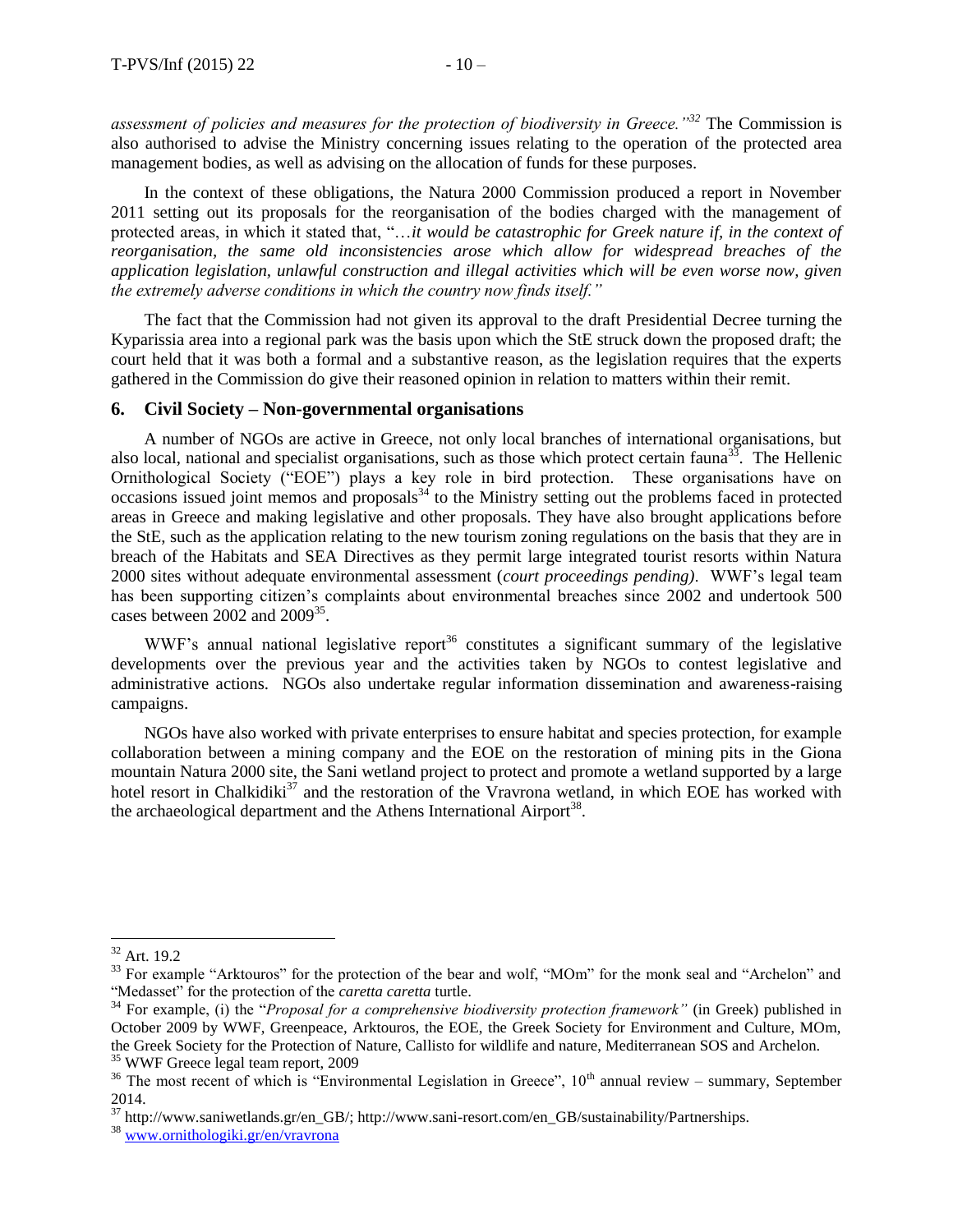#### **7. The Green Fund**

The "*Special Fund for the application of regulatory and zoning plans*" is a public body established in 1972 and renamed the "Green Fund" in 2010<sup>39</sup> in order to fund programmes for environmental protection, improvement and reinstatement, including energy efficiency, forest management and works to improve the urban environment. Its income was intended to come from fines imposed for breaches of building regulations and environmental legislation, as well as deductions from all payments made to producers of electricity generated by renewable energy sources. However, 97.5% of the Green Fund has now been allocated to general State expenses, and only 2.5% is now allocated to environmental projects; many of these are urban projects, as the funds collected from fines for breaches of urban building regulations is expressly directed for urban regeneration projects. In general, NGOs comment that it is difficult for third parties to assess whether the Green Fund is collecting all the funds to which it is entitled under the legislation.

#### B. **PROTECTED HABITATS AND SPECIES**

#### **1. Types of protected area under Greek legislation**

The first national park in Greece (covering the Mount Olympus area) was created in 1938, and other acts of national nature and species protection have continued since then, including wild animal refuges and protection of specific species as part of forestry codes. The Ramsar Convention also introduced wetland protection in the 1970s (all Ramsar protected zones were also included in the Natura 2000 regime). The Biodiversity Law amended the previous legislation on the characterisation of national protected areas originally introduced by Law 1650/1986, which are now defined as follows:

*Strict nature reserves:* these are areas with extremely fragile ecosystems or protected flora or fauna. All activities are forbidden in these areas. Scientific research may be permitted as an exception, but only in accordance with the management plan.

*Nature reserves* are areas of significant ecological or biological importance. No development is permitted here other than works required for the preservation of the area, scientific research and lowimpact occupations and activities, provided that these do not conflict with protection requirements. These areas may also contain strict nature reserves.

*Natural parks*: these can be land and/or water-based areas with particular natural value as a result of the quality and quantity of their natural and cultural characteristics, in particular biological, ecological, geological, geomorphological and aesthetic and which in parallel also offer significant development potential which can be implemented in a manner consistent with the protection of the region. A park will be described as a national park if it is either cross-border or it has exceptional ecological or other natural importance to be a matter of national significance. One of the reasons why the draft Presidential Decree on the operation of the Kyparissia protected area was that it declared the park to be a regional park rather than a national park, thereby allowing additional activities to take place in the park (*see section C6 below*).

*Habitat/species management areas*: these are divided into special areas of conservation, special protection areas and wildlife refuges.

#### *Protected landscapes/seascapes and protected natural formations.*

No comprehensive tourist development areas may be situated in nature reserves or national parks. Renewable energy projects may be installed in national parks, habitat/species management areas and protected landscapes, as well as designated protection areas around nature reserves as a measure for climate protection, provided that the terms of the environmental terms approval ensure that the object intended to be protected has been appropriately safeguarded.

<sup>39</sup> Law 3889/2010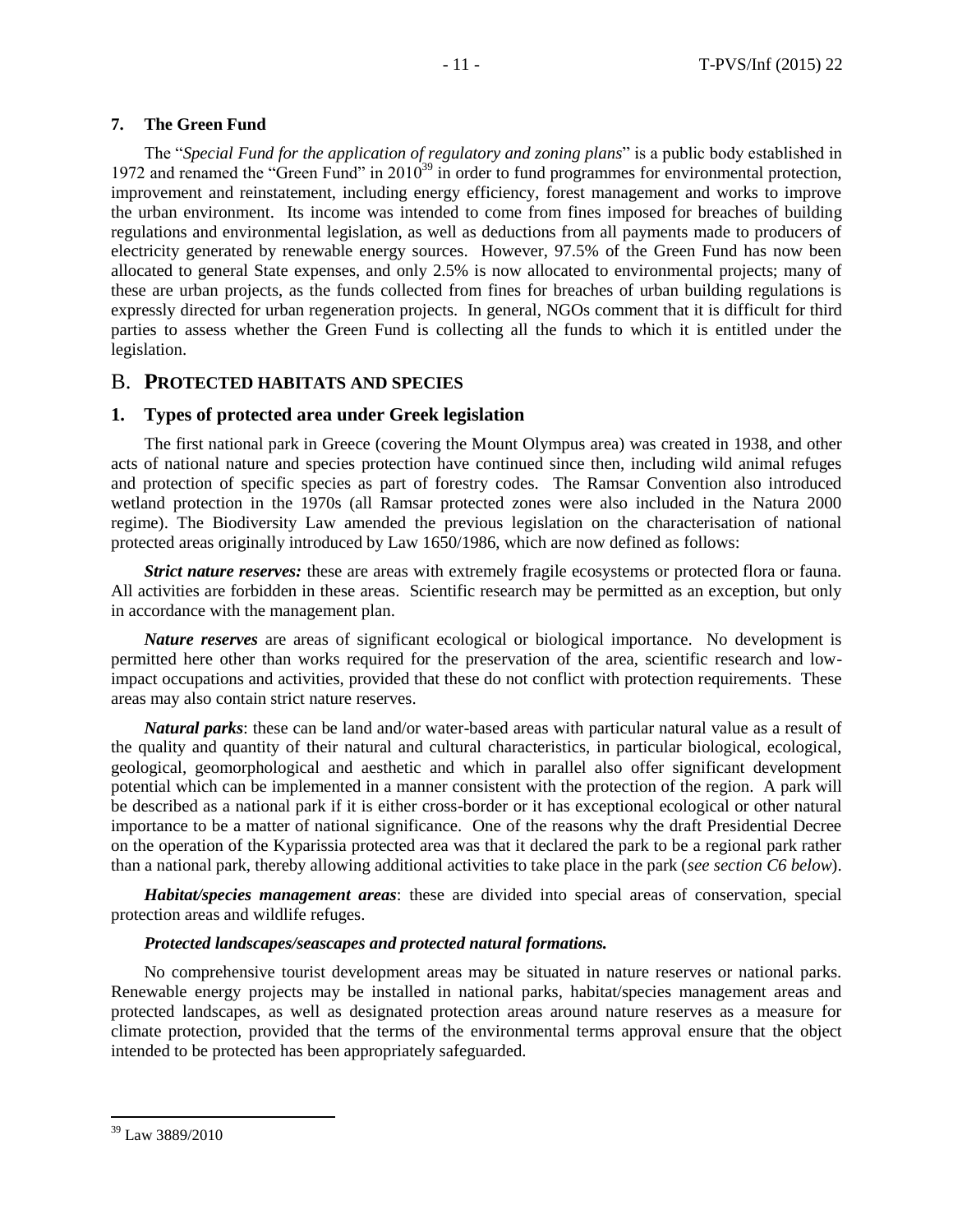Natura 2000 sites cover  $42,928.21 \text{km}^2$  of which  $16,518 \text{km}^2$  overlap with some type of national protected areas (see above). This means that while 38.48% of the Natura 2000 network has also been designated as a national protected area, 61.56% of the National Protected Areas have also been designated as Natura 2000 sites.

A full list of protected sites is set out at Schedule 2 to this report.

#### **2. Management Plans**

The final characterisation and management plan for any Natura 2000 area which include building restrictions must be incorporated in a Presidential Decree on the proposal of the Ministry following the recommendation of the Natura 2000 Commission; all Presidential Decrees are also subject to the prior approval of the  $StE^{40}$ . The draft Presidential Decree must be communicated whilst still in draft form to the local administrative authorities and be opened to public consultation for a minimum of one month on the Ministry's website. The consent of the relevant Ministry is required if the area has agricultural significance, passenger airports or defence installations. The conditions and limitations on developments in an area under characterisation as a protected area may be set by JMD, but only for a period of up to two years (which may be extended for up to one year in exception circumstances). Law 1650/1986, as amended in 2011, provides that a JMD governing protected areas can be issued as temporary measures (two years with a one-year extension) until the Presidential Decree can be issued designating the area with a specific characterisation and management plan<sup>41</sup>. Many areas also have "action plans" issued as Ministerial Decisions, governing the coordination of activities, allocation of responsibilities and powers of the managing bodies $42$ .

However, many of the characterisation and interim management plans issued as JMDs (which are not subject to prior approval by the StE), have not been replaced in time with Presidential Decrees, rendering the Decisions vulnerable to cancellation by the StE on the application of any interested party<sup>43</sup>. Once the JMD has been struck down, the relevant area is again without any management plan at all (even a temporary one) until the full Presidential Decree is passed. Currently, management plans have been issued by Presidential Decree for 4 SAC sites and 2 SPA sites, representing 2% and 1% of the total area respectively. Many of these plans were issued only after infringement proceedings by the European Commission (notably in relation to Zakynthos<sup>44</sup>, Lake Koronia<sup>45</sup> and for the Schinias area in Attica)<sup>46</sup>.

A notable recent achievement is the Presidential Decree<sup>47</sup> approving a list of 380 small wetland habitats on islands across Greece, which provides clear mapping of the areas and a list of presentation and preservation activities to be encouraged, as well as forbidden actions in relation to those sites. The Ministry also sent out a circular to all public administration bodies explaining the scope of the Presidential Decree and calling on those bodies to co-operate in its implementation.

#### **3. Natura 2000 Sites**

The Natura 2000 network in Greece includes 419 areas, of which 239 have been designated as SACs and 2 as SCIs. 202 are SPAs, while 24 areas are both SCIs and SPAs. The area of SCIs is 2,807,512 ha, which covers 16.3% of the terrestrial area of the country and 5.7% of the territorial waters. The area of the

 $^{40}$  Art. 21 para. 7 of Law 1650/1985 (as amended by Law 3937/2011, Art. 6).

<sup>41</sup> Art. 21 para. 9 of Law 1650/1875

 $^{42}$ Recent examples are the action plans for (i) the Evros Delta, (ii) the Nestos Delta- Lake Vistonida and Ismarida areas, and (iii) Lake Kerkini and the broader area, published as MDs on 20 May 2015

<sup>&</sup>lt;sup>43</sup> For example, StE Decision No. 808/2014 (concerning the Chelmos mountain range and Vouraikos gorge).

<sup>44</sup> C-103/00

 $45$  C-517/2011

<sup>46</sup> Fitness Report, p.10

<sup>47</sup> Presidential Decree on the "*Approval of the catalogue of small island wetlands and clarification of terms and limitations for the protection and presentation of coastal wetlands included therein*" (published FEK "Volume for Expropriation and Urban Planning" (A.A.P.) 229/19.6.2012).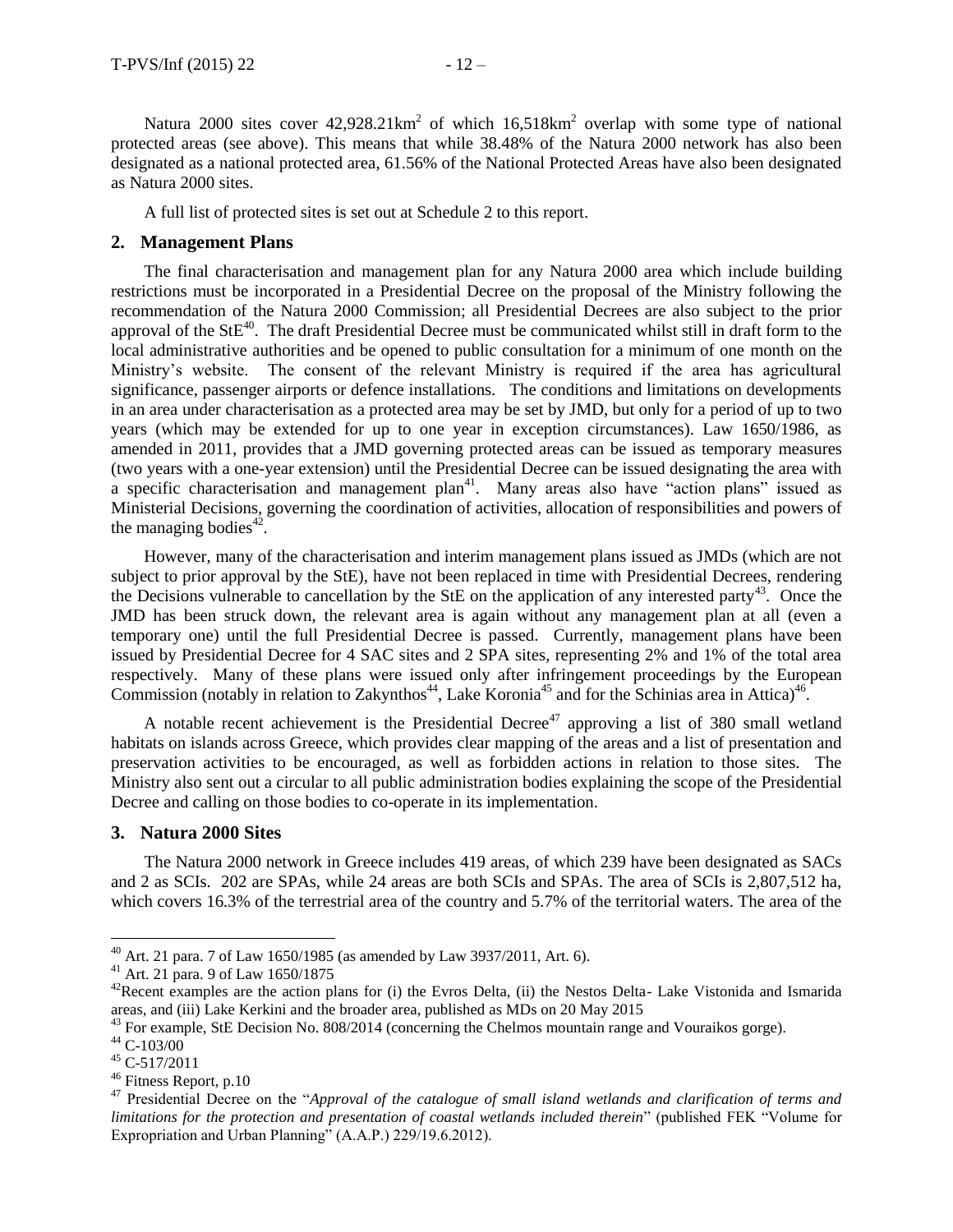SPAs is 2,952,476 ha and covers 21.1% of the terrestrial area and 1.4% of the territorial waters. In total the surface of the Natura 2000 Network in Greece is 4,294,205 ha and covers 27.2% of the terrestrial area and 6.1% of the territorial waters of the country. Based on the surface of the Greek network Natura 2000 which corresponds to 4.5% of the surface of the European ecological network, Greece is ranked in the tenth place in relation to the 28 member-states of the European Union. The average coverage of the national terrestrial area of Europe is 17.5%, hence Greece is ranked in the sixth place among the 28 EU Member States (after Slovenia, Bulgaria, Slovakia, Cyprus and Spain).

Within the Natura 2000 network, forest and semi-natural surfaces constitute the main land cover category (percentage 75.2%), followed by agricultural areas (15.2%). The remaining categories follow with considerably smaller percentages: bodies of water (1.5%) artificial surfaces (0.4%) and wetland (0.4%), while there are no data regarding the land cover for 7.3% of the network area. Forest and seminatural areas are better represented within the Natura 2000 network, whilst agricultural areas are less well represented. Built surfaces such as houses and streets are also observed in these areas, but with very small land cover percentages. With respect to human activities, Natura 2000 sites are mainly used for farming and animal husbandry purposes, followed by activities like logging, hunting and fishing.<sup>48</sup> There is an expectation that further marine Natura 2000 sites need to be created in Greece; the necessary studies are not yet completed, although a LIFE Seabirds project has created the marine IBA inventory of Greece, covering 1,000,000 ha (of which only 11% is designated as marine  $SPA$ <sup>49</sup> and a new LIFE project is working towards the creation of a new marine protected area in the Cyclades<sup>50</sup>.

Art. 9 of the Biodiversity Law provides special protection for all Natura 2000 sites, namely:

- No intrusive or dangerous industrial installations;
- No fishing using trawl nets, dredges, shore seines or similar nets and with static nets over coralligenous habitat and mäerl beds<sup>51</sup>:
- No fish farming on *poseidonia* beds;
- No advertising signs, other than those of an informative nature or promoting low-impact outdoor activities.

Building is still permitted in Natura areas, but only on plots with a minimum size of 10,000 sq.m; this minimum plot size is reduced to 4,000 sq.m if at the time of introduction of the Biodiversity Law the plot was deemed to be suitable for construction. The introduction of horizontal Natura 2000 provisions (however limited) in the Biodiversity Law was considered an important step in the protection of such areas, as these will apply even though management plans are not in place.

Sand and gravel extraction has also been specifically forbidden in the priority protection areas of Natura 2000 sites<sup>52</sup>.

#### **4. Natura 2000 site management authorities**

<span id="page-12-0"></span>The management and administration of nature reserves, national and regional parks and habitat/species management areas is to be performed by management authorities ("MA")<sup>53</sup>. Wildlife refuges and protected landscapes/seascapes and protected natural formations are managed by local

<sup>&</sup>lt;sup>48</sup> Information taken from the PAF, *op cit*. p.9: the PAF also contains land use in tabular format at p. 10.<br><sup>49</sup> http://www.ornithologiki.or/seabirds: Hellenic Ornithological Society 2013. Final Repe

http://www.ornithologiki.gr/seabirds; Hellenic Ornithological Society. 2013. Final Report LIFE07 NAT/GR/000285 - "Concrete Conservation Actions for the Mediterranean Shag and Audouin's Gull in Greece including the Inventory of Relevant Marine IBAs", Athens; Fric, J., Portolou, D., Manolopoulos, A. and T. Kastritis. 2012. Important Areas for Seabirds in Greece. LIFE07 NAT/GR/000285 -Hellenic Ornithological Society (HOS / BirdLife Greece), Athens.

<sup>&</sup>lt;sup>50</sup> See [www.cycladeslife.gr](http://www.cycladeslife.gr/)

 $51$  In implementation of Council Regulation (EC) 1967/2006, Art. 4.

<sup>52</sup> JMD 42279 of 24/30.11.1938, as amended on 14 February 2014 by JMD ΕΠΠ/ΓΕΝ/οικ. 12285.

<sup>53</sup> Art.15 of Law 2742/1999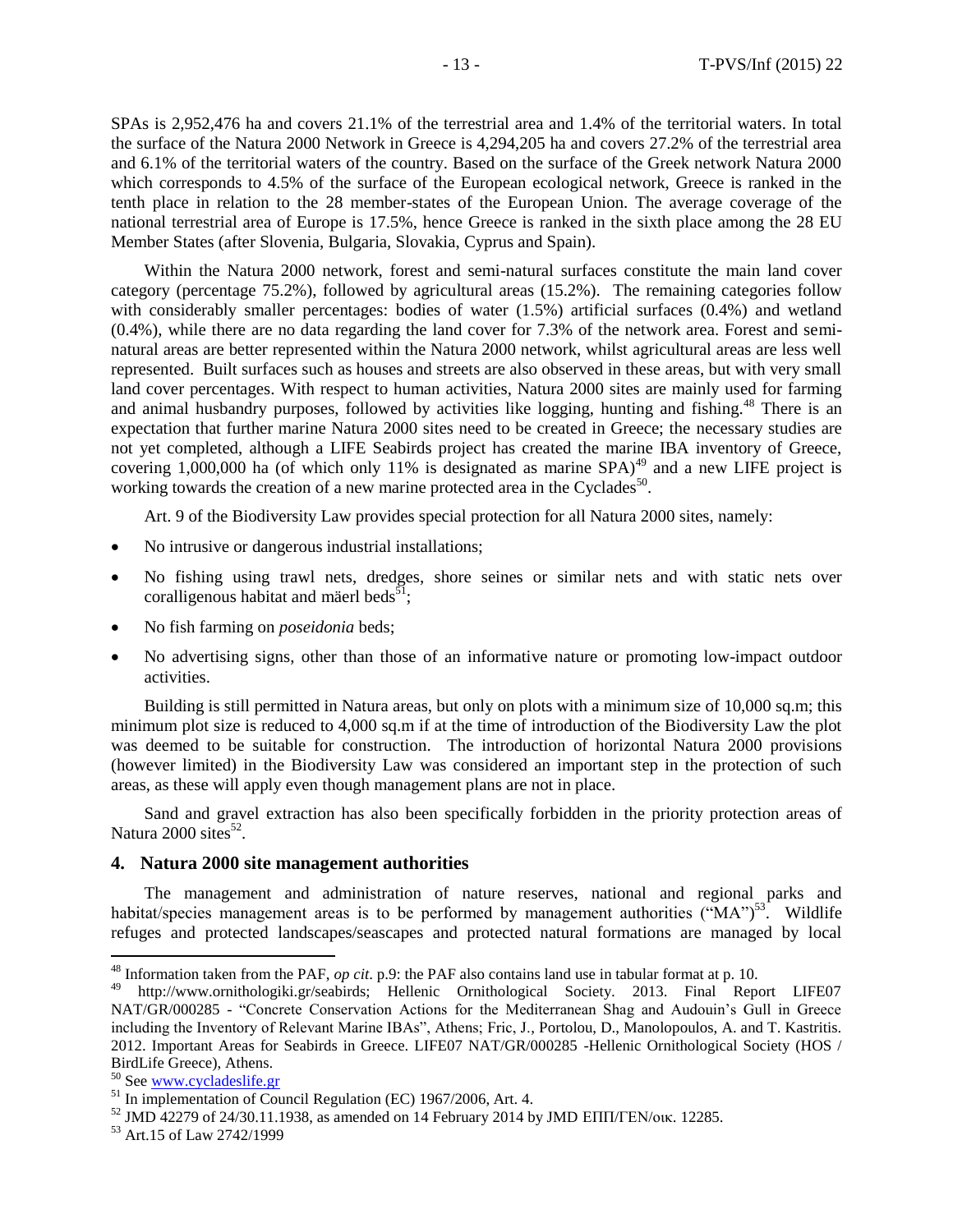authorities. As well as establishing management bodies, Art.15.1 of this Law also allows for the Ministry to allocate the management of a site to a third party (such as a NGO), or indeed multi-level participation to include representatives of the local community. This has never been done, and all MAs are currently established as state-owned companies governed by private law.

29 MAs for Natura 2000 sites currently operate, covering a total of about 35% of the surface area of SACs and SCIs (covering 55 SACs and 55 SCIs); only two areas with a MA have an approved management plan, whilst a further 16 have some sort of regulatory framework (JMD or Presidential Decree). The MAs were merged by a law on the streamlining of public entities in  $2013^{54}$  to result in 14 MAs; this measure has however been suspended until the end of 2015.

Law 2742/1999 (as amended by Law 3937/2011) provides that the Ministry should establish a central unit for the support of MAs for protected areas. This has not been done.

Inadequate resources (personnel, administrative and financial) is noted as an important factor leading to difficulties in the effective management of MAs. Similarly, the large number of agencies which are involved pursuant to different and often overlapping legislation (particularly forestry and conservation legislation: interviewees in the Apostolopoulou study reported on average 22 stakeholders per site), whilst many of those stakeholders concerned with environmental licensing at a regional and national level often had little or no specific knowledge of the site itself.<sup>55</sup> In spite of this, through strong leadership and the personal commitment of their staff, many MAs have been able to make considerable contributions to the management of the protected areas for which they are responsible. MAs also complain that they have little or no enforcement powers, and need to rely on other organs (the police, forestry authorities or hunting wardens) to enforce protective measures.

A number of leading NGOs have complained in a strongly-worded memo to the Ministry dated July 2013<sup>56</sup> that the Ministry had failed to appoint MAs or establish management plans and in general had failed to provide overall guidance, ordering of priorities and proper allocation of the limited resources available for environmental protection. Their complaints about the Ministry in relation to the operation of the MAs can be broadly summarised as follows:

- Failing to provide central support relating to financial management (including the application of public accounting regulations), the application of legislation and guidelines on the management and protection of the ecological characteristics of their areas. They state that each MA had been forced to hire its own lawyer to assist on employment and operational issues which are in fact common to all such bodies, due to the lack of central guidance;
- Delays and unexplained refusals relating to the authorisation of public tenders for publicly-funded projects and costs, and delays in payment so that the staff of the MAs have not been paid for months and they have been unable to pay for wardens to patrol the protected areas;
- Ministry staff who are members of the boards of MAs rarely attend meetings;
- Failing to issue management plans for all national parks (including proposals for low-impact development which would bring benefits to residents of the area);
- failing to work with other countries in the region to develop best practice; and

<sup>54</sup> Law 4109/2013

<sup>55</sup> Apostolopoulou, E., Drakou, E. G. and Pediaditi, K., 2012, 'Participation in the Management of Greek Natura 2000 Sites: Evidence from a Cross-Level Analysis,' Journal of Environmental Management, 113 (December): 308– 318, Apostolopoulou, E. and Pantis J. D., 2009, 'Conceptual Gaps in the National Strategy for the Implementation of the European Natura 2000 Conservation Policy in Greece', Biological Conservation, 142 (1) 221–237.

<sup>56</sup> Memo entitled "*The Ministry of Environment drives the protection of nature to a dead end"* (in Greek), published jointly in July 2013 by WWF, the Society for the Protection of Prespa, Arktouros, the Greek Society for Environment and Culture, MOm, the Greek Society for the Protection of Nature, Callisto, Mediterranean SOS and Archelon.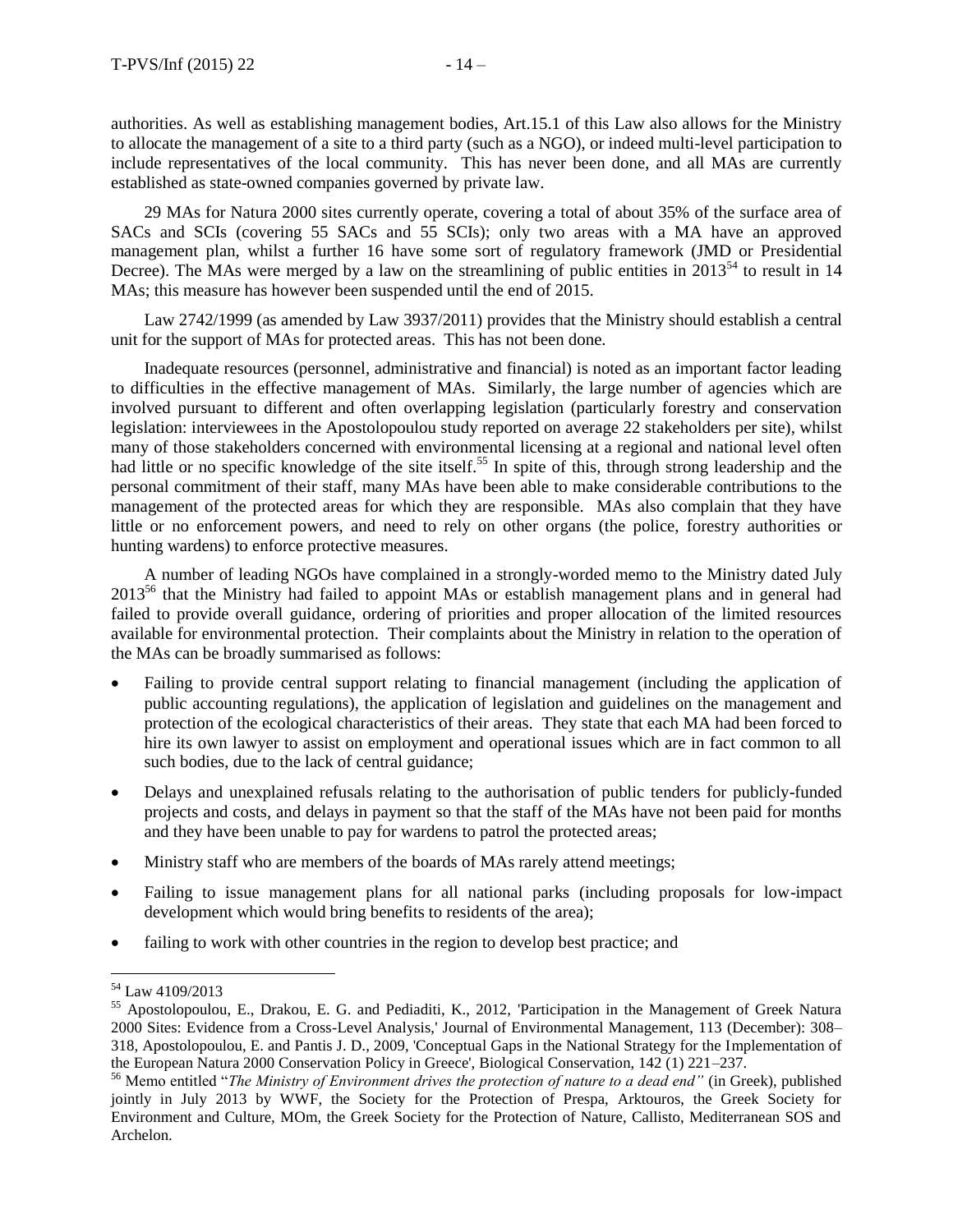disregarding the advice of the Natura 2000 Commission.

#### **5. Licensing of activities in Natura 2000 Sites**

Law 4014/2011 Article 10 *et seq.* governs the licensing of activities in Natura 2000 sites. It states that environmental licensing takes place in accordance with the relevant individualised Presidential Decrees and JMDs, and if there are no such provisions, Category B projects require a special ecological assessment which is submitted to the environmental department of the relevant region, and for Category A projects, the special ecological assessment must be submitted to the relevant body as part of the environmental impact study. The law and subsequent ministerial decisions set out the precise content of these reports, as well as providing that regional environmental authorities are obliged to share information for the purposes of compiling these reports. Greece has also implemented SEA Directive on strategic environmental assessments in 2006.<sup>57</sup> This implementation has recently been upheld by the StE following a reference to the CJEU.<sup>58</sup> The StE found that the requirements in the JMD for assessment of whether there is a likelihood that the proposed measure might substantially affect an area within the Natura 2000 network prior to commissioning an environmental report were consistent with the Appropriate Assessment requirements of Art.3(2)(b) of the SEA Directive and the precautionary principles of the Habitats Directive.

Commentators have noted<sup>59</sup> that the Greek legislator has failed to distinguish between the Appropriate Assessment rules set out in the Habitat Directive and the provisions of the SEA Directive: the Appropriate Assessment condition is examined by the StE in the context of the completeness and quality of the environmental impact assessment, rather than separately, and the distinction between the nature of the environmental impact studies for Category A projects and Category B projects are not consistent with the Habitats Directive. It should however be noted that the appropriate assessment criteria are considered separately within the environmental impact study.

Wind farms are permitted within Special Protection Areas for birds provided that the special ecological assessment has been completed<sup>60</sup>; the StE has also insisted (in application of the Birds Directive) that wind farms in IBAs not also designated as SPAs must also have special ornithological studies<sup>61</sup> and this was implemented by Law  $4296/2014$ .

Environmental authorities (through authorised environmental inspectors) are obliged to conduct prior inspections, and thereafter regular and occasional inspections to ensure that the provisions of environmental licences are being observed $62$ .

Law 4014/2011 however also permitted the extension of the validity of environmental permits whose time limits have expired, thereby allowing projects in sensitive areas to continue to operate without the regular environmental assessment and evaluation envisaged by the legislation<sup>63</sup>.

Farmers are compensated against loss of livestock from wild animal attacks through the Greek Agricultural Insurance Organisation<sup>64</sup> although compensation for damage to crops is granted only for damage caused directly by bears, wild boar and, on the Island of Limnos only, wild rabbits<sup>65</sup>. Complaints

<sup>57</sup> JMD No.107017/28.8.2006

<sup>58</sup> StE (full court) Judgment No. 786/2014 (report in *Environment and Law* 2014, p.29).

<sup>59</sup> In particular, Professor Georgios Balias's article*,* "Appropriate evaluation of the impact of works and plans in Natura 2000 sites", published in *Environment and Law* 2014, pp.577 *et seq.*

<sup>&</sup>lt;sup>60</sup> "Special Zoning Framework for the Planning and Sustainable Development of Renewable Energy Source Projects", Ministerial Decision No. 49828/2008, Art.6 para.3 as amended by Art. 13 of Law 4296/2014 <sup>61</sup> StE Decisions 1422/2013, 807/2014

 $62$  Art. 6 of Law 1650/1986, as amended by Art. 20 of Law 4014/2011.

<sup>63</sup> Art. 5 of Law 4014/2011

<sup>&</sup>lt;sup>64</sup> Livestock Asset Insurance Regulations (ELGA Decision No. 270568/11.12.2003).

<sup>&</sup>lt;sup>65</sup> Crop Insurance Regulation (ELGA Decision No. 157502/27.7.2011).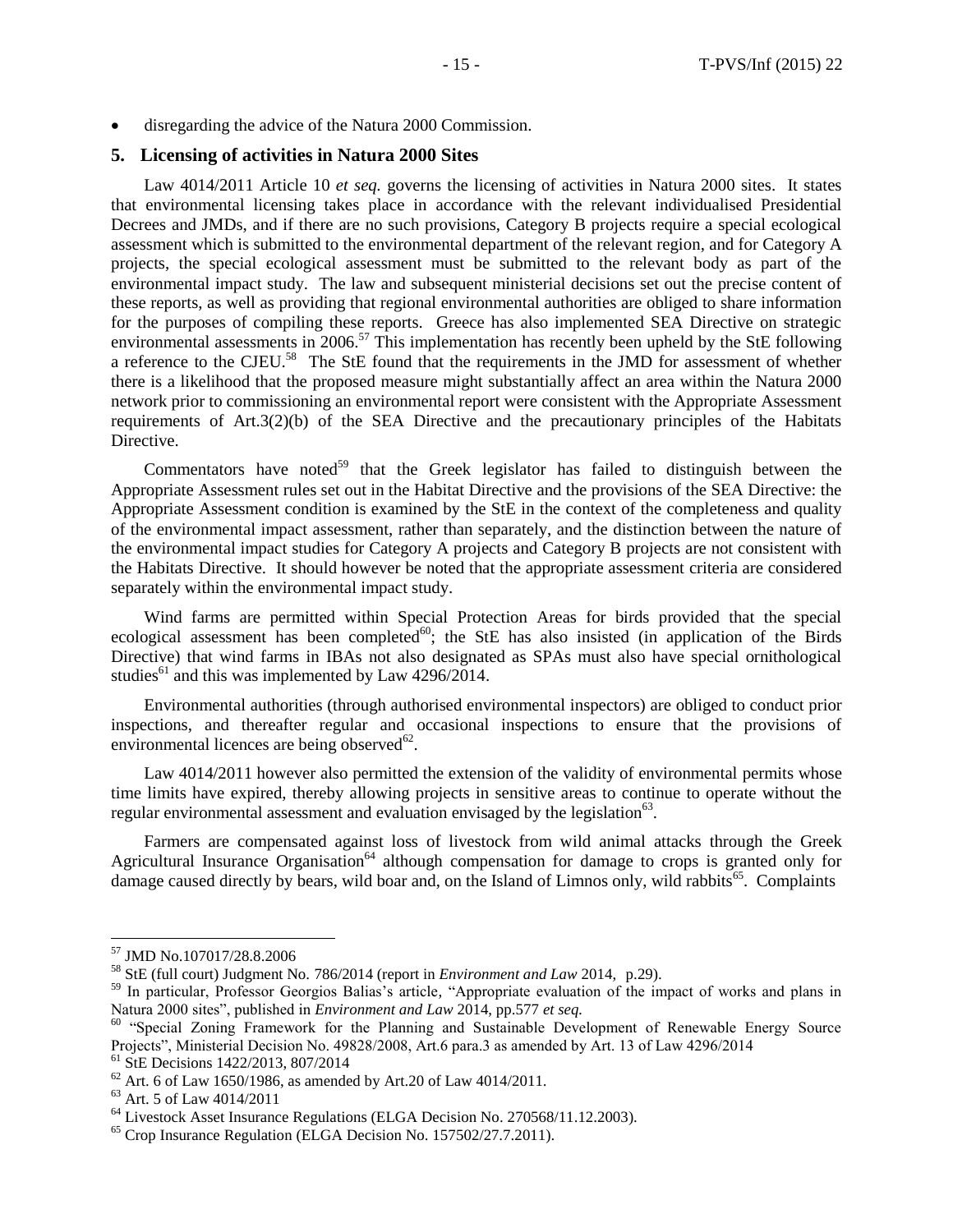have been made that compensation for crop damage is only offered for losses stemming from such a limited group of wild animals<sup>66</sup>, and that the insufficient (and frequently delayed) compensation leads to farmers and herdsmen resorting to unlawful use of poison baits.

#### **6. Participation and co-ordination in protected areas: education and dissemination of information**

A recent article published in the Journal of Environmental Management<sup>67</sup> reported the results of a series of wide-ranging interviews with 96 interviews and 734 questionnaires of national, regional and local level stakeholders in three Natura 2000 sites in Crete. The findings revealed divergent explanations given for failures in management of protected sites, but also a real lack of local public participation in management decisions and indeed a failure at every level to appreciate the significance of local involvement and co-ordination in order to ensure the success of management plans and local support. This also translated into lack of awareness amongst the local population concerning which activities caused loss of priority habitat and which were illegal.

The authors of the article are of the opinion that formal governance structures which require for multi-level participation in decision making do not exist; in areas where there is public participation, this appears to rely on the goodwill and voluntary actions of local site-specific stakeholders. The authors of the article concluded that site-specific stakeholders did not view this aspect as important and indeed when asked were unclear as to what such public participation could involve. Some of this is related to budgetary constraints, as travel to the site and local meetings have been reduced due to lack of funds for travel. Interviewees were of the opinion that funds allocated for information centres and public awareness had not been used to disseminate information to local residents. The authors note: "*The chronic barriers in establishing participatory processes in Greek biodiversity governance, as well as current approaches and practices, have created mistrust between authorities and local residents and have reinforced the feeling of injustice between local communities*".<sup>68</sup>

However, it is clear that there has been an improvement in the understanding on all sides as to the importance of communication and co-operation between environmental protection stakeholders and local communities, and several recent NGO projects have been directed at this aspect, such as EOE's LIFE project concerning changing attitudes to illegal hunting of birds, particularly in the Ionian region<sup>69</sup>. The "Thalassa: Learn, Act, Protect" project was also conducted to inform the general public and pupils in schools of the 14 marine mammals, 9 resident and 5 occasional, that are found in the Greek sea, providing knowledge and showing ways to coexist with them in harmony.

A number of other funded projects are intended to improve agricultural practices in order to encourage wildlife, such as the project in the Thessalian plain to ensure that uncultivated areas are planted and maintained in a manner which encourages lesser kestrels $\frac{70}{6}$ .

#### **7. Species protection**

Greece has very few species action plans, with the exception of the bear, which gained an action plan in 1996; however, in effect many EU-funded LIFE projects have led to unofficial species management plans which have produced considerable positive results, such as those relating to the Lammergeier in Crete, the *Phalacrocorax aristolelis* populations on uninhabited islets and the protection of the Eleonora falcon through a national wardening  $plan^{71}$ . National Action Plans in Greece for the threatened

<sup>&</sup>lt;sup>66</sup> For example, question by MP Manos Konsolas in Parliament, October 2014, referring to damage to crops in Rhodes from deer and wild rabbits.

<sup>67</sup> *Apostolopoulou et al* (2012), *op cit.*

<sup>68</sup> *Apostolopoulou et al* (2012) *op. cit.* p.315

<sup>69</sup> LIFE+11 INF/IT/000253 "A Safe Haven for Wild Birds: Changing attitudes towards illegal killing" http://www.leavingisliving.org/life/index.php/en/.

 $70$  Fitness Report, p.41

<sup>&</sup>lt;sup>71</sup> Fitness Report pp. 11-12 and footnotes.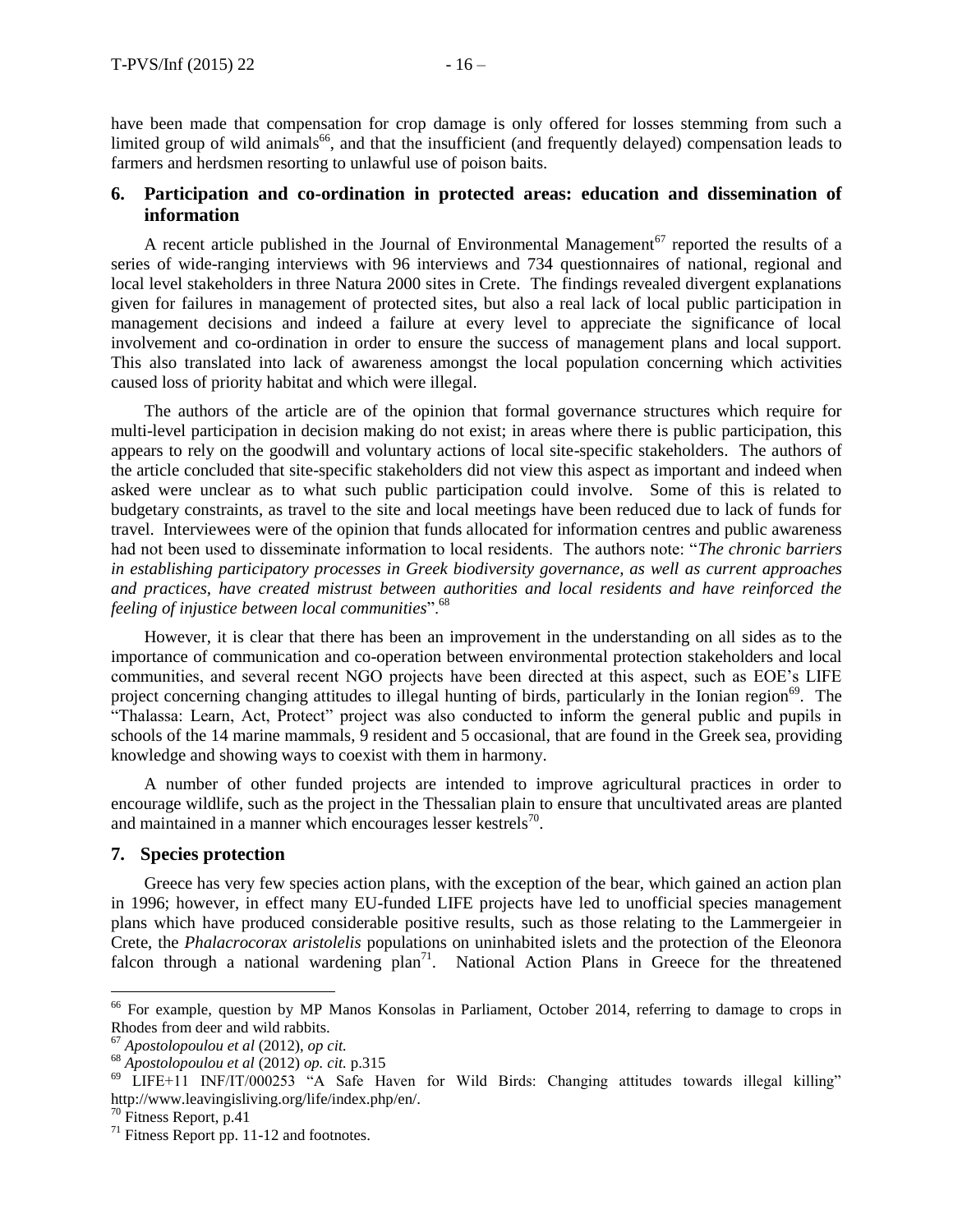Fennoscandian population of the Lesser White-fronted Goose (*Anser erythropus*) and the Egyptian Vulture (*Neophron percnopterus*) have been completed and are expected to be adopted by the relevant authorities<sup>72</sup>. A new bear management protocol was introduced in February 2014 to reduce human-bear interaction<sup>73</sup>.

A LIFE project has recently applied the innovative concept of Plant Micro-Reserves in Greece, as a complementary network to Natura 2000 network, for the conservation and management of plant populations of threatened and rare species of Greek flora<sup>74</sup>. Two recent publications have also contributed to the establishment of information knowledge base for Greek plant species necessary for the implementation of various conservation and protection practices, measures and actions, thus contributing to achieving the EU Biodiversity Strategy Objectives and Targets<sup>75</sup>.

#### **8. Biodiversity data collection**

One of the principal difficulties facing the conservation effort in Greece today is the lack of comprehensive data concerning habitats and species, but in particular species information: the data of the second Six-year report on the implementation of the Habitats Directive in Greece found that 62% of species were in an unknown status and that there was no data and information at all in relation to 1%. Habitat mapping took place in 1999-2001 in Natura areas<sup>76</sup> and the Ministry and the EOE (as consultant to the Ministry) published the latest Red Book on endangered species in 2009.

Greece did not submit any reports on bird species between 2008 and 2012 pursuant to the Birds Directive; whilst it did deliver reports on habitats and species pursuant to Article 17 of the Habitats Directive, it only did so in January 2015, 13 months after the agreed cut-off dates for the EU assessments<sup>77</sup>. For bird data, the EEA used information from EOE in preparing its reports<sup>78</sup>.

The Hellenic Republic was given two months by the Commission to provide a reasoned report on its failure to provide reports and data<sup>79</sup>. However, in 2014 the Ministry commissioned a total of nine reports on the supervision and evaluation of habitats, flora, invertebrates, amphibians/reptiles, fish, mammals, sea fauna and birds in Greece at a total cost of  $\epsilon$ 9,523,376. We understand that all these reports have all been submitted in first draft in the course of 2015. The commission closed its investigations formally on 24 September 2015.

The European Environmental Agency's 2015 technical report notes, in relation to the Habitats Directive reporting obligations, that:

<sup>&</sup>lt;sup>72</sup> Fitness Report, p.29

<sup>73</sup> JMD 104180/433/2014

<sup>74</sup> "CRETAPLANT: A Pilot Network of Plant Micro-Reserves in Western Crete": For more information, see: http://cretaplant.biol.uoa.gr/and http://cretaplant.biol.uoa.gr/docs/cretaplant\_leaflet\_en.pdf.

 $^{75}$  Dimopolous, P., Raus, TH., Bergmeier, E., Constantinidis, TH., Iatrou, G., Kokkini, S., Strid, A. & Tzanoudakis, D. 2013. Vascular plants of Greece: an annotated checklist. –Berlin: Botanischer Garten und Botanisches Museum Berlin-Dahlem, Freie Universität Berlin; Athens: Hellenic Botanical Society. Englera 31: 1-370; Georghiou K., Delipetrou P. 2010 Patterns and traits of the endemic plants of Greece. Botanical Journal of the Linnean Society, 162:130-422.

<sup>76</sup> Pursuant to the project "*Identification and description of habitat types in areas of interest for nature conservation*."

<sup>&</sup>lt;sup>77</sup> "State of nature in the EU: Results from reporting under the nature directives 2007–2012", European Environmental Agency technical report, 20 May 2015.

<sup>78</sup> *op cit*, para.2.2 (p.22)

<sup>&</sup>lt;sup>79</sup> "Environment: Commission asks Greece to report on nature conservation measures": press report.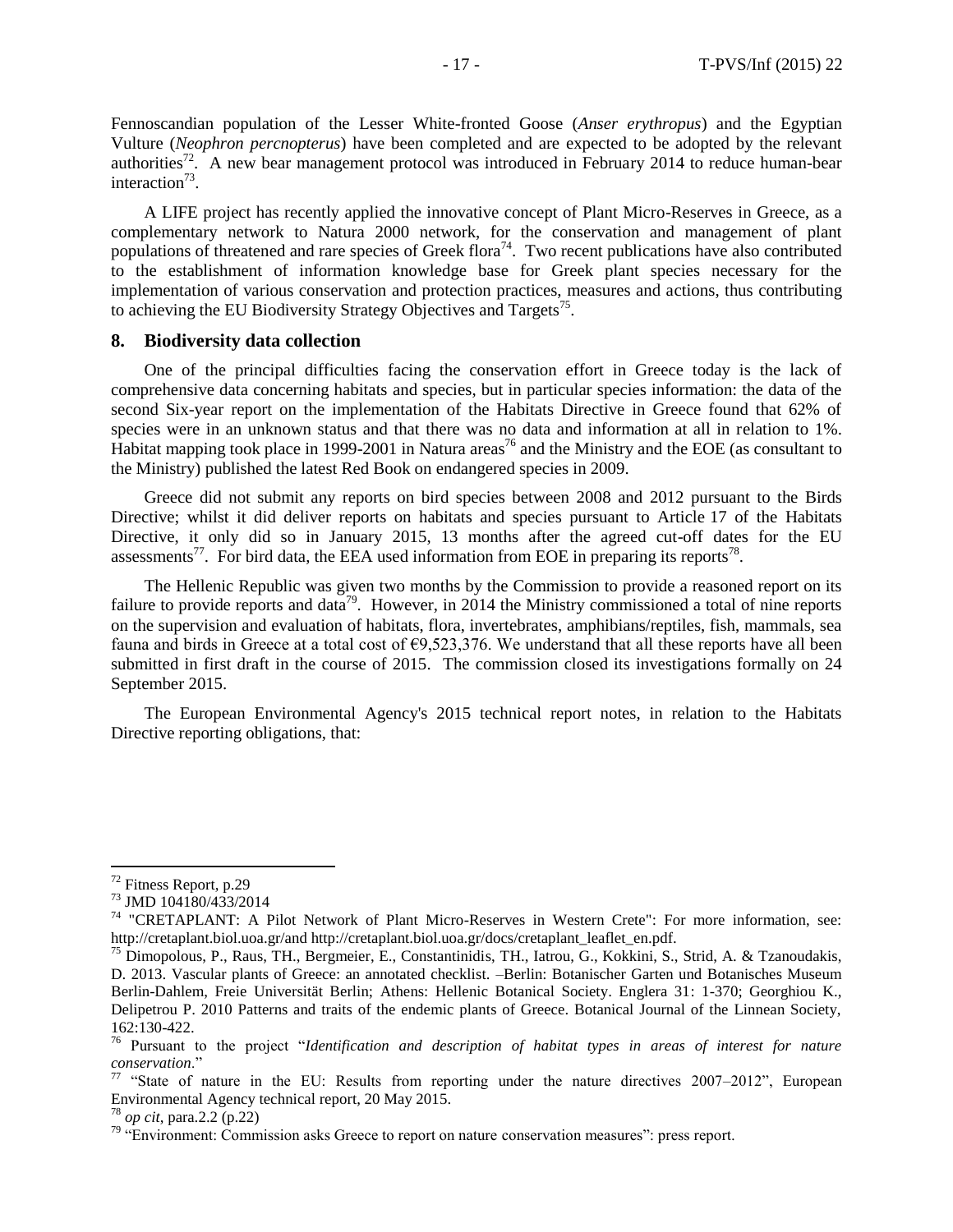*"There was no report from Greece for the period from 2007 to 2012; for species and habitats present in Greece, the 2001–2006 report was used for the EU regional assessments, despite these data covering a different period. It is also known that the 2001–2006 Greek report was based on data from Natura 2000 sites rather than from the whole of Greece."<sup>80</sup>*

The establishment of a national monitoring system is included in the 2014 Biodiversity Plan (*see section B9)*, but this is not yet in place; the Ministry has advised me verbally that this system will be established in 2016, once the final data on which it will be based has been approved.

#### **9. The 2014 Biodiversity Plan**

The Ministry of Environment, Energy and Climate Change issued the country's first national strategy and action plan in April 2014 for the period 2014 – 2018 pursuant to legislation obligations set out in the Biodiversity Law<sup>81</sup> (the "2014 Biodiversity Plan"). This plan had been under discussion since 1999, and universities, environmental organisations and ministerial departments have all contributed to its final form. Its action plan has thirteen main points:

**Action 1**: **Improve available knowledge on current biodiversity condition**, including creation of a Greek 'Biodiversity Portal' (comparable to that of other European countries). Includes details on flora, fauna and types of ecosystems as well as maps and organisation of a system of supervision for implemented strategies with relevant monitoring indicators.

**Action 2**: **Conservation of present natural capital and restoration of ecosystems**, including the drafting of action plans for endangered species/ habitats and monitoring of their conservation status and improving infrastructure and mechanisms, ability to effectively respond to risks e.g. fire, flood.

**Action 3**: **Organisation and operation of national systems of protected areas**, including creation of a database with all available information on the limits and boundaries of zones in terms with the protection of ecological status and management of protected areas. Delimitation of important or endangered wetlands and regulation of marine traffic and fishing management.

**Action 4**: **Conservation of the genetic resources of Greece**: recording, evaluation and characterization of genetic resources (plant, fishery) with direct or long-term economic interest and legal protection of genetic resources of Greece and the products resulting from them as national capital.

**Action 5**: **Strengthening co-operation among main sectoral policies with the conservation of biodiversity**: reforming existing standards of forest management plans in order to maintain biodiversity in modern socio-economic conditions, and creating fishing protected areas or adoption of acts for the application of the provisions of the respective Fisheries Regulations.

**Action 6**: **Conservation of Landscape diversity**: Action plans to restore aspects of the rural landscape (e.g. hedgerows).

**Action 7**: **Prevention and reduction of the impacts of climate change**: research related to the impact of climate change on species, habitats and ecosystem functions. Introduction of conservation priorities (habitats at risk).

**Action 8**: **Protection of Biodiversity from invasive alien species**: Institutional arrangements for the detection, prevention input and elimination of invasive species. Training of staff.

#### **Action 9**: **Enhancing the international and transnational cooperation for the protection of Biodiversity**.

**Action 10**: **Upgrading the quality and effectiveness of public administration**: updating and codification of legislation related to biodiversity as well as the legal framework for the protection of biodiversity, and ensuring national resources for biodiversity conservation through the "Green Fund".

<sup>80</sup> *Op. cit*, para.3.4 (p.62)

 $81$  Art.17 para. 3(b)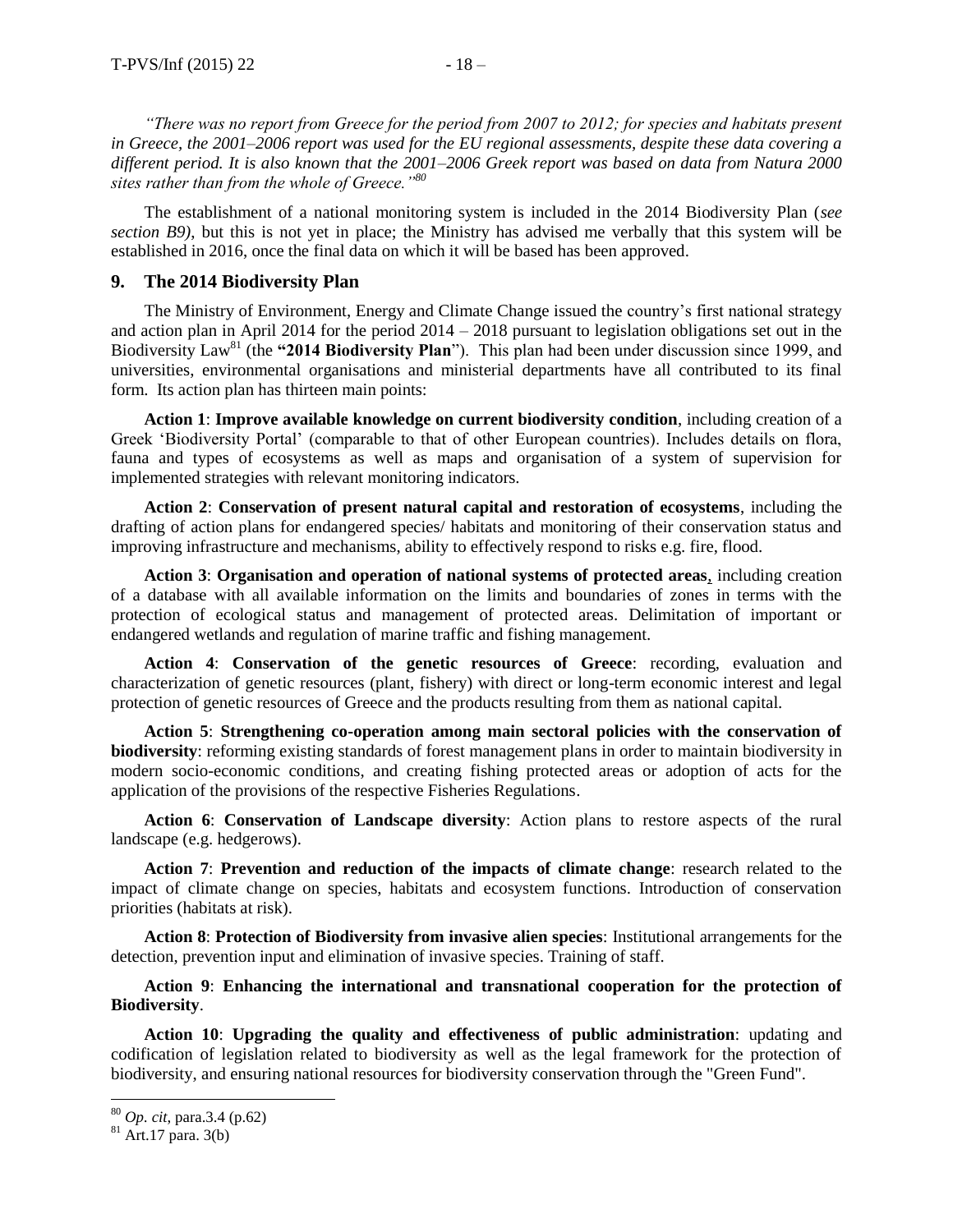**Action 11**: **Integration of biodiversity conservation as a community value**: promoting and strengthening the teaching of biodiversity issues and the protection of ecosystems at all levels of education, as well as training targeted groups in the productive sectors (e.g. farmers, fishermen etc.).

**Action 12**: **Social participation in preserving biodiversity**: strengthening business to develop products and services aimed at saving natural resources, recycling of raw materials and reduction of hazardous substances.

**Action 13**: **Valuation of ecosystems services in Greece and encouragement of Greek value of biodiversity**: improving information on the value of biodiversity and socio-economic benefits of conservation. Creation of a national system of incentives for maintenance of "natural green infrastructure".

It should however be noted that no timetables are imposed on the achievement of these goals.

#### **10. Prioritised Action Framework (PAF)**

The Prioritised Action Framework was published in December 2014. The Ministry was the Authority responsible for contracting out the PAF, whose scope includes setting out the management priorities and funding requirements for nature conservation within the Natura 2000 network "in an attempt to facilitate their integration into the current operational programs for the various EU financial instruments."<sup>82</sup> The PAF represents an interesting summary of the Ministry's own conclusions concerning the effectiveness of the administration of environmental actions and projects and the efficient use of funds during the previous funding period. Notably, in "*Key lessons learnt*", the Ministry noted that:

- There was an attempt to devolve management responsibilities for certain measures to regional and local bodies, which was considered a positive act intended to release central agencies from increased workload;
- Failure to achieve  $EAFRD^{83}$  contribution is related to the absence of explicit objectives and synergy among different program levels;
- The main obstacle is the lack of Management Plans for the Natura 2000 sites, which could have been overcome especially in areas under the jurisdiction of an organizing body;
- EAFRD contribution was not achieved due to problems relating with the implementation of the EPPERAA, such as the existence of inadequately-staffed technical bodies and failing to clarify their roles;
- The functioning of pilot applications with individual management bodies needs to be promoted during the next programming period by configuring key data in the EAFRD framework; and
- The absence of support from those farming in Natura 2000 sites, who are traditionally cautionary, is considered vital for the implementation of special measures.

The PAF also states that for the utilization of the financial instrument during the next programming period special emphasis must be given to the following issues:

- Preparation of Management Plans (for protected areas) in a way which will utilize EAFRD funding opportunities, as a mechanism for achieving conservation;
- Participation of MAs in the planning and implementation of the financial instrument;
- Constant communication between agricultural and environmental programming at both central and regional level;

 $82$  PAF, p.4

<sup>83</sup> European Agricultural Fund for Rural Development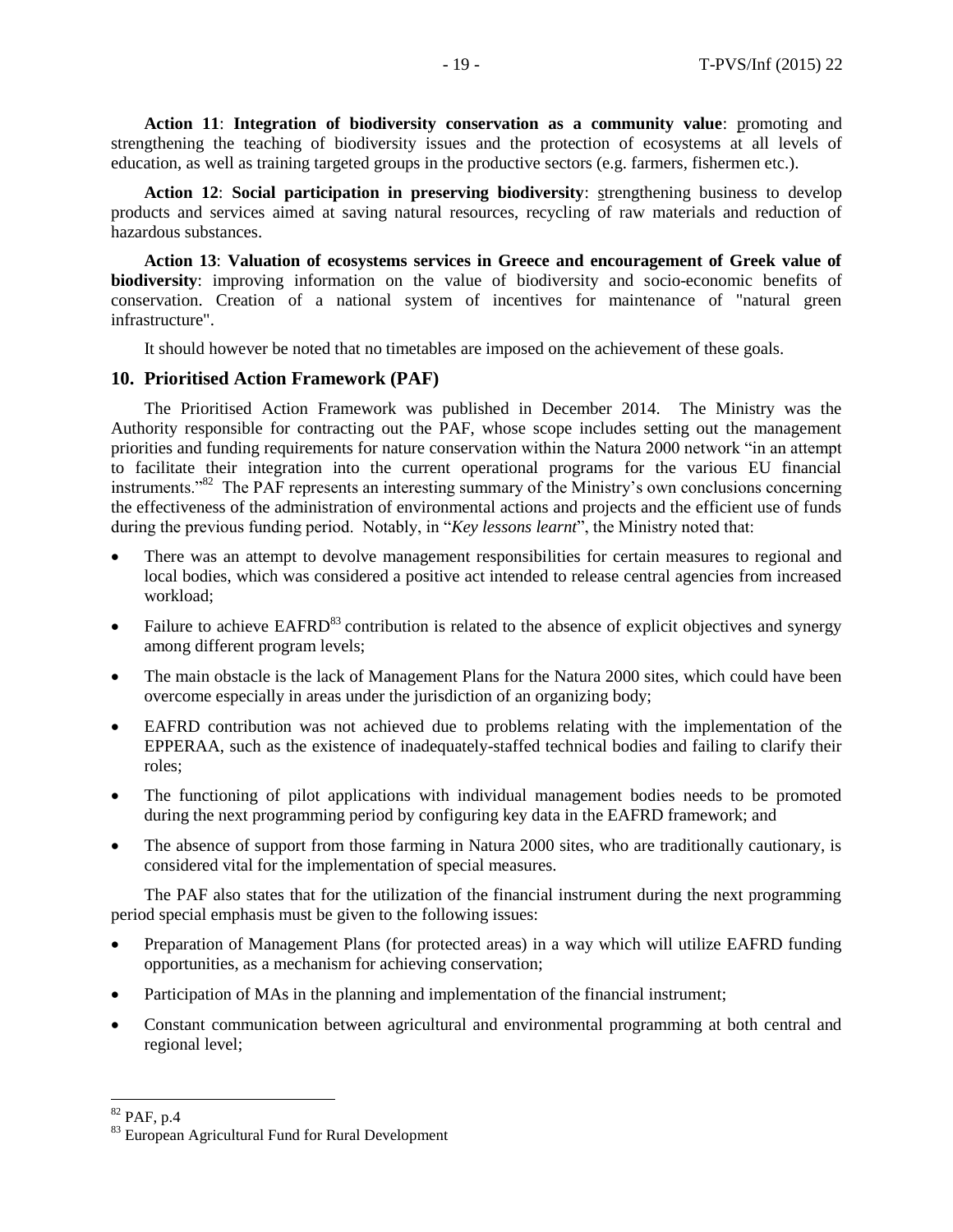- Promotion of information and support for the farmers with beneficiaries (acting as management bodies); and
- Potential support to other structures at the local level (action groups and development companies), which have successfully implemented relevant actions, with regards to sustainable development and biodiversity conservation.

The report notes:

*"A basic characteristic of the financing schemes was their focus on the operation of Management Bodies [MAs], which functioned as the delivery mechanisms of EPPERAA's<sup>84</sup> projects in Natura 2000 sites. However, the limited 'capacity' of the management bodies resulted in their limited involvement with the substance of management and much more with the bureaucracy of program administration. The lack of explicit directions, conservation goals, evaluation criteria, as well as support for specific scientific, technical and administrative matters resulted in fragmented actions. Finally, the lack of Management Plans and the very long delays resulted in the implementation of a program of a high bureaucratic cost and with minimal management of the Natura 2000 sites."<sup>85</sup>*

#### **C. PARTICULAR ISSUES**

#### **1. Forest**

As noted above, forested areas in Greece hold a special place in the country's environmental protection framework and are expressly protected by the Constitution. Forest management procedures were introduced in 1953, although these are principally related to sustainable logging rather than protection of habitats of endangered flora and fauna. The Forestry Code was initial introduced in 1969 and has been regularly updated since then<sup>86</sup>; this governs issues mainly concerning hunting, logging and control of building in forested areas. However, management plans for forested areas, as well as a number of LIFE projects, have contributed to the introduction of forest management practices which do contribute to the maintenance of habitats for plants and animals (notably bears and bird populations) $^{87}$ .

Forestry authorities play a key role in protection of forested wildlife areas; this includes issuing characterisation decisions on whether an area is defined as forest or forest expanse<sup>88</sup>, to the enforcement of legislation on illegal logging and building in forested areas. One of the principal problems facing the Forestry Authorities, other than chronic understaffing, is the lack of a national map showing all areas characterised as forest; this uncertainty leads to delays and inefficiencies in protection measures. To date, only 21.4% of the country has been mapped, but only 0.84% of the maps have been ratified and are legally in force.

An amendment to the legislation on the protection of forests, Law 4280/2014, was passed by the Greek parliament in August 2014. It was heavily criticised by environmental organisations, citizens groups, individual citizens and part of the media, as it amended Law 998/1979 by introducing a series of critical changes to forest legislation, as it:

- legalises many categories of illegal constructions in forest lands;
- expands the use of protected forested lands for industrial, energy, mining and tourism installations, roads, networks, agriculture;

 $84\,$ <sup>84</sup> EPPERAA: Greek acronym for the funded Operational Programme "Environmental and Sustainable Development".

<sup>85</sup> PAF, page 28, "Summary of Conclusions".

<sup>86</sup> Principally by Law 998/1979, as amended from time to time.

 $87$  Fitness report p.16 and related references

<sup>88</sup> Law 998/1979, Art.14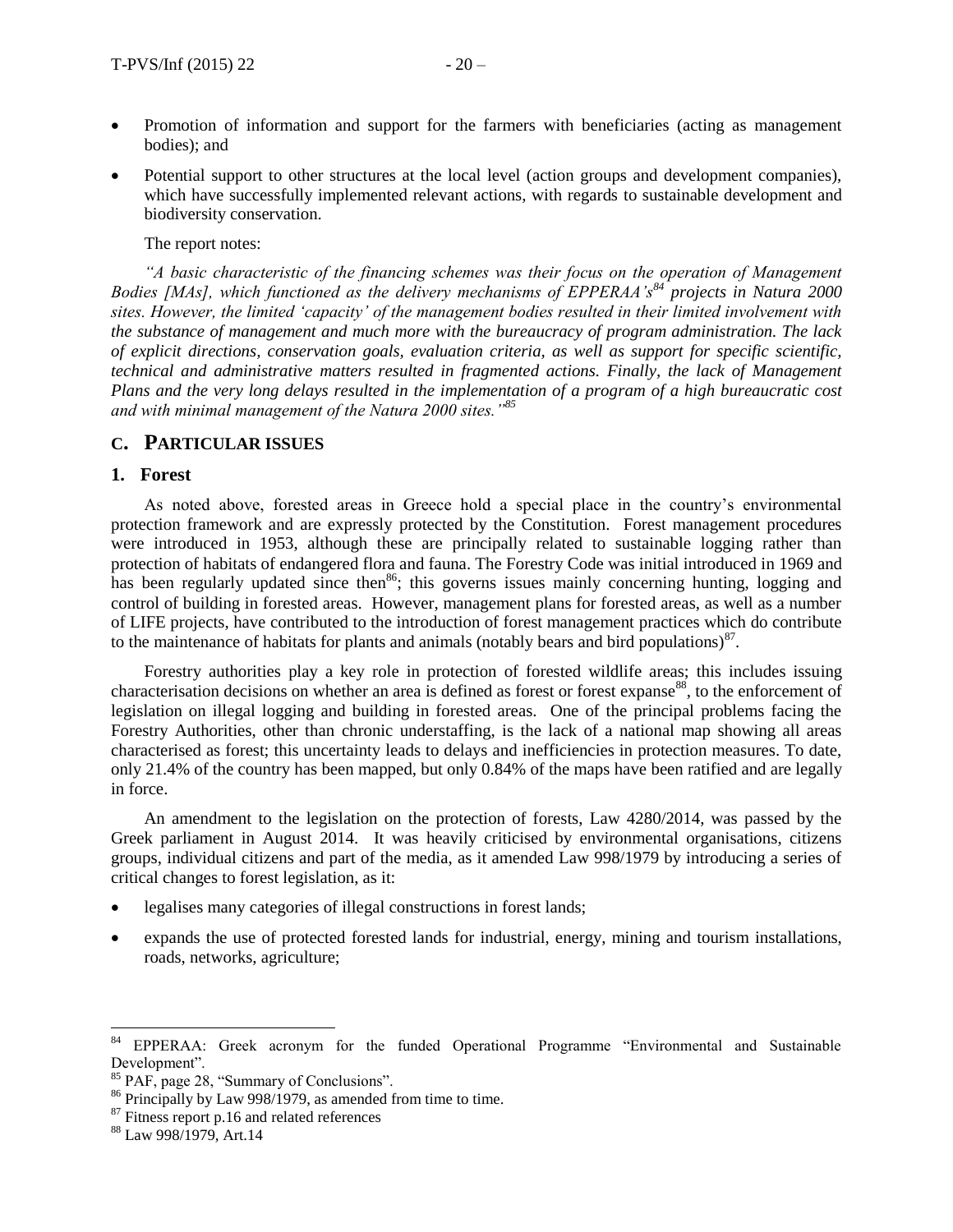- allows the building of residential houses within forested lands owned by housing cooperatives, a use which was never allowed and has been ruled unconstitutional by Greek courts;
- abolishes the absolute protection hitherto enjoyed by forested lands that have been destroyed by fire or clearing (*see above, section A3*), and allows their use for various activities and installations; and
- legalises agricultural land derived from unlawfully-cleared forest.

The current government has undertaken to withdraw this legislation, although no legislative proposal has yet been submitted.

The sharp increase in fuel prices combined with the financial downturn in Greece has led to a huge surge in illegal logging; the WWF 2014 annual report notes that in 2012, the Forestry Authorities commenced 3,105 lawsuits in relation to unlawful logging (up from only 166 in 2009) and confiscated 13,088 metric tonnes of illegally-logged timber.

#### **2. Coastal areas and seashore**

Due to the pressure created by tourist developments, it is no surprise that coastal habitats are amongst the worst for conservation in Greece: the PAF notes that "the majority of coastal habitat types is in bad conservation status, whilst none of the marine habitat types is in good conservation status."

Greece produced a national management plan for the use of bottom-set trawl nets in January 2014<sup>89</sup> which requires annual assessment of available stocks of principal target fish species; reduction in fish stocks will lead to suspension or withdrawal of annual bottom-set trawl net fishing licences.

A complete no-fishing zone was introduced in the three-mile radius around Gyaros Island in the Aegean, a Natura 2000 zone and one of the most important monk seal habitats in the Mediterranean. A LIFE+ programme is also supporting the implementation of this no-take zone, including the active involvement of the local community $90$ .

The Greek Civil Code provides that all of the coastline (up to the high tideline) belongs to the State. The beach, defined as an up to 50-metre wide zone from the edge of the shore to facilitate communication between the sea and the shore, also belongs to the State but this area can be conceded to private enterprises for "simple use", providing that this does not alter its public use, or change its form or biological characteristics. Law 2971/2001 provides further details of this prohibition, including imposing an obligation on the State to demolish all unlawful structures; a dispute about whether compensation should be paid should not delay the demolition<sup>91</sup>. The lack of a national shoreline map has however led to legal uncertainty and has contributed to delay, corruption and widespread breach of the rules<sup>92</sup>.

The Commission has sent an infringement notice to Greece in relation to its failure to implement a national fisheries management plan<sup>93</sup>.

A bill was proposed in 2014 that would have legalized illegal coastal development and would have allowed further development, especially tourism development, along the Greek coastline, altering the provisions set out above which protects the coasts both as a commons and a valuable, fragile ecosystem. The bill created an immediate public reaction, and in less than a week more than 110,000 signatures were collected on an online petition. The bill was not introduced to Parliament.

<sup>89</sup> Ministerial Decision 271/2576 (FEK B No.58/16.1.2014)

<sup>&</sup>lt;sup>90</sup> "Complete protection of the Mediterranean seal in the Northern Cyclades" (LIFE12 NAT/GR/000688) is coordinated by WWF and Mom, the Ministry of Environment, the Aegean regional Administration, the Development Company of the Cyclades, Harokopio University and the Tethys Research Institute. It is supported and co-funded by the LIFE Nature programme and the Foundation of Prince Albert II of Monaco.

<sup>&</sup>lt;sup>91</sup> StE Decision No. 2274/2011

<sup>&</sup>lt;sup>92</sup> Article by A. Papakonstantinou, *Environment and Law*, 1/2015, pp. 9-13.

<sup>93</sup> http://europa.eu/rapid/press-release\_MEMO-15-5162\_en.htm.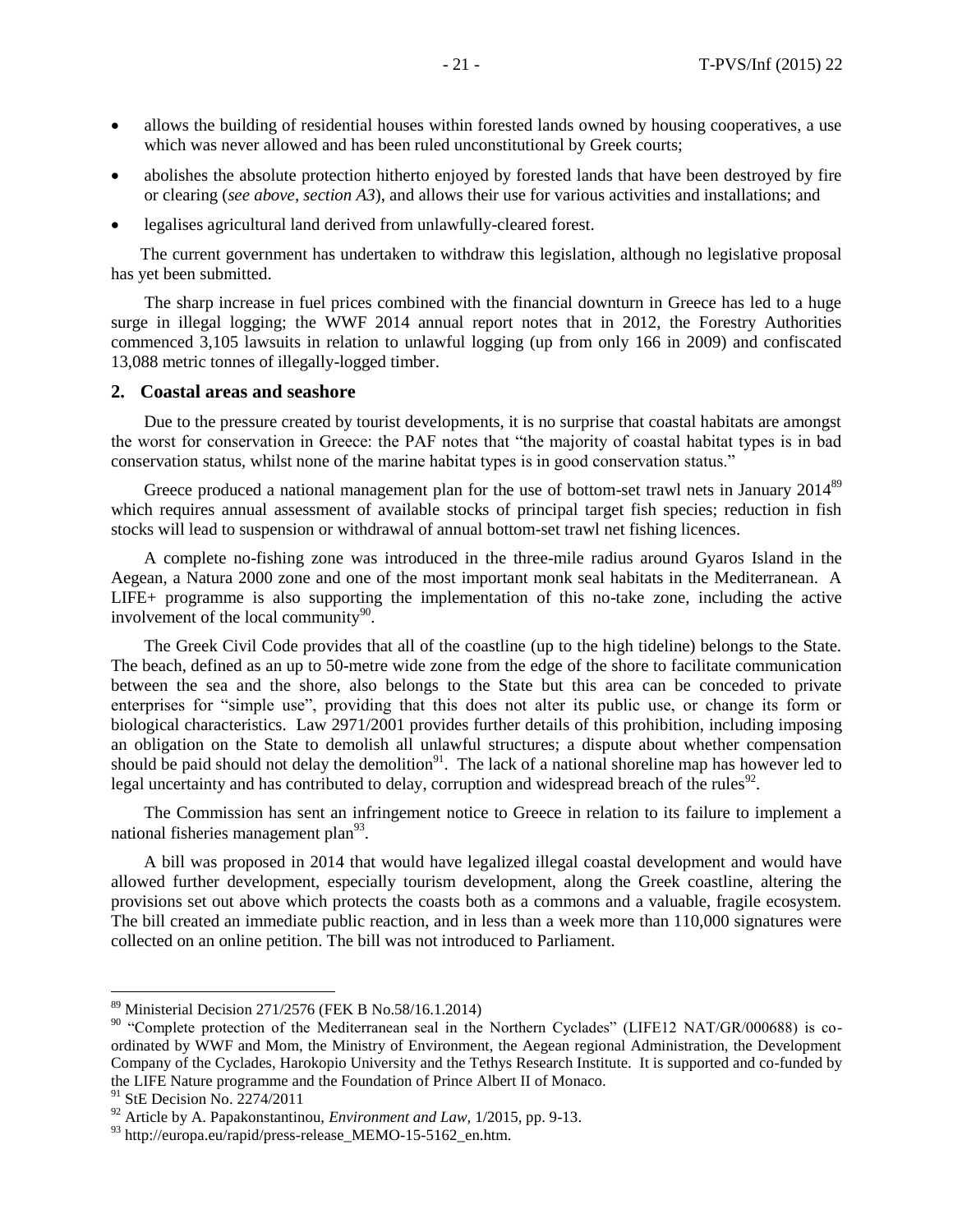#### **3. Hunting**

Greece has identified areas in which hunting has been forbidden at least since 1969, when the Forest Code established wild animal refuges. Hunting is forbidden (*inter alia)* in permanent wild animal refuges, areas with temporary hunting bans, the core areas of national parks, 300m from the coastline and areas subject to special hunting bans as a result of recent forest fires. Every year YPEKA issues a Ministerial Decision setting out the hunting season and the types of prey which may be hunted<sup>94</sup>. The EOE notes that this Decision is not based on sufficient data. The Decision sets differing start and end times for the hunting seasons by species, which commentators note makes enforcement more difficult as species which have begun to breed will be disturbed, and there is an increased risk of mistaken identification, and indeed that the CJEU has already ruled against other countries in relation to staged hunting seasons<sup>95</sup>. A total of 31 species are licensed for hunting, of which one is listed in Annex I of the Birds Directive.

Hunting licences are regulated through the Forest Code, which requires new licence applicants to undergo a test on hunting restrictions. These tests are administered by the local hunting associations, and test the applicant's ability to recognise different types of birds by sight, as well as their knowledge of the applicable legislation and regulations relating to hunting. The EOE notes that the test is insufficient, particularly on the recognition of protected species, and that licences are granted without limits based on how many hunters each area can support. Fees from hunting licences are used by the hunting associations to fund hunting wardens, which operate in most areas where hunting is common and are intended to inspect hunters and record and enforce breaches in hunting regulations. 350 local hunting wardens operate across the country, funded exclusively by hunting licence fees collected by hunting associations; the EOE points out that the wardens are employed by private organisations, although they exercise all the enforcement powers of the Forestry Authority<sup>96</sup>; it has also however been noted that the hunting wardens work at the weekends and outside working hours, when a forestry authority employee might not; they are also adequately funded for the costs of performing their duties (such as car fuel), where State employees may not have such funds. Other State enforcement of hunting regulations is effectively non-existent. Hunting associations have been active in policing unlawful hunting since the 1920s, and maintain that they work closely with the underfunded forestry authorities to ensure that hunting takes place in a lawful and sustainable manner. NGOs endeavour to work with hunting associations to respond to issues of illegal hunting (particularly in the Ionian Islands) and use of poison baits.

Whilst the Hunting Associations announced that over 1.4 million inspections have taken place in the last ten years to enforce hunting regulations, from which  $21,000$  breaches were discovered<sup>97</sup>, the statistics issued by the Hunting Associations show that only 1.6% of these breaches relate to the hunting of protected species.

The Hunting Associations report a 30% drop in unlawful killing of birds in Greece over the last ten years, and the Birdlife Partnership Report in 2011 places Greece in the lowest category for levels of unlawful hunting outside of permitted hunting seasons. The Hunting Associations also claim a 45% reduction in hunting in protected areas (placing it in the 'medium' offending category in the Birdlife Report), and a 66% reduction in the unlawful killing of protected species<sup>98</sup>, although Birdlife's recent report "The Killing" states that Greece is responsible for 3% of the birds killed illegally in the Mediterranean each year, and that "*the mean estimated number of illegally killed birds each year in* 

<sup>&</sup>lt;sup>94</sup> For the 2014-2015 period, MD [112022/2168/5-8-2014, for 2](https://dasarxeio.files.wordpress.com/2014/08/112022_2168.pdf)015 – 2016, MD 127568/2533/07-08-2015

 $95$  EOE position paper on hunting, May 2010.

<sup>&</sup>lt;sup>96</sup> Art. 267 §3 of Law 86/69, as supported by the opinion of the Supreme Court prosecutor, Prot. No. 5128/10 of 3-03-2011.

<sup>97</sup> Presentation of Nikolaos Papadodimas, President of the National Union of Hunting Associations to the International Conference on best practice in the unlawful hunting of migratory birds, June 2014. 98 N. Papadodimas, op. cit.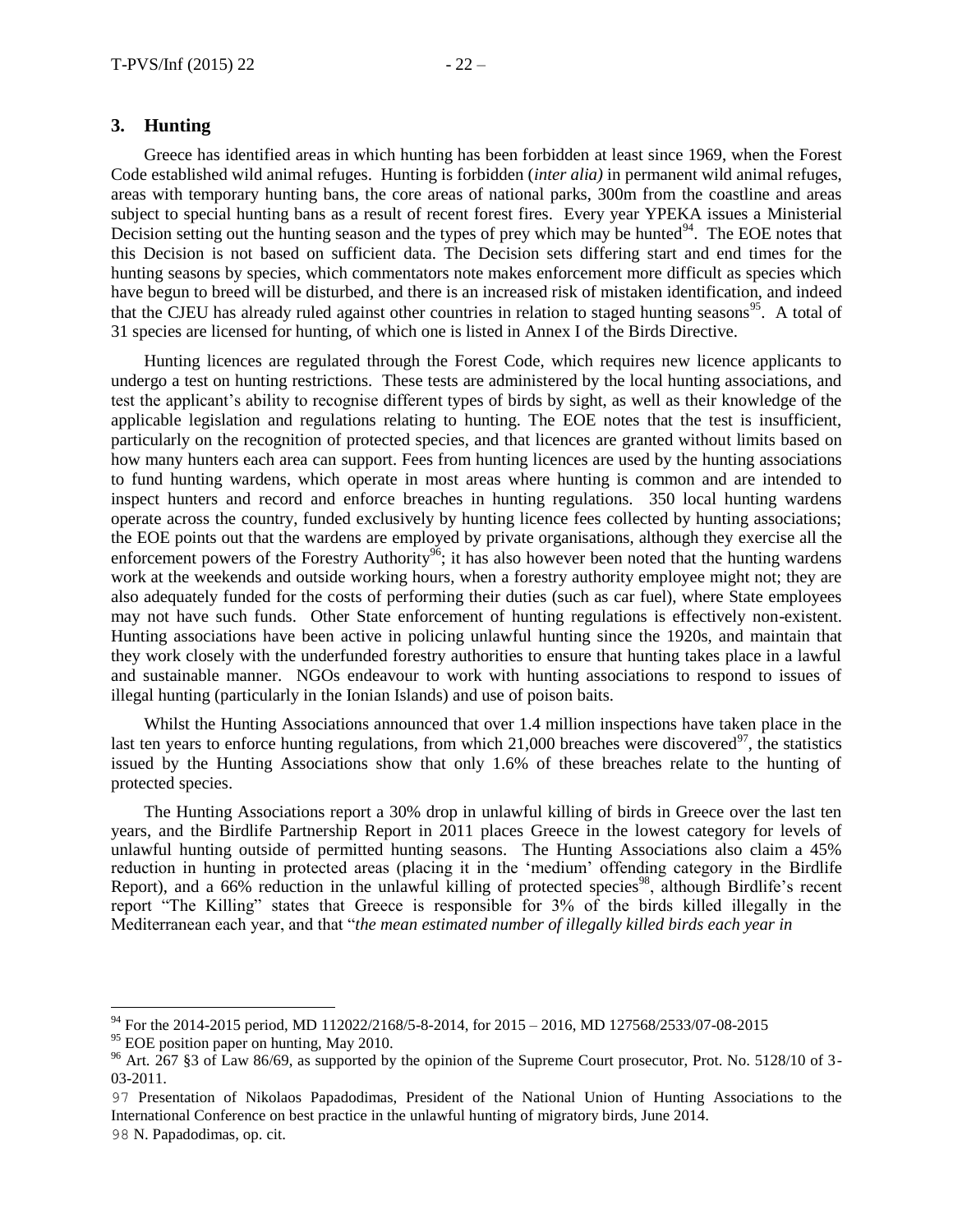*Greece exceeds 704,000. On average, more than five birds are reported to be illegally killed each year for every square kilometre. Presently, of the 345 species of birds assessed in Greece, 32% of species are being killed illegally in significant numbers.*" 99

#### **4. Unlawful use of poisoned baits**

The killing of birds and mammals through the illegal use of poison baits constitutes a crucial and unsolved issue in Greece. Poison baits are a non-selective method commonly used to kill wild predators (foxes, wolves, bears) and feral dogs in order to protect livestock and game against attacks. In Greece however, this practice is also used to solve disagreements among different groups of land users, such as shepherds, hunters and farmers. Critically endangered species such as Egyptian and Black vultures, as well as other scavengers and raptors, are accidental victims of these socio-economic human conflicts.

Poison baits are mainly prepared with phytosanitary products (pesticides, rodenticides etc.) which have been until now widely available to the general public. Electronic prescription of pesticides will come into force on January 2016 limiting the access to certified professionals. Given the severity of the issue NGOs have created the Task Force Against the Illegal Use of Poison Baits<sup>100</sup>. The Task Force notes that the issue of the illegal use of poison baits has been given a low priority in the wildlife crime agenda and political will is urgently needed to push the issue further up. The absence of a targeted and comprehensive legal framework, together with under-resourced competent authorities (forestry and veterinary agencies), severely hinder the effective handling of poisoning events and prevention efforts. The European Commission has commenced infringement proceedings in Greece in relation to its failure to combat the use of poison baits.<sup>101</sup> The Ministry of Environment is planning a new national action plan to combat the illegal use of poisoned baits, which will include safe feeding areas for predators, broader investigation powers for the Forestry Department, information campaigns, promotion of appropriate sheepdogs to guard flocks against predators and local seminars<sup>102</sup> to bring all local stakeholders together to discuss the causes of poisoning, but also to arrange crisis management plans to counter incidents.

#### **5. Zakynthos:** *Caretta caretta* **protection**

 $\overline{a}$ 

As noted above, the loggerhead turtle-breeding beaches of the Laganas area in Zakynthos were included within a marine park by Presidential Decree in 1999 and was one of the first protected areas in Greece to be incorporated in the Natura 2000 programme, and the first to receive an authorised management plan. In spite of these initial milestones, the pressure of tourism on the island has meant that the breeding beaches remain under continuous threat from human activity.

The Hellenic Republic has been the subject of two judgments of the CJEU concerning failures to introduce suitable protective measures for the beaches on the island of Zakynthos, which constitute one of the most important *caretta caretta* breeding areas in the Mediterranean. Case No. C-103/00<sup>103</sup> concerned the Hellenic Republic's failure to adopt and enforce legislation which would prevent disturbances to the turtles during the breeding season. The Court noted, *inter alia,* not only that until the management plan was passed by Presidential Decree in 1999 the legislative framework had not been in place to prevent the

<sup>99</sup> See: http://www.birdlife.org/sites/default/files/attachments/01-28\_low.pdf

<sup>100</sup> The purpose of the Task Force is to develop proposals that may drive institutional change, to address the killing of wild animals from poisoned baits, to lobby and collaborate with the authorities and, finally, to increase local and national awareness of the issue. Members of the Task Force are ANIMA, Arcturos, Callisto, Hellenic Ornithological Society, Hellenic Society for the Protection of Nature, Natural History Museum of Crete and WWF Greece.

<sup>&</sup>lt;sup>101</sup> See European Commission working document: "MONITORING THE APPLICATION OF EU LAW IN EU POLICY AREAS", December 2014, at [http://ec.europa.eu/atwork/applying-eu-law/docs/swd\\_2014\\_359\\_en.pdf](http://ec.europa.eu/atwork/applying-eu-law/docs/swd_2014_359_en.pdf) .

<sup>&</sup>lt;sup>102</sup> Such as that which took place in Kalabaka in October 2015.

<sup>&</sup>lt;sup>103</sup> Judgment of the Court (Sixth Chamber) of 30 January 2002 in Case C-103/00 – Commission of the European Communities v Hellenic Republic.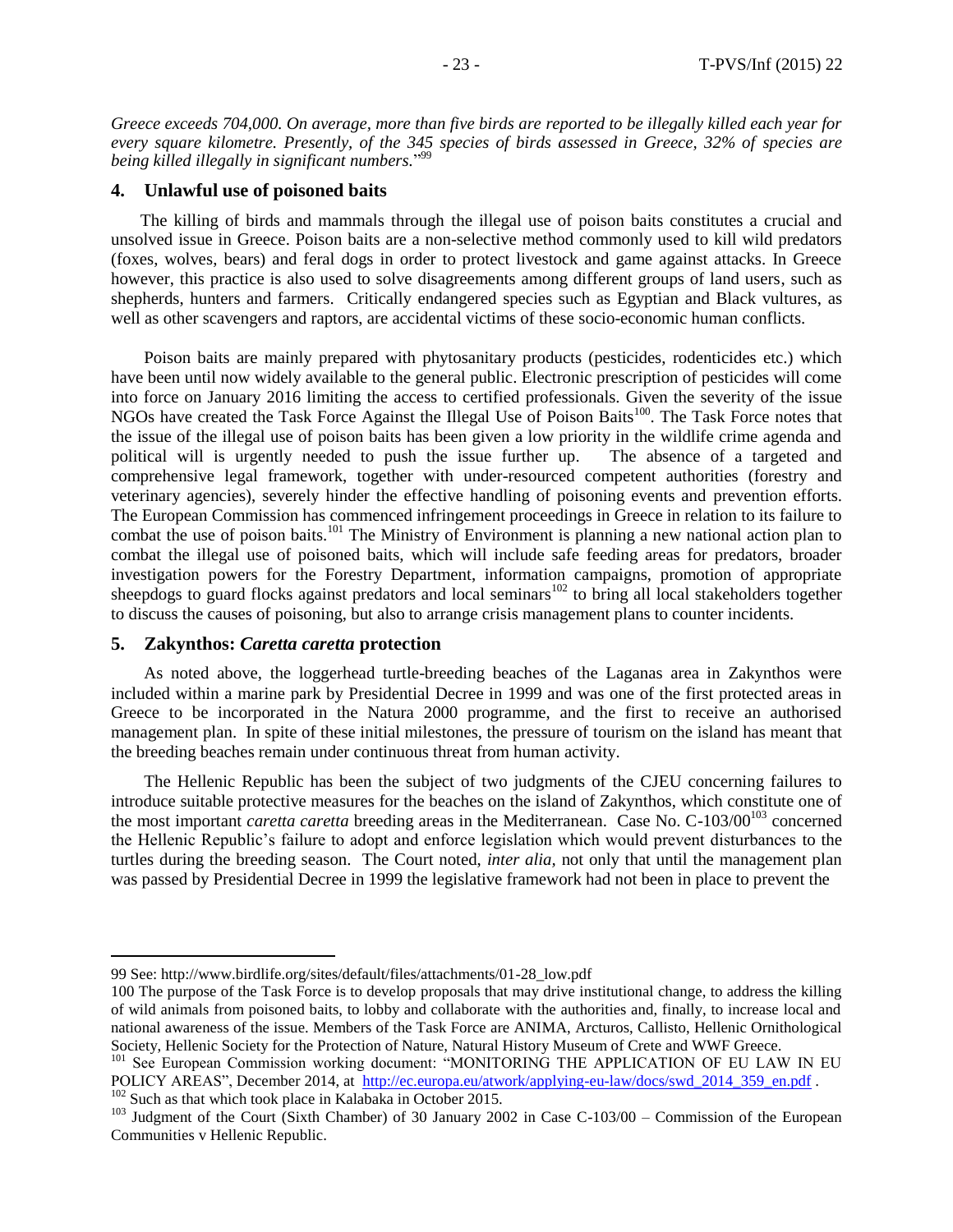use of small speedboats for watersports near to the beaches, but also that after that time the supervision of noise, light and nocturnal use of mopeds and cars on the beach and other disturbances was inadequate to constitute an effective system of strict protection.

The issue of the appropriate protection of the Natura 2000 site on Zakynthos returned to the CJEU in 2012, when the Court found<sup>104</sup> that the continued operation of a landfill site on the island within the Natura 2000 zone was causing environmental problems which would affect the sea turtles. The environmental licences for the landfill were renewed from their expiry in 2006 to the end of 2015 (without a study of the environmental impact of this decision) in spite of the fact (inter alia) that the landfill was full, waste was being deposited above the level of the waterproof membrane and was being permitted to escape the landfill, allowing waste water to seep into the breeding beach at Laganas Bay.

In spite of the CJEU Decision, press reports show that the landfill is still in use. Local residents have demonstrated by closing the entrance to the landfill site for a number of days, demanding the construction of a new site, and in the interim the replacement of a supporting landfill wall which is showing signs of structural damage and the implementation of a closed drainage system to prevent liquids from the landfill flowing into the sea<sup>105</sup>. The mayor of Zakynthos promised residents that he would do his best to secure funding for the construction of a new facility.

#### **6. The 2014 Kyparissia Recommendation**

Recommendation No. 174 (2014) (the "**2014 Kyparissia Recommendation**") was issued to Greece in December 2014 by the Standing Committee on the conservation of the *Caretta caretta* and of sand dunes and other coastal habitats in Kyparissia in the Peloponnese. Kyparissia is now the most important known nesting beach for *caretta caretta* sea turtles in the whole Mediterranean basin, with up to 1450 nests. The 2014 Recommendation was issued pursuant to a report and appraisal by an international expert<sup>106</sup> pursuant to concerns raised by  $NGOs<sup>107</sup>$  relating to the construction of roads, houses and marine structures near to the nesting sites, as well as the risks posed by fishing practices, photo-pollution and human disturbance to the beach during the hatching season. Mr Manalis, Director General of Environmental Policy at YPAPEN, responded to the Recommendation by letter dated 10 August 2015 to the Bern Convention Secretariat Biodiversity Unit setting out the applicable legislation at a national level passed in order to protect the turtle nesting beaches in the Kyparissia area.

I interviewed Vassilis Stamogiannis of MEDASSET and Panagiota Theodorou of Archelon concerning the implementation of the 12 points in the 2014 Kyparissia Recommendation, which are addressed below in turn. In general, Ms. Theodorou notes that there has been very limited co-operation from the local council in Kyparissia, including a refusal to allow Archelon to set up an information kiosk to inform locals and tourists about the nesting sites and appropriate use of the beach<sup>108</sup>. A Ministerial Decision is issued each year providing for permitted activities on the relevant beaches (the "2015 Decision") $109$ .

<sup>105</sup> http://www.econews.gr/2015/04/17/zakynthos-xyta-121806.

 $104$  C-600/12 Judgment of the Court (Fifth Chamber) of 17 July 2014 – Commission of the European Communities v Hellenic Republic: case report from InfoCuria (judgment available in Greek and French).

<sup>&</sup>lt;sup>106</sup> Report to the Standing Committee dated 1 September 2014 by Dr. Paolo Casale, University of Rome "La Sapienza", co-ordinator of the Sea Turtle Project of WWF Italy and member of the IUCN SSC Marine Turtle Specialist Group.<br> $\frac{107}{2}$  Aughelan and 1

Archelon and Medasset are referred to in the Expert's report.

<sup>&</sup>lt;sup>108</sup> The author was provided with the correspondence by Archelon; the Mayor of Trifylia replied to Archelon's request (supported by a letter from YPEKA) to put up an information kiosk on Kalo Nero beach where it had been set up in 2014 that the area was to be used for "other activities"; he also counterproposed that Archelon should set up a kiosk in a town square in Kyparissia.

<sup>&</sup>lt;sup>109</sup> Decision 20925 / 946 / 27-5-2015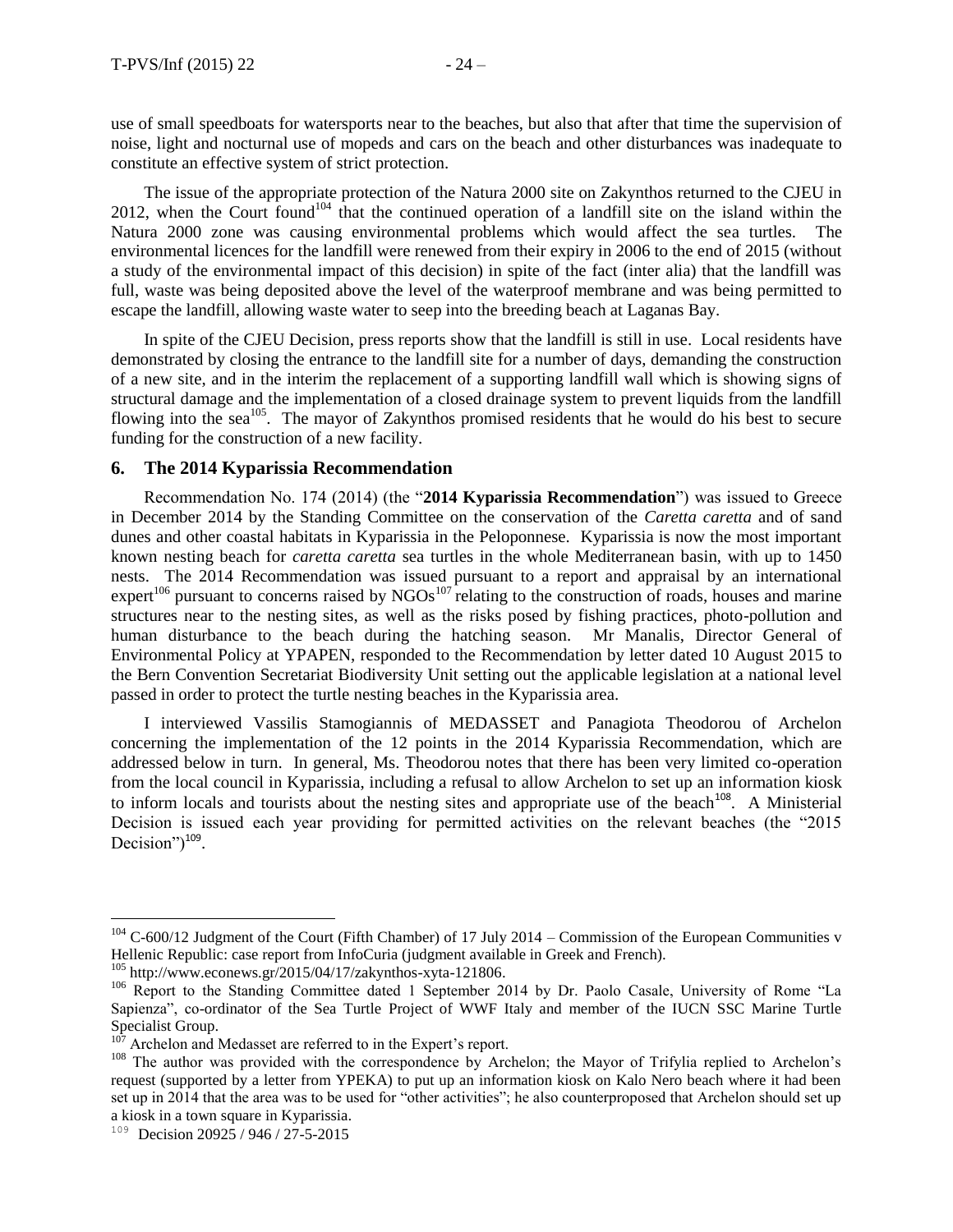*First recommendation: Protection Status.* The government issued a draft Presidential Decree on the characterisation of the sea and land area in Kyparissia as the "Kyparissia Gulf Regional Park" in 2014 for public consultation and review by the StE. It was struck down during the review stage by the  $StE<sup>110</sup>$ , which is authorised to review all Presidential Decrees of a regulatory nature<sup>111</sup> before they are signed into law to assess their constitutional lawfulness. Whilst the StE found that the draft Presidential Decree should be struck down on the formal basis that the Natura 2000 Commission had not given its endorsement lawfully, the court took the opportunity to give guidance on the substance of the proposed decree in light of the urgency of passing legislation concerning the Kyparissia area. The court found that the draft Presidential Decree which designated the Natura 2000 site and surrounding areas as a regional park was not legally justified; the area was of national, European and indeed international significance. The protection given to national parks is higher than that granted to regional parks<sup>112</sup>: residential development is permitted in regional parks in the areas surrounding the fully protected areas; tourist development is permitted; and State-owned land completely within a national park may not be developed. The draft was also criticised for failing to provide for the reinstatement of the ecosystem, as it allowed two unauthorised summer home communities to remain in place.

The StE also found that the proposed "simple" uses of the beach area were not legally justified: these uses included very broad and vague uses such as for "public relaxation", as well as horse riding, removal of sand and gravel "in the public interest" and the vehicular use of access roads. The court found that the reference to vehicular access implied the continuing use of unlawfully-constructed roads which was not justified. The court emphasised that the issue of an improved decree was urgent in light of the European Commission's complaint<sup>113</sup> and the 2014 Kyparissia Recommendation. The Ministry has informed me that it plans to issue a new draft Presidential Decree for review and consultation during the course of 2015.

*Second recommendation: permanent prohibition of construction.* A Ministerial Decision was issued in May 2014 forbidding all construction in the area of the turtle nesting sites<sup>114</sup>, pending the issue of the Presidential Decree. This was renewed in December 2014 and again on 25 June 2015 until 24 May 2016, or the publication of the Presidential Decree, whichever is the earlier<sup>115</sup>.

*Third recommendation: restoration of original dune and forest habitat.* I am informed that not only has restoration work not taken place, but that the temporary blocking of the roads leading to the beach have been removed, so that wheeled vehicles can and do access the sand dunes.

*Fourth recommendation: adjustments to existing houses.* Archelon and Medasset representatives assert that no actions have been taken to reinstate the previous dune ecosystem in houses built within the vicinity of nesting areas, nor have any actions been taken to reduce photo-pollution.

*Fifth recommendation: no agriculture.* Archelon and Medasset representatives assert that the cultivation of water melons and market vegetables continues on the dune area.

*Sixth recommendation: general photo-pollution.* No efforts have been made to avoid photo pollution; the main problem is in Kalo Nero, where unlicensed taverns continue to operate on or close to the beach at night, even though the 2015 Decision specifically provides for limitation of light pollution. There is also regular access to uninhabited beach areas, related to unlawful free camping close to or on the beach.

*Seventh recommendation: beach equipment*. Archelon and Medasset representatives assert that the beach equipment in Kalo Nero was not being collected at night until late July, towards the end of the breeding season, in breach of specific requirements set out in the 2015 Decision that "*Sun beds shall be* 

<sup>110</sup> StE Minutes of Review process (*Praktika Epexergasias)* No. 32/2015.

<sup>&</sup>lt;sup>111</sup> Article 95.1 of the Greek Constitution

<sup>&</sup>lt;sup>112</sup> StE Minutes of the Review process No. 32/2015, Paragraph 13

 $113$  C-504/14

<sup>&</sup>lt;sup>114</sup> As amended by YPEKA Ministerial Decision 24407/2014.

<sup>115</sup> JMD 19422/29.6.2015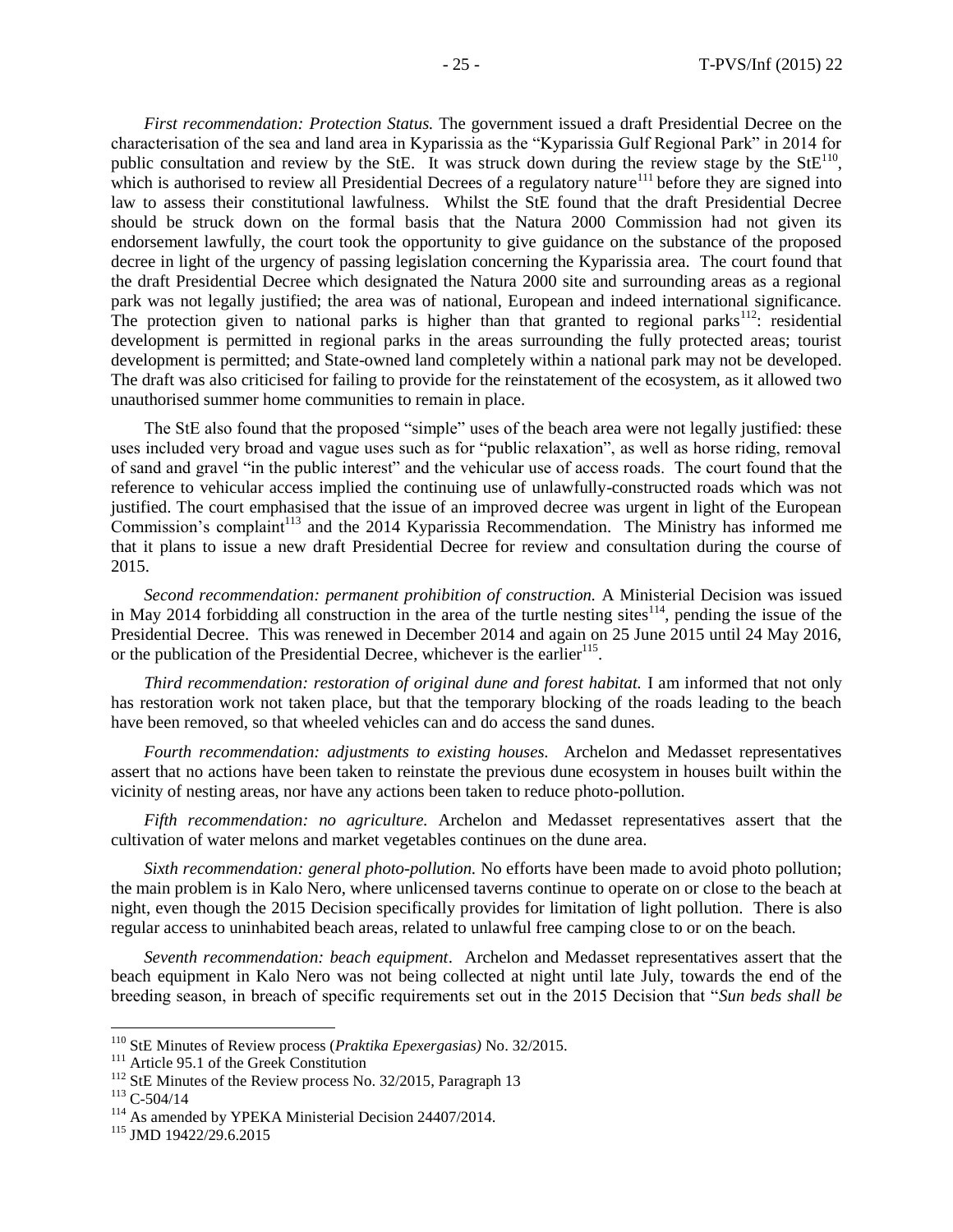$\overline{a}$ 

*gathered by the sunset and placed off the sand or at the back of the beach and be replaced in the morning. Dragging along the sand is prohibited. Specifically for umbrellas and because of their solid base, these should not be moved daily but closed to restrict shading of nearby nests*". The Ministry also notes that the 2015 Decision does not permit bathing equipment to be used at all on two of the key nesting beaches.

*Eighth recommendation: sand and gravel extraction.* Medasset and Archelon representatives assert that due to the reduction in public works, sand and gravel extraction has not been a significant issue this year; the StE recommended that the new Presidential Decree should forbid all sand and gravel extraction throughout the park (it is already forbidden within the Natura 2000 zone).

*Ninth recommendation: further building.* This is expected to be addressed in the new Presidential Decree.

*Tenth recommendation: circulation of vessels.* Medasset and Archelon representatives assert that fishing with nets near the nesting beach is currently not forbidden, and is a widespread practice leading to adult turtles and hatchlings being caught during the reproductive season. This should be addressed in the Presidential Decree, so that the local port authorities can enforce a minimum distance from the shore for the use of nets (as is currently applied for organised tourist beaches).

*Eleventh recommendation: use of the beach at night.* I am informed that no measures have been taken to keep people and cars off the beach at night, nor are there any signs warning people to stay away.

*Twelfth recommendation: feral dogs.* It is the responsibility of the local council to collect stray dogs and control attacks on turtles; whilst it appears that there may be fewer attacks than the twelve recorded in 2014, Archelon's letter to the local council on the topic this year (after five recorded attacks up to the end of June 2015) has not received a response. Representatives of the Ministry accept that they are aware of the issue, and by letter dated 10 August 2015 stated that they have not been able to enforce the local government's performance of their legal obligations in this regard.

#### **7. Exploitation and marketing of protected molluscs**

The Council of Europe's Standing Committee has received a complaint concerning the exploitation and marketing of protected marine shelled molluscs from Dr Stelios Katsanevakis; this arises from his research on the widespread serving of protected molluscs in Greek seafood restaurants, particularly the date mussel *(lithophaga lithophaga)* but also the common paddock (*pholas dactylus*) and the giant tuna (*tonna galea*).<sup>116</sup> His findings stem from research carried out between 2009 and 2011 and interviews with 219 seafood restaurants in 92 localities; as Dr Katsanevakis observes, given that these figures are based on the statements of the restaurateurs themselves, these figures are probably an underestimation of the true scale of the problem.

The date mussel was served in 22.8% of the restaurants concerned (11.4% regularly), whilst in the coast of the Evvoikos Gulf, this percentage rose to over 65%, with over half regularly serving the protected mussel. Collection of these mussels is not only damaging to the populations themselves, but also involves destruction of the shallow rocky subtidal habitats where they grow. The collection of protected species constitutes unlawful fishing, as well as an offence for the restaurants concerned. Although Dr Katsanevakis is aware of some fines being imposed, enforcement varies widely between localities.

Much of this complaint relates to a failure to institute adequate monitoring and prevention systems, stemming at least in part from the very low number of environmental inspectors. Dr Katsanevakis's findings (and indeed the author's own experience) is that many of the restaurants serving protected mollusc species are fully aware that the species is protected, but the absence of enforcement measures has created a situation in which there is no incentive to obey the law. Dr Katsanevakis told me that he has not

<sup>&</sup>lt;sup>116</sup> "Convention on the conservation of European wildlife and natural habitats - 35th meeting of the Standing Committee - Strasbourg, 1 December - 4 December 2015 - Presumed large-scale exploitation and marketing of protected marine shelled molluscs in Greece - Report by the Complainant".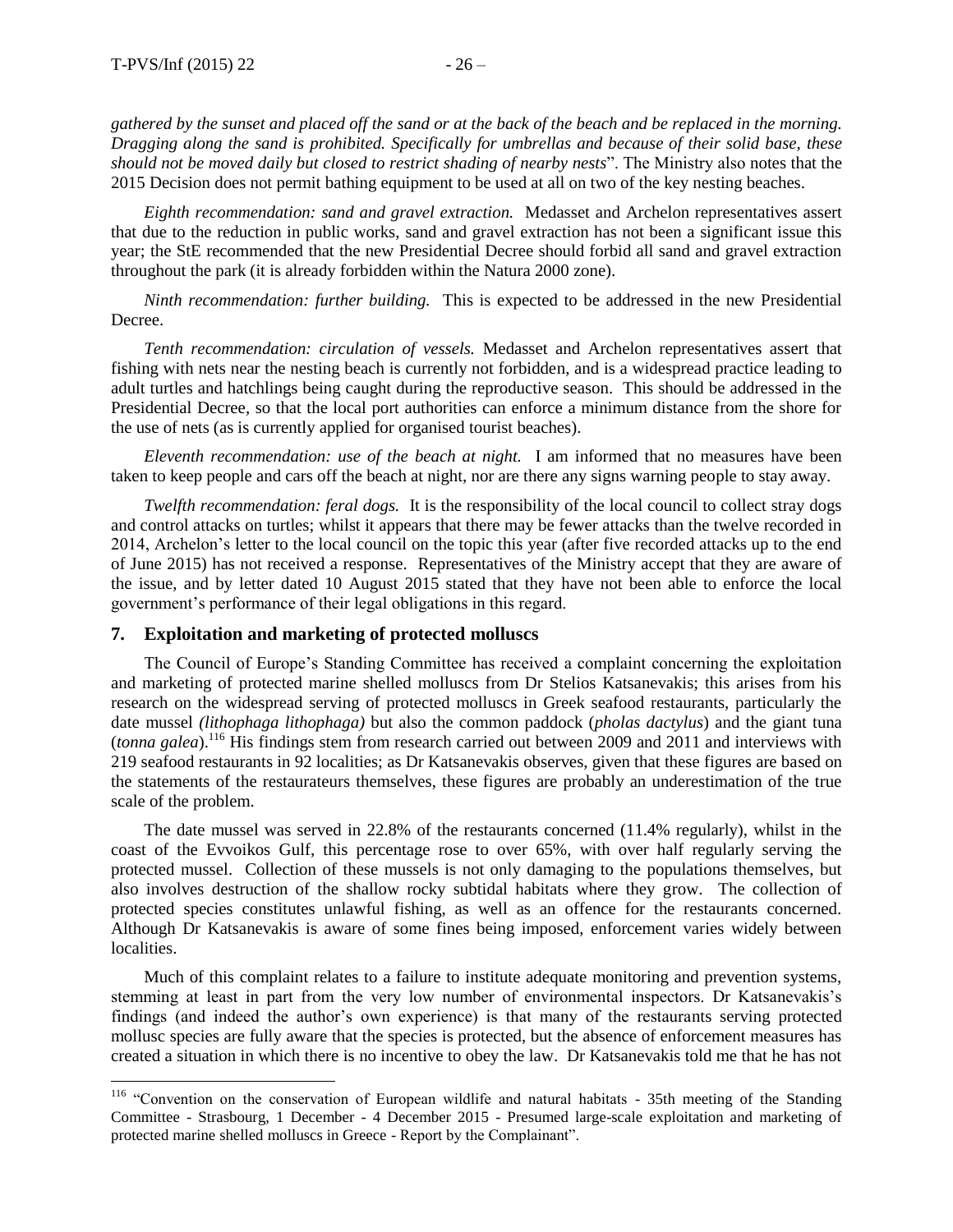received any response from YPEKA to his report, although the author was informed by representatives of YPEKA that no complaints had been received from citizens or NGOs in relation to this issue. The Ministry responded to Bern Convention Secretariat Biodiversity Unit by letter dated 21 July 2015, by which it stated that all the appropriate legislation is in force in Greece to prevent the sale of the date mussel but that the Ministry "firmly disagrees" that the practice is widespread. The letter noted "*The phenomenon unfortunately, despite our efforts, is existent but only in localised sites of the country during a certain time period. We intend to closely cooperate with all the stakeholders (fishermen, traders, horeca units and research community), and take all the necessary measures and actions to eliminate this unacceptable situation."*

#### **CONCLUSIONS AND RECOMMENDATIONS**

Greek national conservation strategy has been characterised as "*compromised by an absence of conservation policy history, lack of state capacity, unknown or uncommunicated biological knowledge and lack of public participation*."<sup>117</sup>

The Fitness Report summarises the administrative failures in relation to environmental protection as follows: "*Limited available national funding, trained and experienced personnel, deficiencies in intersectorial administrative cooperation, lack of reliable and open-access to ecological research, absence of sociological research were also widely criticized and affirmed as major drawbacks in implementing the Directives. Weak political leadership and commitment to clear conservation goals, combined with a tendency to satisfy powerful politico-economic power structures and development actors, while underestimating or avoiding public dialogue, resulted in a bureaucratic and alienating approach to*  nature conservation<sup>"118</sup>.

Greece has been undergoing an unprecedented economic crisis since 2009, which has led to a significant decrease in public spending, particularly on infrastructure projects. The loss of funding for environmental issues and the quest for new funds through development have evidently played a key role in the environmental problems which the country faces today. However, the lack of central co-ordination has also resulted in the country's failure to take advantage of available EU funds, as well as a failure to extract the maximum benefit from the funds which have been available.

However, within this bleak outlook, the period 2014 – 2015 represented a considerable step forward in Greece's compliance with its obligations under the Bern Convention through the application of the Habitats and Birds Directives: a fieldwork-based database has been compiled for habitats and species, a priority action framework and biodiversity action plan have been published. It is also clear that new environmental protection projects are putting far more emphasis on community involvement as a means of ensuring the long-term sustainability of protection measures for the benefit of the local community.

The 2014 Biodiversity Plan contains a realistic priority list by which the Greek government acknowledges the areas where improvement is required, particularly in relation to management plans and the proper operation of MAs.

<sup>&</sup>lt;sup>117</sup> Apostolopoulou, E. and J. D. Pantis. (2009). "Conceptual Gaps in the National Strategy for the Implementation of the European Natura 2000 Conservation Policy in Greece." Biological Conservation 142: 221-237; Papageorgiou, K. and Vogiatzakis, I.N. (2006) "Nature Protection in Greece: An appraisal of the factors shaping integrative conservation and policy effectiveness." Environmental Science and Policy 9: 476-486;Kati V., et al. (2014) "The Challenge of Implementing the European Network of Protected Areas Natura 2000," Conservation Biology: Volume 29, Issue 1,pp. 260–270; Dimitrakopoulos, P. G. et al. 2010. "Local attitudes on protected areas: Evidence from three Natura 2000 wetland sites in Greece." Journal of Environmental Management 91: 1847-1854.

<sup>&</sup>lt;sup>118</sup> Fitness report, p.15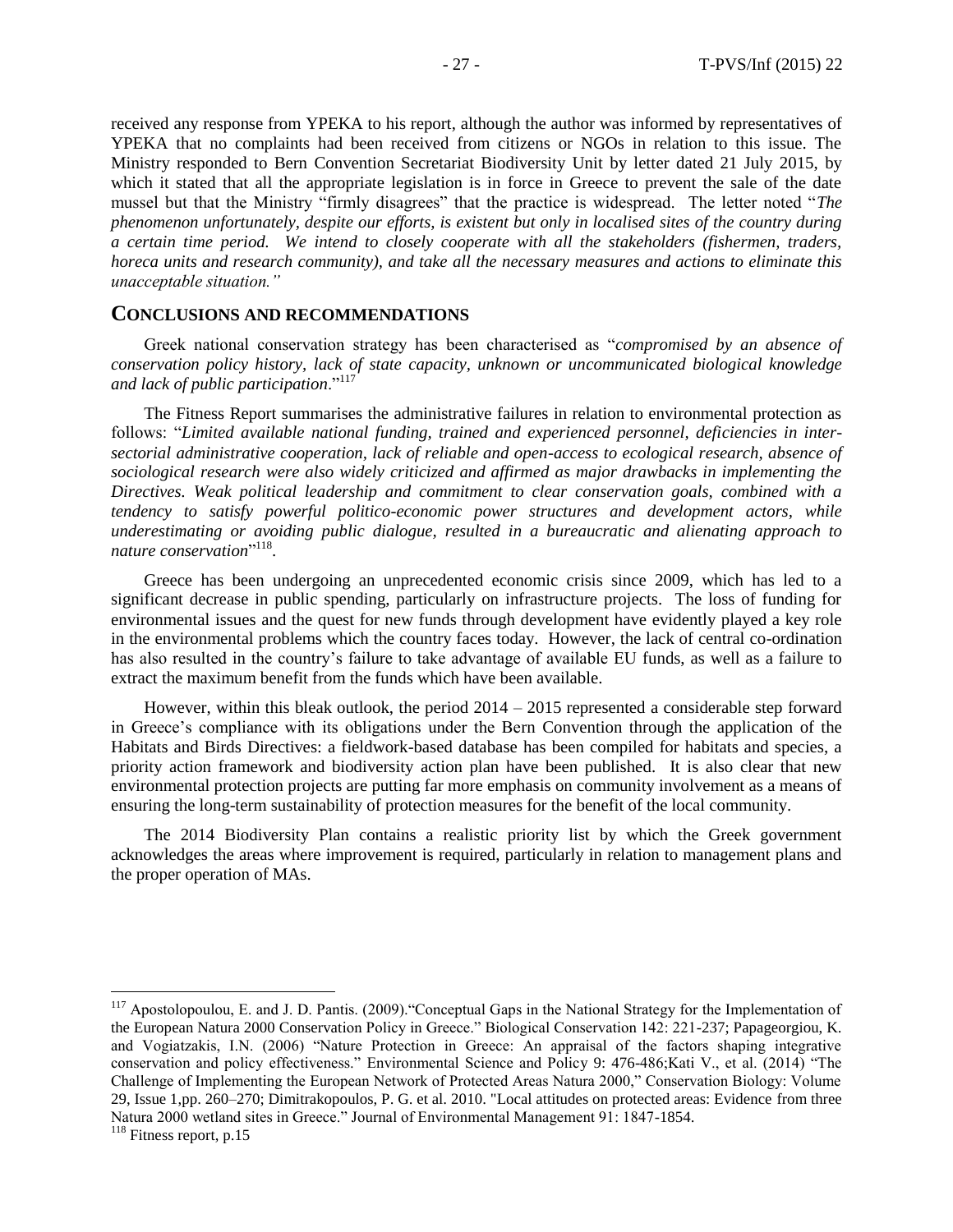The completion of habitat and species data collection and the establishment of a national monitoring system will greatly assist the appropriate authorities and interested stakeholders to create new Natura 2000 sites and to properly enforce the existing legislation, as well as to assess subsequent changes to protected habitats and species and to allow a more effective evaluation of proposed infrastructure and development plans.

However, without significant funding and administrative investment of time and political will (including a willingness to ensure that local authorities and other stakeholders observe their obligations), Greece will continue to fall behind in its obligations under the Bern Convention and will continue to observe its obligations only when threatened with infringement proceedings by international bodies, such as the European Commission, the CJEU and the Council of Europe.

Virginia Murray Athens, 16 October 2015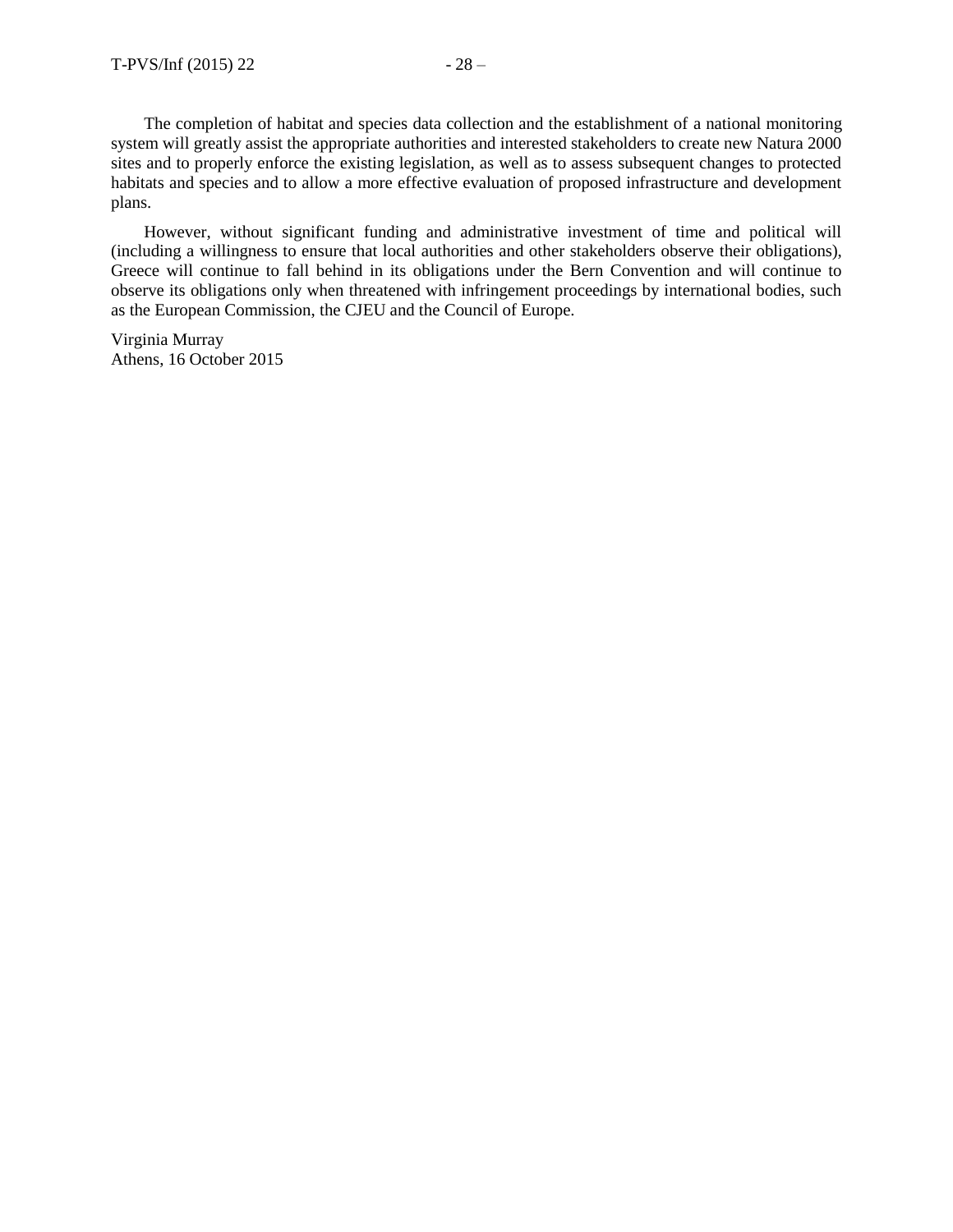#### **SCHEDULE 1: LIST OF DEFINED TERMS**

- "**Birds Directive**" means Council Directive 79/409/EEC of 2 April 1979 on the conservation of wild birds, as amended and codified in Directive 2009/147/EC of 30 November 2009.
- "**CIEL**" means the Committee for the Implementation of Environmental Liability.
- "**Constitution**" means the constitution of the Hellenic Republic.
- "**Convention**" means the Bern Convention on the conservation of European wildlife and natural habitats.
- "**EIA Directive**" means Directive No. 85/337/EEC, as amended by Directive 97/11/EC, Directive 2003/35/EC and Directive 2009/31/EC, as codified in Directive 2011/92/EU.
- "**EOE**" means the Hellenic Ornithological Society.
- **"EPPERAA"** means the funded Operational Programme "Environmental and Sustainable Development" (Greek acronym).
- **"FEK"** means the Greek Government Gazette (Greek acronym).
- **"Fitness Report**" means the "Evaluation Study to support the Fitness Check of the Birds and Habitats Directive" dated March 2015 (as supplemented in April 2015) submitted by WWF on behalf of ANIMA, Arcturos, Archelon, Callisto, Elliniki Etairia – Society for the Environment and Culture, EOE, Hellenic Society for the Protection of Nature, Mediterranean Association to Save the Sea Turtles-MEDASSET, Mediterranean SOS Network, MOm, Society for the Protection of Prespa, WWF.
- "**Habitats Directive**" means Council Directive 92/43/EEC of 21 May 1992 on the conservation of natural habitats and of wild fauna and flora, as amended and updated from time to time.
- "**ICOIEL**" means the Independent Coordination Office for the Implementation of Environmental Liability.
- "**JMD**" means a Joint Ministerial Decision.
- "**MA**" means a management authority (in Greek, *foreas diacheirisis) (see sectio[n 0\)](#page-12-0).*
- "**PAF**" means the Priority Action Framework for Natura 2000 for the EU Multiannual Financing Period 2014-2020 for Greece.
- "**SAC**" means a Special Area of Conservation in accordance with the Habitats Directive.
- "**SCI**" is a Site of Community Importance pursuant to the Habitats Directive.
- "**SEA Directive**" means the Directive No. 2001/42/EC of the European Parliament and of the Council of 27 June 2001 on the assessment of the effects of certain plans and programmes on the environment.
- "**SPA"** means a special protection area under the Birds Directive.

"**StE**" means the Greek supreme administrative court, the Council of State (*Symvoulio tis Epikrateias).*

"**WWF**" means the World Wildlife Fund Greece.

"**YPEKA**" means the Ministry of Environment, Energy and Climate Change.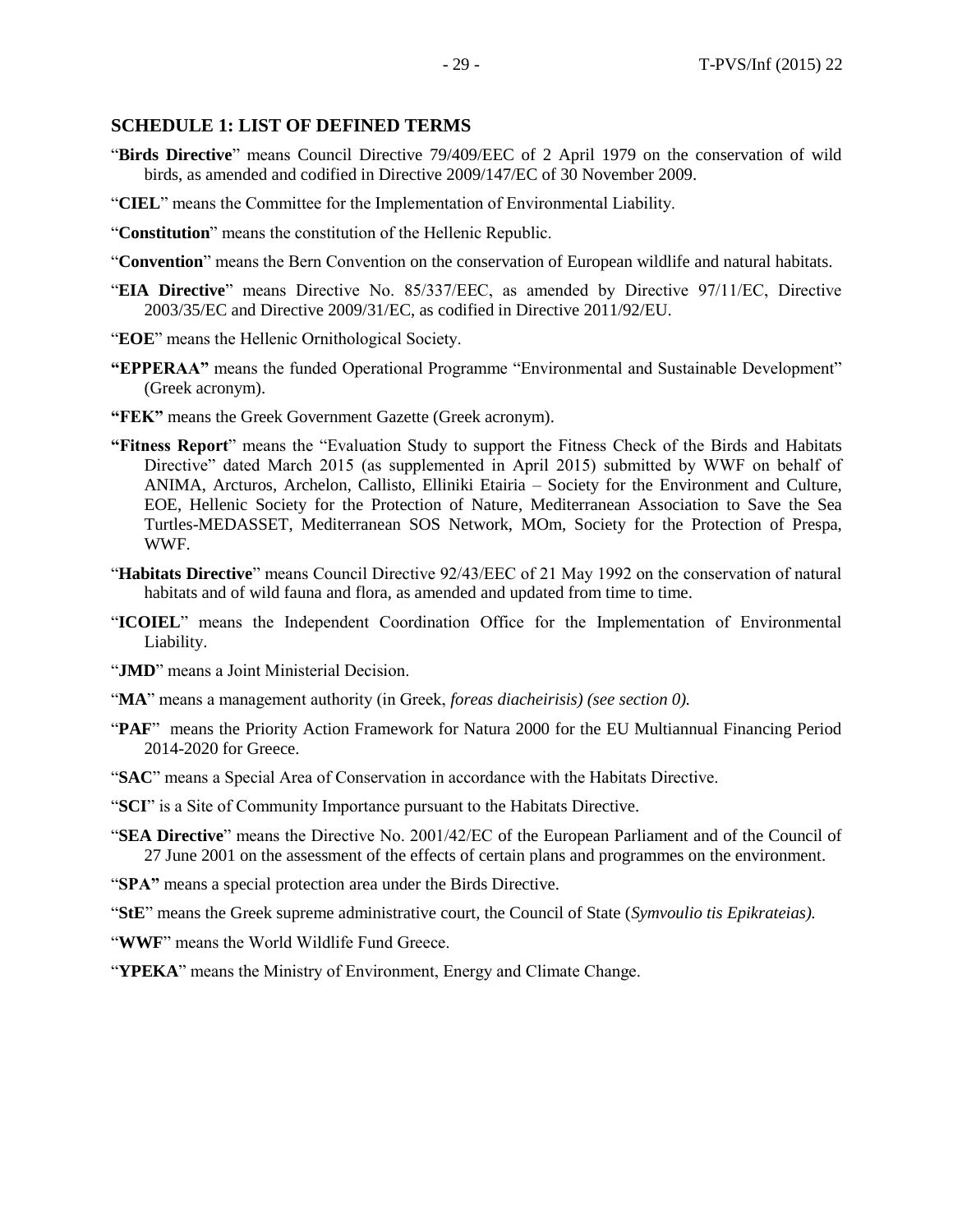## **SCHEDULE 2: LIST OF PROTECTED AREAS IN GREECE**

## **(A) PROTECTED AREAS OF LAW 3937/2011**

|                 | PROTECTED AREA                                                                                | <b>JMD - PD PROTECTION</b>                                                                                         |
|-----------------|-----------------------------------------------------------------------------------------------|--------------------------------------------------------------------------------------------------------------------|
| 1               | Schinia - Marathon National Park                                                              | PD (FEK 395/D/3.7.00)<br>Management<br><b>JMD</b><br>Plan<br>32473/7718/2001<br>(FEK<br>1830/B/31.12.2001)         |
| $\overline{2}$  | Koroneia - Volvi Lakes National<br>Park                                                       | JMD 6919/2004 (FEK 248/D/5.3.04)<br>Amendment<br>with<br><b>JMD</b><br>39542/9.10.08<br>(FEK<br>441/ТААП (9.10.08) |
| 3               | National Park of Northern Pindos<br>(National Reserves of Vikos -<br>Aoös & Pindos)           | JMD 23069/2005 (FEK 639/D/14.6.05)                                                                                 |
| 4               | Messolongi Lagoon National Park                                                               | JMD 22306/2006 (FEK 477/D/31.5.06)                                                                                 |
| 5               | Kerkini Wetland Habitat National Park                                                         | JMD 42699/2006 (FEK 98/ΤΑΑΠΘ <sup>1</sup> /8.9.06)                                                                 |
| 6               | National Park of Dadia - Lefkimi - Soufli<br>Forest                                           | JMD 35633/2006 (FEK 911/D/13.10.06)                                                                                |
| $\overline{7}$  | <b>Evros Delta National Park</b>                                                              | JMD 4110/29.1.07 (FEK 102/D/16.3.07)                                                                               |
| 8               | Wetland Habitats of Amvrakikos National<br>Park                                               | JMD 11989/08 (FEK 123/D/21.3.08)                                                                                   |
| 9               | Park (Nestos Delta & Lakes Vistonida -<br>Ismarida)                                           | Eastern Macedonia and Thrace National JMD 44549/17.10.08 (FEK 497/D/17.10.08)                                      |
| 10 <sup>1</sup> | Rodopi Mountain Range National Park                                                           | JMD 40379/1.10.09 (FEK 445/D/2-10-09)                                                                              |
| 11              | Axios Delta - Loudia Aliakmona<br><b>National Park</b>                                        | ЈМD 12966/2009 (ФЕК 220/ТАППӨ/ 14.5.09)                                                                            |
| 12              | Prespa Reserve National Park                                                                  | JMD 28651/09 (FEK 302/D/23.7.09)                                                                                   |
| 13              | Wetland Habitas of Kotychi - Strofilia<br><b>National Park</b>                                | JMD 12365/2009 (FEK 159/D/ 29.4.09)                                                                                |
| 14              | Tzoumerka<br>Peristeri<br>and<br>$\overline{\phantom{0}}$<br>Arachthos Gorge National Park    | PD (FEK K 49/D/ 12.2.09)                                                                                           |
| 15              | Chelmos - Vouraikos National Park                                                             | JMD 40390/1.10.09 (FEK 446/D/2-10-09)                                                                              |
| 16              | Zakynthos National Marine Park                                                                | PD (FEK 906/A/22.12.99)<br>FEK 1272/D/27.11.03 (amendment)                                                         |
| 17              | Alonnisos - Northern Sporades National<br><b>Marine Park</b>                                  | JMD 23537/2003 (FEK 621/D/19.6.03)                                                                                 |
| 18              | Wetland Habitats of Psalidi Coast of<br>Ko Municipality                                       | PD (FEK 571/D/6-7-06)                                                                                              |
| 19              | Area of Protections of Nature of Straits<br>and Estuaries of the Acheron and<br>Kalama Rivers | JMD 36427/09 (FEK 396/D/ 17.9.09)                                                                                  |
| 20              | Area of Protections of Nature of<br>Lake of Kastoria                                          | PD (FEK 226/ΤΑΑΠΘ/ 19.6.12)                                                                                        |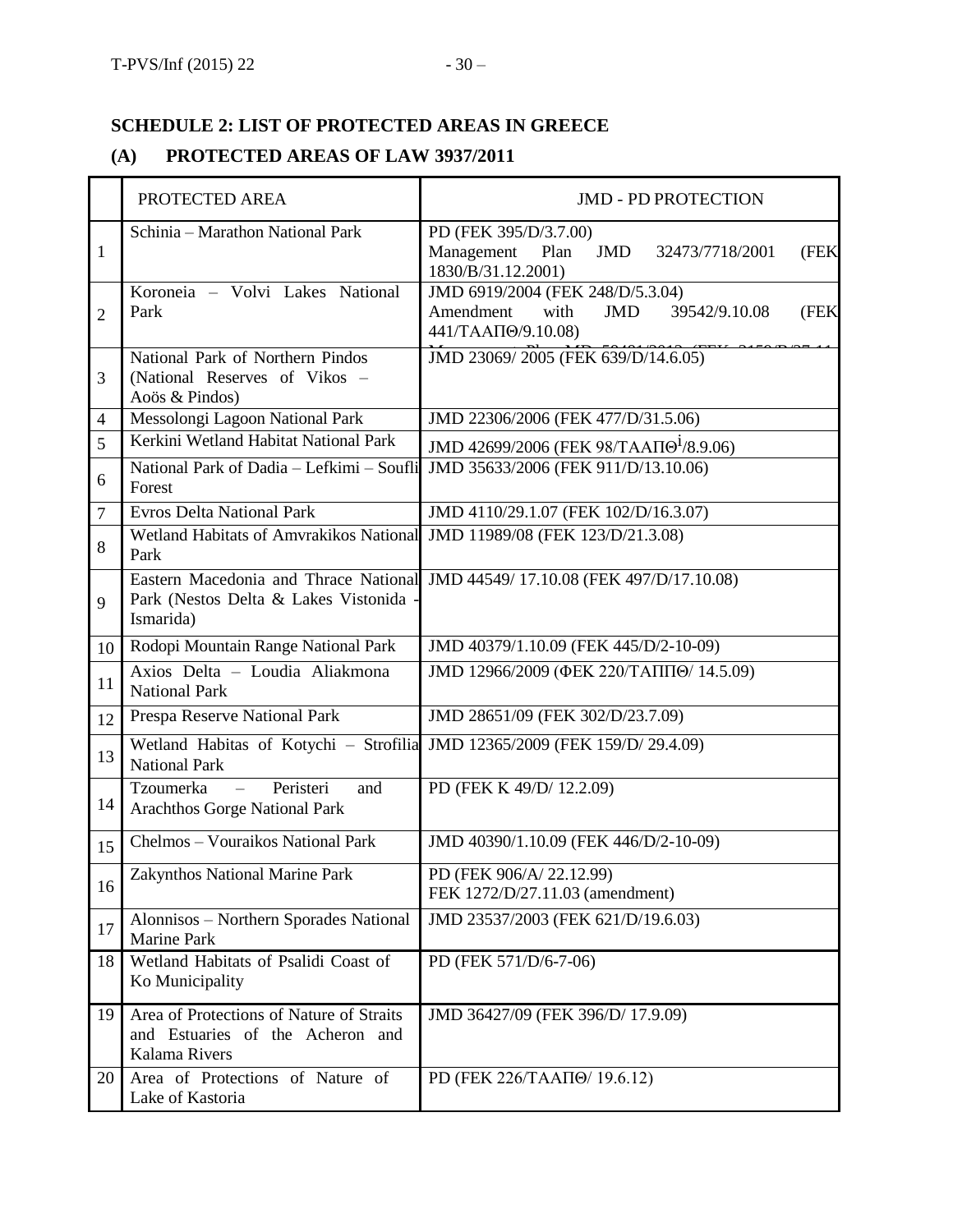## **(B) AREAS WITH PROTECTION REGULATIONS (LAW 3937/11 Κ.Α.)**

|   | WITH<br><b>AREAS</b><br><b>PROTECTION</b><br><b>REGULATIONS</b> | <b>JMD - PD PROTECTION</b>                                                                                                      |
|---|-----------------------------------------------------------------|---------------------------------------------------------------------------------------------------------------------------------|
|   | Parnitha Mountains                                              | PD (FEK 336/D/24-7-2007)                                                                                                        |
|   | <b>Mount Ymittos</b>                                            | PD (FEK 187/D/16-9-2011)                                                                                                        |
| 3 | Habitat of the Milos Viper                                      | JMD 49567/2006 (FEK 1071/D/22-12-2006), of two-year duration<br>Replaced by N. 4030/25-11-11, art. 42, para. 24 (FEK 249/A/11). |
|   | Mount<br>and<br>Parnonas<br>Moustos wetland Habitat             | JMD 33999/2010 (FEK 353/ΤΑΑΠΘ/6.9.2010)<br>Extension JMD 24817/2013 (FEK 156/ΤΑΑΠΘ/10-5-2013)                                   |

## **(C) NATIONAL RESERVES (L.D. 996/71)**

| $\mathbf{1}$   | <b>OLYMPOS</b>      |
|----------------|---------------------|
| $\overline{2}$ | <b>PARNASSOS</b>    |
| 3              | <b>PARNITHA</b>     |
| $\overline{4}$ | <b>AINOS</b>        |
| 5              | <b>SAMARIA</b>      |
| 6              | <b>OITI</b>         |
| $\tau$         | <b>PINDOS</b>       |
| $\,8\,$        | <b>BIKOS - AOÖS</b> |
| 9              | <b>PRESPA</b>       |
| 10             | SOUNIO              |

## **(D) FORESTS OF OUTSTANDING NATURAL BEAUTY (L.D. 996/71)**

|                | PALM FOREST OF VAI, LASITHI                      |
|----------------|--------------------------------------------------|
| $\overline{2}$ | FOREST OF KAISARIANI, ATTIKIS                    |
| 3              | VALLEY OF TEMPI, LARISSA                         |
| $\overline{4}$ | FOREST KARAISKAKI, KARDITSA                      |
| 5              | PEFKIA OF XYLOKASTRO, KORINTIA                   |
| 6              | FOREST OF SELEMNOU & CHARANDEROU STREAMS, ACHAIA |
| 7              | SUBURBAN FOREST OF IOANNINA                      |
| 8              | FOREST OF FARSALA, LARISSA                       |
| 9              | FOREST OF STENI, EVIA                            |
|                |                                                  |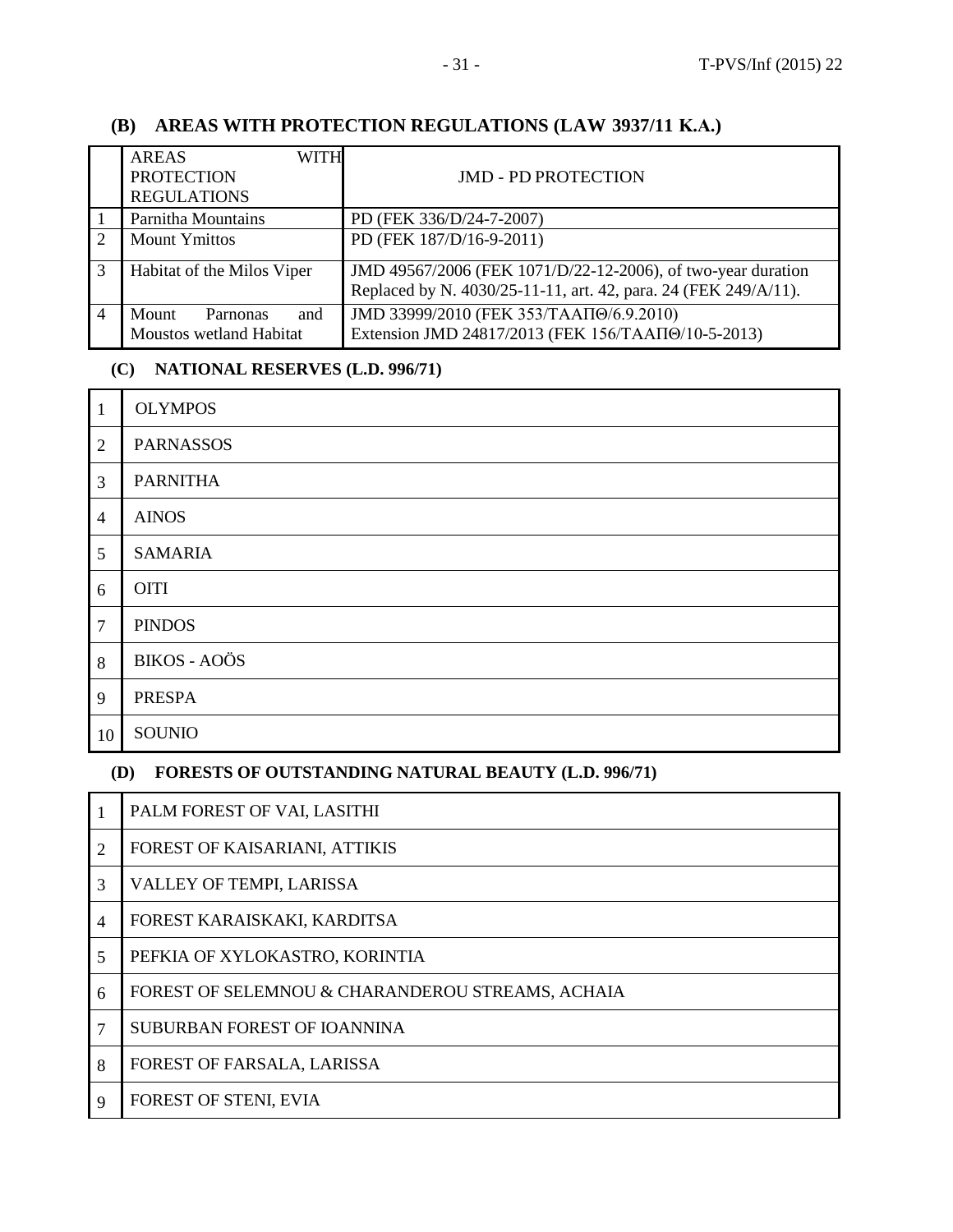| 10 | FOREST COMPLEX OF OSSA, LARISSA                      |
|----|------------------------------------------------------|
| 11 | OAK FOREST OF MONGOSTOS, KORINTHIA                   |
| 12 | COASTAL FOREST OF NIKOPOLIS - MYTIKA, PREVEZA        |
| 13 | FOREST OF SKIATHOS ISLAND, MAGNISIA                  |
| 14 | STRAITS OF NESTOS KAVALA - XANTHI                    |
| 15 | FOREST OF NATIONAL INDEPENDENCE OF KALAVRYTA, ACHAIA |
| 16 | SUBURBAN FORES OF TITHOREA, FTHIOTIDA                |
| 17 | FORESTS OF AMYGDALEONA, KAVALA                       |
| 18 | FOREST OF KASTROU AILIA MOUNTS, TRIKALA              |
| 19 | OAK FOREST OF KOURI, MAGNISIA                        |

### **(E) PRESERVED NATURAL MONUMENTS (L.D. 996/71)**

(Preserved Natural Monuments which consist of individual elements are not included (i.e. plane trees, fountain, etc.). The Monuments are, in total, 51.)

| 1              | The Syrian juniper forest of Kynouría, Arcadia                                  |
|----------------|---------------------------------------------------------------------------------|
| $\overline{2}$ | Clump of oak and flowering ash (Mouries)                                        |
| 3              | The virgin forest in Central Rodopi                                             |
| 4              | The beech forest in Tsihla Haidoú, Xanthi                                       |
| 5              | The beech forest in Pefkotó, Pella                                              |
| 6              | The island of Piperi in the Northern Sporades                                   |
| 7              | The petrified forest of Lesvos                                                  |
| 8              | The Cretan Cephallantherum in Kamares, Heraklion                                |
| 9              | The forest of Lessini, Aetoloakarnania                                          |
| 10             | The Sphagnum in the forest of Lailiá, Serres                                    |
| 11             | The residual aquatic plant forest in Istiea, Evia                               |
| 12             | The forest of evergreen broad-leaved trees on the island of Sapientza, Messinia |
| 13             | The mixed forest of Promahon-Lykostomou Aridaias (Pella)                        |
| 14             | The natural cypress forest in Ebona, Rhodes                                     |
| 15             | The mixed forest of Grammos (Kastoria)                                          |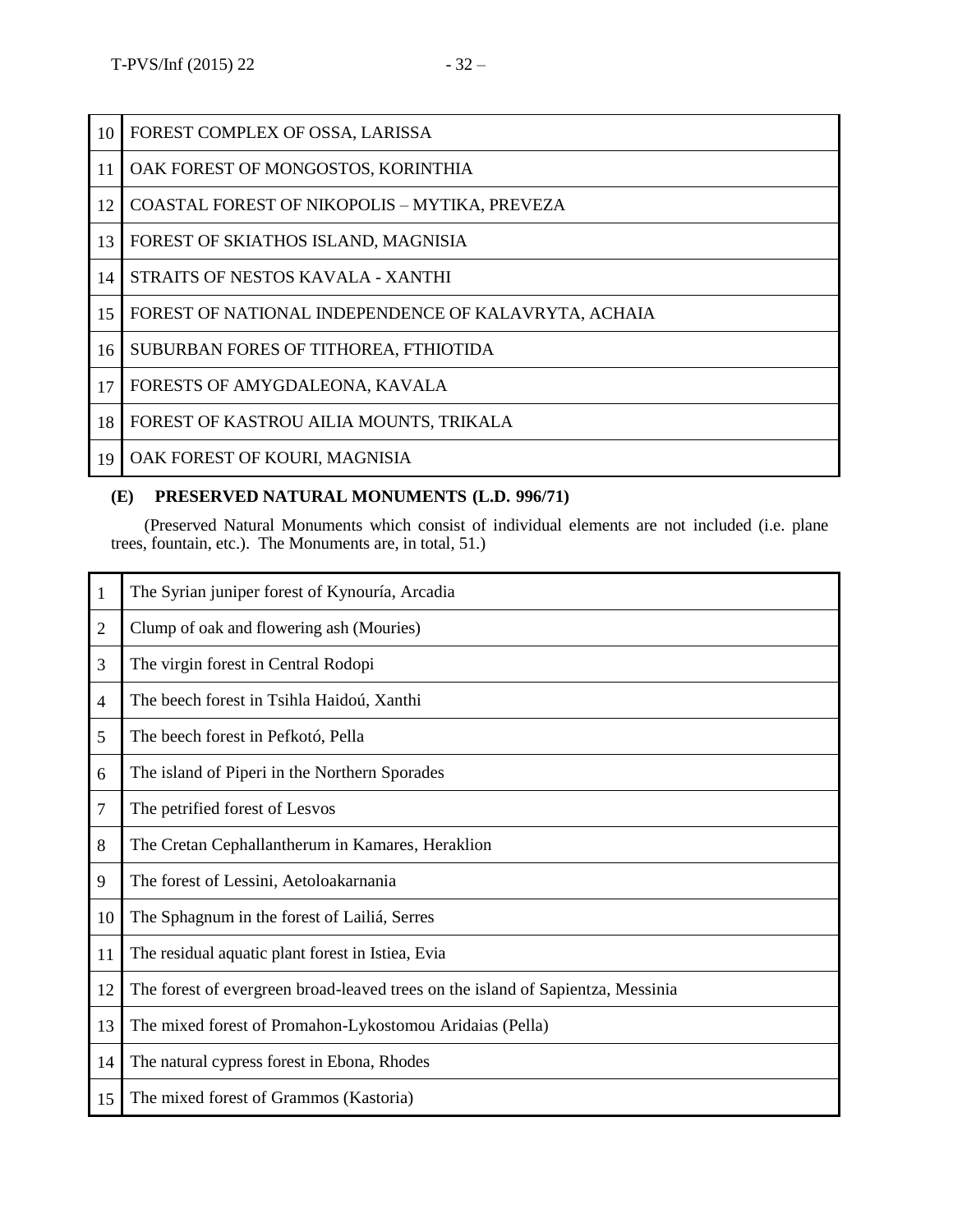## **PROTECTED AREAS AT AN INTERNATIONAL AND REGIONAL LEVEL**

## **Wetland Habitats of International Importance (Ramsar)**

| 1              | Evros Delta                                    |
|----------------|------------------------------------------------|
| $\overline{2}$ | Lake Ismaris – Lake Vistonis – Porto Lagos     |
| 3              | Nestos Delta                                   |
| 4              | Kerkini Lake                                   |
| 5              | Lakes Kononeia - Volvi                         |
| 6              | Axios Delta & Aliakmonas Delta                 |
| 7              | Lake Mikri Prespa                              |
| 8              | Messolonghi – Aitoliko Lagoon                  |
| 9              | Amvrakikos Gulf                                |
| 10             | Kotychi Lagoon – Forest of Strofylia           |
| 2              | <b>Protected Areas of Barcelona Convention</b> |

## **Protected Areas of Barcelona Convention**

| 1 | Coastal forest of outstanding natural beauty of Nikopolis - Mytika |
|---|--------------------------------------------------------------------|
| 2 | Forest of outstanding natural beauty of Pefkia - Xylokastro        |
| 3 | Northern Sporades National Marine Park                             |
| 4 | Samaria National Park                                              |
| 5 | The petrified forest of Sigri in Lesvos                            |
| 6 | Forest of outstanding natural beauty of Skiathos Island            |
| 7 | National Reserve of Sounio                                         |
| 8 | Palm forest of outstanding natural beauty of Vai, Crete            |
| 9 | <b>Amyrakikos Wetland Habitats</b>                                 |

## **Biogenetic Reserve**

|   | Central Rodopi Virgin Forest        |
|---|-------------------------------------|
|   | <b>Olympus National Park (Core)</b> |
| 3 | Aenos National Park (Core)          |
| 4 | Samaria National Park (Core)        |
|   | Oiti National Park (Core)           |